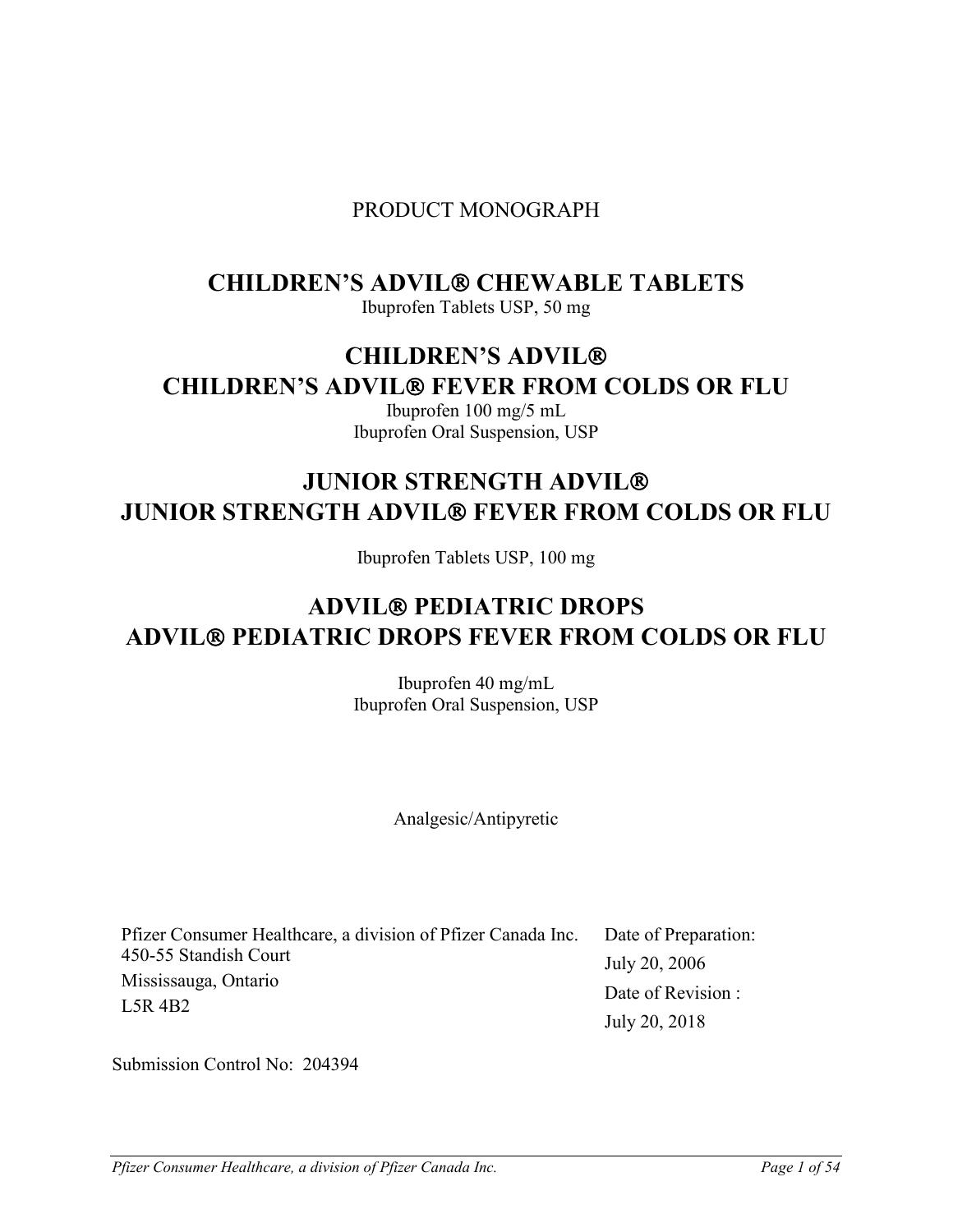## **Table of Contents**

| <b>REFERENCES</b><br>31 |  |
|-------------------------|--|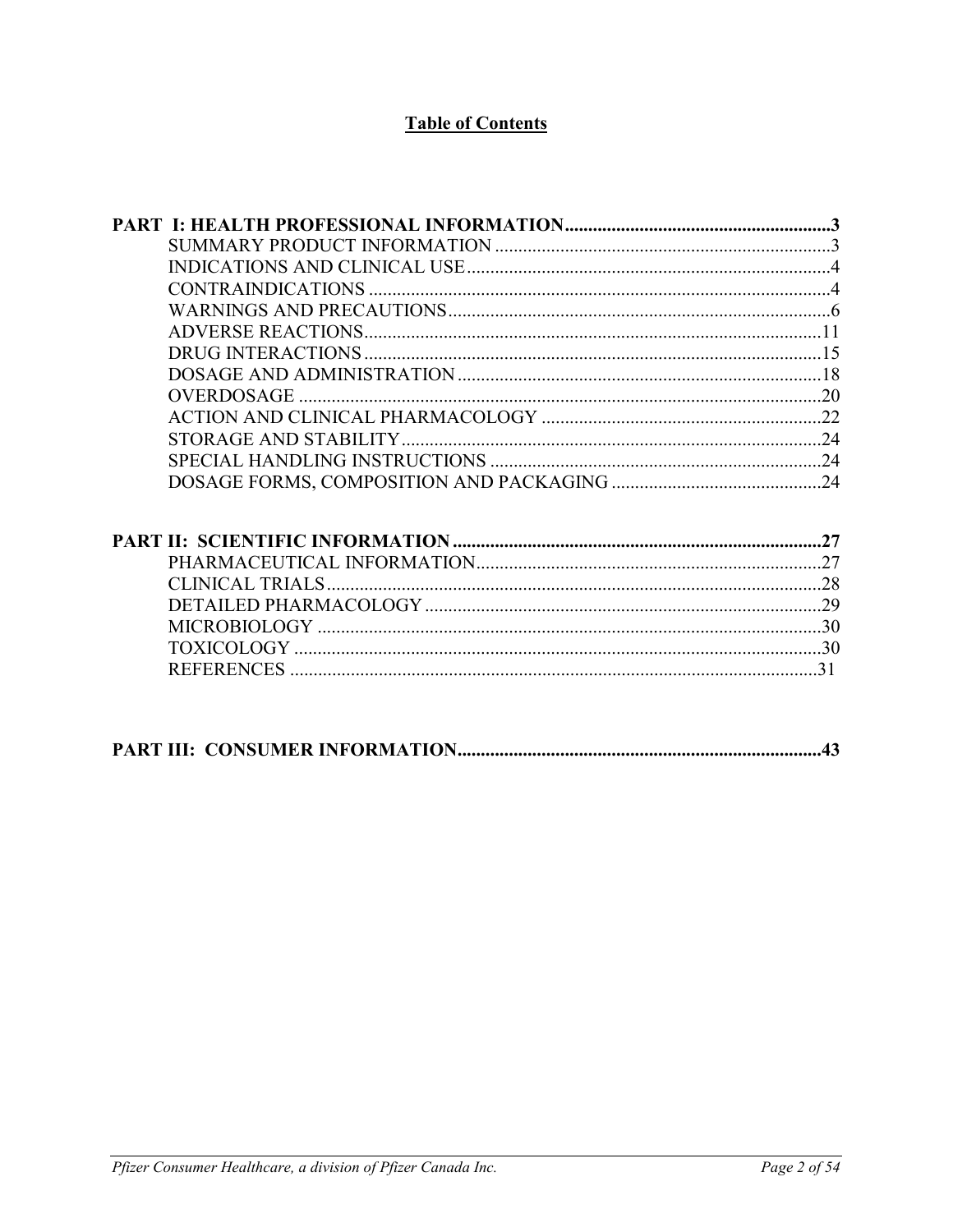## **CHILDREN'S ADVIL CHILDREN'S ADVIL<sup>®</sup> FEVER FROM COLDS OR FLU ADVIL PEDIATRIC DROPS ADVIL PEDIATRIC DROPS FEVER FROM COLDS OR FLU**

## **Ibuprofen Oral Suspension USP**

## **CHILDREN'S ADVIL CHEWABLE TABLETS JUNIOR STRENGTH ADVIL JUNIOR STRENGTH ADVIL® FEVER FROM COLDS OR FLU**

## <span id="page-2-1"></span><span id="page-2-0"></span>**Ibuprofen Tablets USP**

## **PART I: HEALTH PROFESSIONAL INFORMATION**

### **SUMMARY PRODUCT INFORMATION**

| Route of<br><b>Administration</b> | <b>Dosage Form / Strength</b>                                                                                                                                      | <b>Clinically Relevant Nonmedicinal</b><br><b>Ingredients</b>                           |
|-----------------------------------|--------------------------------------------------------------------------------------------------------------------------------------------------------------------|-----------------------------------------------------------------------------------------|
| Oral                              | Children's Advil <sup>®</sup><br><b>Chewable Tablets:</b><br>Ibuprofen Tablets 50 mg                                                                               | None.<br>For a complete listing see Dosage Forms,<br>Composition and Packaging section. |
|                                   | Children's Advil <sup>®</sup> and<br>Children's Advil <sup>®</sup> Fever<br>from Colds or Flu: 100<br>mg/5 mL ibuprofen oral<br>suspension                         |                                                                                         |
|                                   | Junior Strength Advil <sup>®</sup> and<br>Junior Strength Advil<br>Fever from Colds or Flu:                                                                        |                                                                                         |
|                                   | Ibuprofen Tablets 100 mg<br>Advil <sup>®</sup> Pediatric Drops<br>and Advil® Pediatric<br>Drops Fever from Colds or<br>Flu: 40 mg/ mL ibuprofen<br>oral suspension |                                                                                         |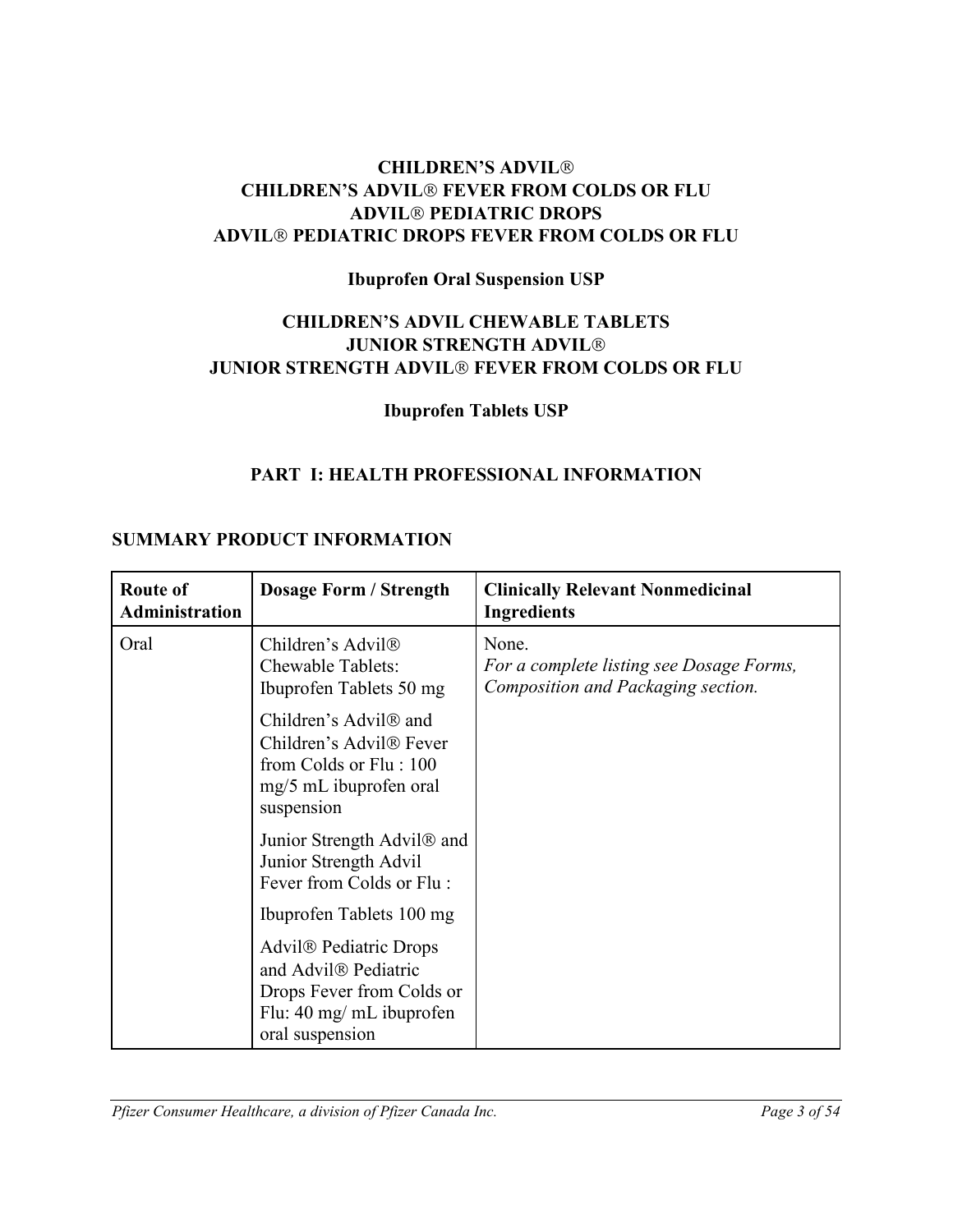## <span id="page-3-0"></span>**INDICATIONS AND CLINICAL USE**

Children's Advil®, Children's Advil® Fever from Colds or Flu, Children's Advil® Chewable Tablets, Junior Strength Advil® and Junior Strength Advil® Fever from Colds or Flu (ibuprofen) are indicated for:

• Fever and pain due to colds or flu, sore throat, immunization and earache.

Advil<sup>®</sup> Pediatric Drops and Advil<sup>®</sup> Pediatric Drops Fever from Colds or Flu (ibuprofen) are indicated for:

• Fever and pain due to colds, sore throat, immunization, and earache

## **Geriatrics (>65 years of age):**

Evidence from clinical studies and experience suggests that use in the geriatric population is associated with differences in safety or effectiveness and a brief discussion can be found in the appropriate sections (See *Warnings and Precautions*).

## **Pediatrics (<12 years of age):**

Children's Advil®, Children's Advil® Fever from Colds or Flu, Children's Advil® Chewable Tablets, Junior Strength Advil® and Junior Strength Advil® Fever from Colds or Flu are indicated for children 2-12 years of age. Advil<sup>®</sup> Pediatric Drops and Advil<sup>®</sup> Pediatric Drops Fever from Colds or Flu are indicated for infants and children 4 months to 3 years of age.

## <span id="page-3-1"></span>**CONTRAINDICATIONS**

- Active peptic ulcer, a history of recurrent ulceration or active inflammatory disease of the gastrointestinal system.
- Known or suspected hypersensitivity to the drug or other non-steroidal anti-inflammatory drugs. Patients who are hypersensitive to this drug or to any ingredient in the formulation or component of the container. For a complete listing, see the Dosage Forms, Composition and Packaging section of the product monograph. The potential for cross-reactivity between different nonsteriodal anti-inflammatory drugs (NSAIDs) must be kept in mind.
	- Children's Advil®, Children's Advil® Fever from Colds or Flu, Children's Advil® Chewable Tablets, Junior Strength Advil®, Junior Strength Advil® Fever from Colds or Flu, Advil<sup>®</sup> Pediatric Drops or Advil Pediatric Drops Fever from Colds or Flu should not be used in patients with the complete or partial syndrome of nasal polyps, or in whom asthma, anaphylaxis, urticaria, rhinitis or other allergic manifestations are precipitated by ASA or other nonsteroidal anti-inflammatory agents. Fatal anaphylactoid reactions have occurred in such individuals. As well, individuals with the above medical problems are at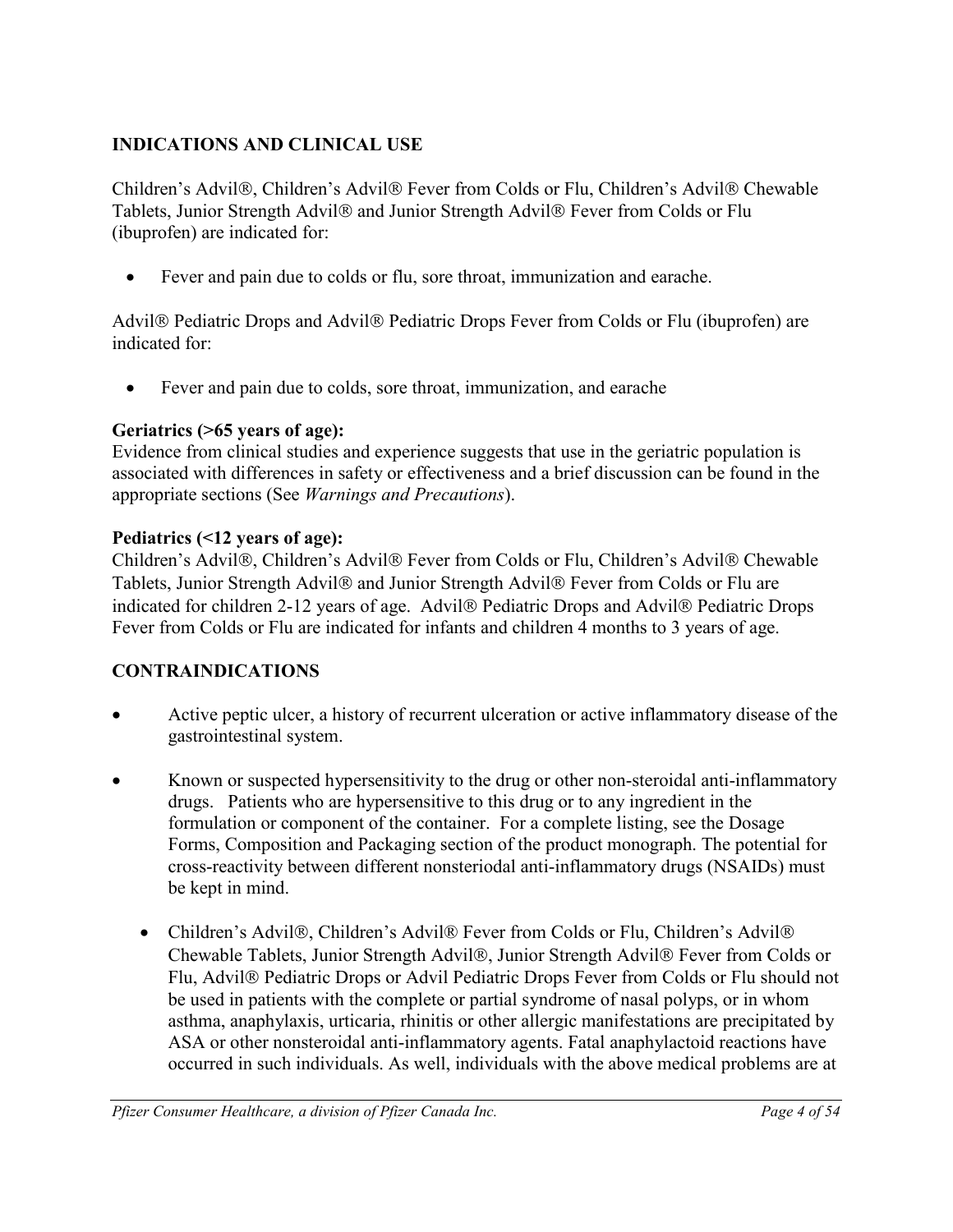risk of a severe reaction even if they have taken NSAIDs in the past without any adverse effects.

- Significant hepatic impairment or active liver disease.
- Children who have suffered significant fluid loss due to vomiting, diarrhea or lack of fluid intake, should not be given ibuprofen.
- Ibuprofen is not recommended for use with other NSAIDs because of the absence of any evidence demonstrating synergistic benefits and the potential for additive side effects.
- Severely impaired or deteriorating renal function (creatinine clearance  $\leq 30$  mL/min). Individuals with lesser degrees of renal impairment are at risk of deterioration of their renal function when prescribed NSAIDs and must be monitored.
- Ibuprofen should not be used during pregnancy or by nursing mothers.
- Ibuprofen is contraindicated in patients with systemic lupus erythematosus, as an anaphylaxis-like reaction with fever may occur, particularly when ibuprofen has been administered previously.
- Do not use right before or after heart surgery.

## **Serious Warnings and Precautions**

- Use with caution in patients with heart failure, hypertension or other conditions predisposing to fluid retention (See *WARNINGS AND PRECAUTIONS, Cardiovascular* and *Fluid and Electrolyte Balance; and DRUG INTERACTIONS, Antihypertensives*).
- Caution in patients prone to gastrointestinal tract irritation, including those with a history of peptic ulcer (See *WARNINGS AND PRECAUTIONS, Gastrointestinal* and *DRUG INTERACTIONS, Coumarin-type anticoagulants*).
- Patients at greatest risk of renal toxicity are those with impaired renal function, heart failure, liver dysfunction, those taking diuretics and the elderly (See *WARNINGS AND PRECAUTIONS, Renal*).
- If urinary symptoms, hematuria and cystitis occur, the drug should be stopped immediately (See *WARNINGS AND PRECAUTIONS, Genitourinary*).
- Ibuprofen use during pregnancy/nursing should be avoided (See *WARNINGS AND PRECAUTIONS, Special Populations: Pregnant Women and Nursing Women).* >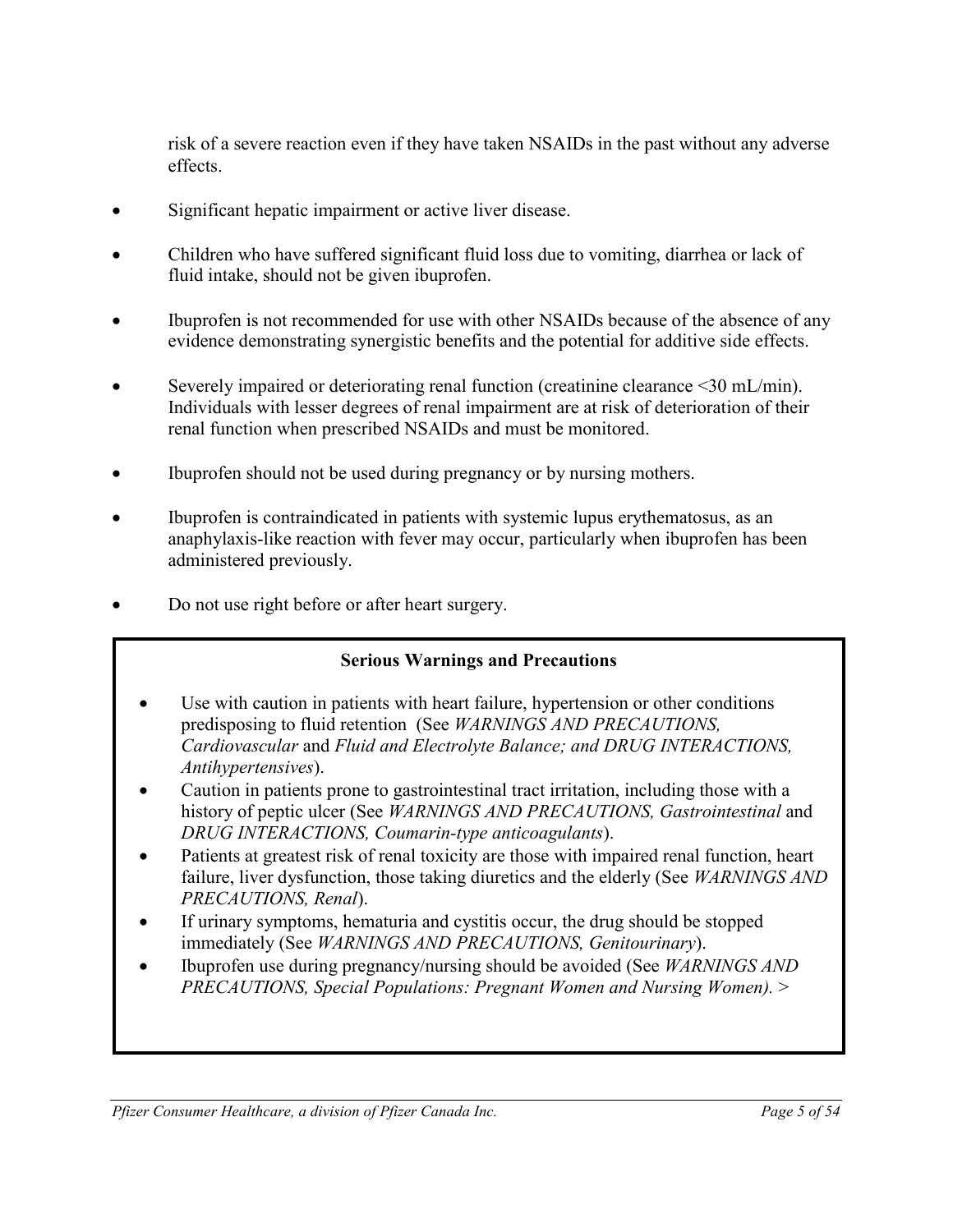## <span id="page-5-0"></span>**WARNINGS AND PRECAUTIONS**

## **General**

In common with other anti-inflammatory drugs, ibuprofen may mask the usual signs of infection.

## **Carcinogenesis and Mutagenesis**

Not applicable

## **Cardiovascular**

Use of ibuprofen may precipitate congestive heart failure in patients with marginal cardiac function, elevated blood pressure and palpitations.

### **Dependence/Tolerance**

Not applicable.

### **Ear/Nose/Throat**

Patients with complete or partial syndrome of nasal polyps should not use Children's Advil®, Children's Advil® Fever from Colds or Flu, Children's Advil® Chewable Tablets, Junior Strength Advil®, Junior Strength Advil® Fever from Colds or Flu, Advil® Pediatric Drops or Advil Pediatric Drops Fever from Colds or Flu (See *Contraindications*).

### **Endocrine and Metabolism**

Not applicable.

### **Fluid and Electrolyte Balance**

Fluid retention and oedema have been observed in patients treated with ibuprofen. Therefore, as with many other nonsteroidal anti-inflammatory drugs, the possibility of precipitating congestive heart failure in elderly patients or those with compromised cardiac function should be borne in mind. Children's Advil®, Children's Advil® Fever from Colds or Flu, Advil® Pediatric Drops or Advil<sup>®</sup> Pediatric Drops Fever from Colds or Flu should be used with caution in patients with heart failure, hypertension or other conditions predisposing to fluid retention.

With nonsteroidal anti-inflammatory treatment there is a potential risk of hyperkalemia, particularly in patients with conditions such as diabetes mellitus or renal failure; elderly patients; or in patients receiving concomitant therapy with B-adrenergic blockers, angiotensin converting enzyme inhibitors or some diuretics. Serum electrolytes should be monitored periodically during long-term therapy, especially in those patients who are at risk.

## **Gastrointestinal**

Serious GI toxicity, such as peptic ulceration, perforation and gastrointestinal bleeding, sometimes severe and occasionally fatal, can occur at any time, with or without symptoms in patients treated with NSAIDs including ibuprofen.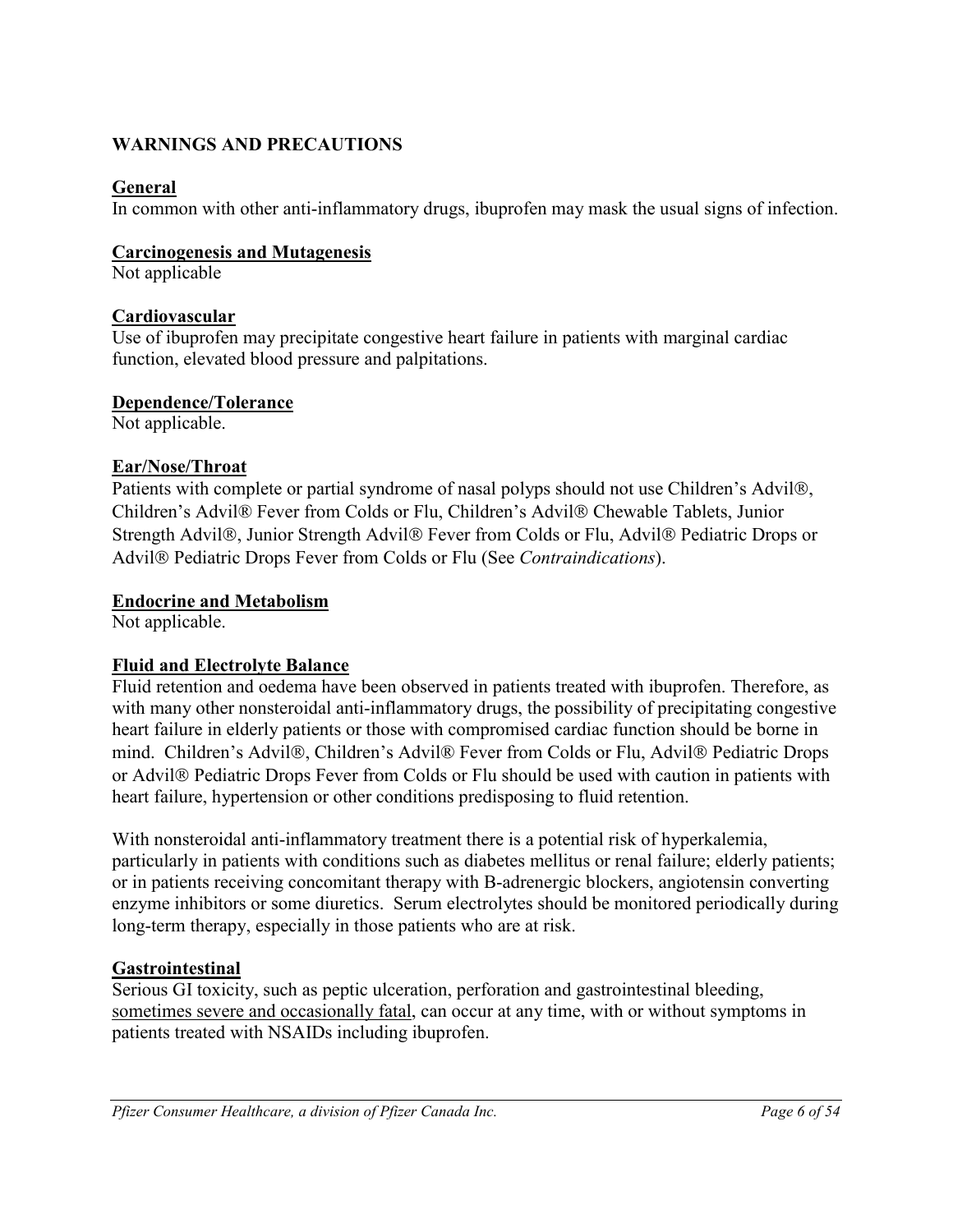Minor upper GI problems, such as dyspepsia, are common, usually developing early in therapy. Physicians should remain alert for ulceration and bleeding in patients treated with non-steroidal anti-inflammatory drugs, even in the absence of previous GI tract symptoms.

In patients observed in clinical trials of such agents, symptomatic upper GI ulcers, gross bleeding, or perforation appear to occur in approximately 1% of patients treated for 3-6 months and in about 2-4% of patients treated for one year. The risk continues beyond one year and possibly increases. The incidence of these complications increases with increasing dose.

Children's Advil®, Children's Advil® Fever from Colds or Flu, Children's Advil® Chewable Tablets, Junior Strength Advil®, Junior Strength Advil® Fever from Colds or Flu, Advil® Pediatric Drops or Advil<sup>®</sup> Pediatric Drops Fever from Colds or Flu should be given under close medical supervision to patients prone to gastrointestinal tract irritation, particularly those with a history of peptic ulcer, diverticulosis or other inflammatory disease of the gastrointestinal tract such as ulcerative colitis and Crohn's disease. In these cases the physician must weigh the benefits of treatment against the possible hazards.

Physicians should inform patients about the signs and/or symptoms of serious GI toxicity and instruct them to contact a physician immediately if they experience persistent dyspepsia or other symptoms or signs suggestive of gastrointestinal ulceration or bleeding. Because serious GI tract ulceration and bleeding can occur without warning symptoms, physicians should follow chronically treated patients by checking their haemoglobin periodically and by being vigilant for the signs and symptoms of ulceration and bleeding and should inform the patients of the importance of this follow-up.

If ulceration is suspected or confirmed, or if GI bleeding occurs, Children's Advil®, Children's Advil® Fever from Colds or Flu, Children's Advil® Chewable Tablets, Junior Strength Advil®, Junior Strength Advil® Fever from Colds or Flu, Advil® Pediatric Drops or Advil® Pediatric Drops Fever from Colds or Flu should be discontinued immediately, appropriate treatment instituted and the patient monitored closely.

No studies, to date, have identified any group of patients not at risk of developing ulceration and bleeding. A prior history of serious GI events and other factors such as excess alcohol intake, smoking, age, female gender and concomitant oral steroid and anticoagulant use have been associated with increased risk. Studies to date show that all NSAIDs can cause GI tract adverse events. Although existing data does not clearly identify differences in risk between various NSAIDs, this may be shown in the future.

There is no definitive evidence that the concomitant administration of histamine H2-receptor antagonists and/or antacids will either prevent the occurrence of gastrointestinal side effects or or whether Children's Advil®, Children's Advil® Fever from Colds or Flu, Children's Advil® Chewable Tablets, Junior Strength Advil®, Junior Strength Advil® Fever from Colds or Flu,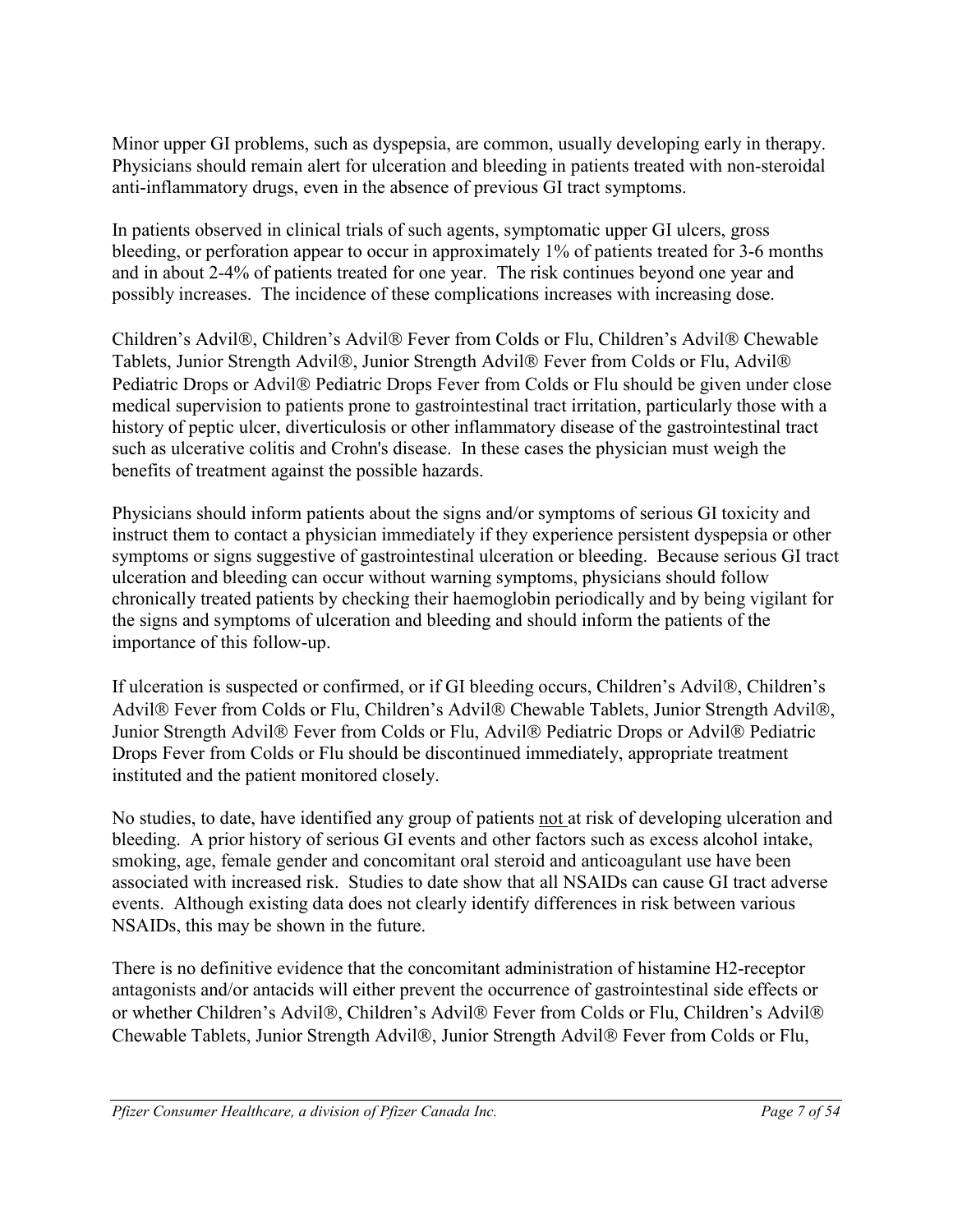Advil<sup>®</sup> Pediatric Drops or Advil<sup>®</sup> Pediatric Drops Fever from Colds or Flu therapy should be discontinued when and if these adverse reactions appear.

## **Genitourinary**

Some NSAIDs are known to cause persistent urinary symptoms (bladder pain, dysuria, urinary frequency), hematuria or cystitis. The onset of these symptoms may occur at any time after the initiation of therapy with an NSAID. Some cases have become severe on continued treatment. Should urinary symptoms occur, treatment with Children's Advil®, Children's Advil® Fever from Colds or Flu, Children's Advil® Chewable Tablets, Junior Strength Advil®, Junior Strength Advil<sup>®</sup> Fever from Colds or Flu, Advil<sup>®</sup> Pediatric Drops or Advil<sup>®</sup> Pediatric Drops Fever from Colds or Flu must be stopped immediately to obtain recovery. This should be done before any urological investigations or treatments are carried out.

## **Hematologic**

Drugs inhibiting prostaglandin biosynthesis do interfere with platelet function to varying degrees; therefore, patients who may be adversely affected by such an action should be carefully observed when ibuprofen is administered.

Blood dyscrasias (such as neutropenia, leukopenia, thrombocytopenia, aplastic anaemia and agranulocytosis) associated with the use of non-steroidal anti-inflammatory drugs are rare, but could occur with severe consequences.

## **Hepatic/Biliary/Pancreatic**

As with other nonsteroidal anti-inflammatory drugs, borderline elevations of one or more liver function tests may occur in up to 15% of patients. These abnormalities may progress, may remain essentially unchanged, or may be transient with continued therapy. A patient with symptoms and/or signs suggesting liver dysfunction, or in whom an abnormal liver test has occurred, should be evaluated for evidence of the development of more severe hepatic reaction while on therapy with this drug. Severe hepatic reactions including jaundice and cases of fatal hepatitis have been reported with nonsteroidal anti-inflammatory drugs.

Although such reactions are rare, if abnormal liver tests persist or worsen, if clinical signs and symptoms consistent with liver disease develop, or if systemic manifestations occur (e.g. eosinophilia, rash, etc.), this drug should be discontinued.

During long-term therapy, liver function tests should be monitored periodically. If there is a need to prescribe this drug in the presence of impaired liver function, it must be done under strict observation.

The frequency of acute liver injury among 625,307 people who received NSAIDs in England and Wales between 1987 and 1991, was examined.<sup>68</sup> There were 311,716 patients who were prescribed ibuprofen. The incidence of acute liver injury among ibuprofen users was 1.6/100,000; this was the lowest incidence among the 8 NSAIDs studied and was significantly lower than the incidence among users of ketoprofen, piroxicam, fenbrufen, or sulindac. For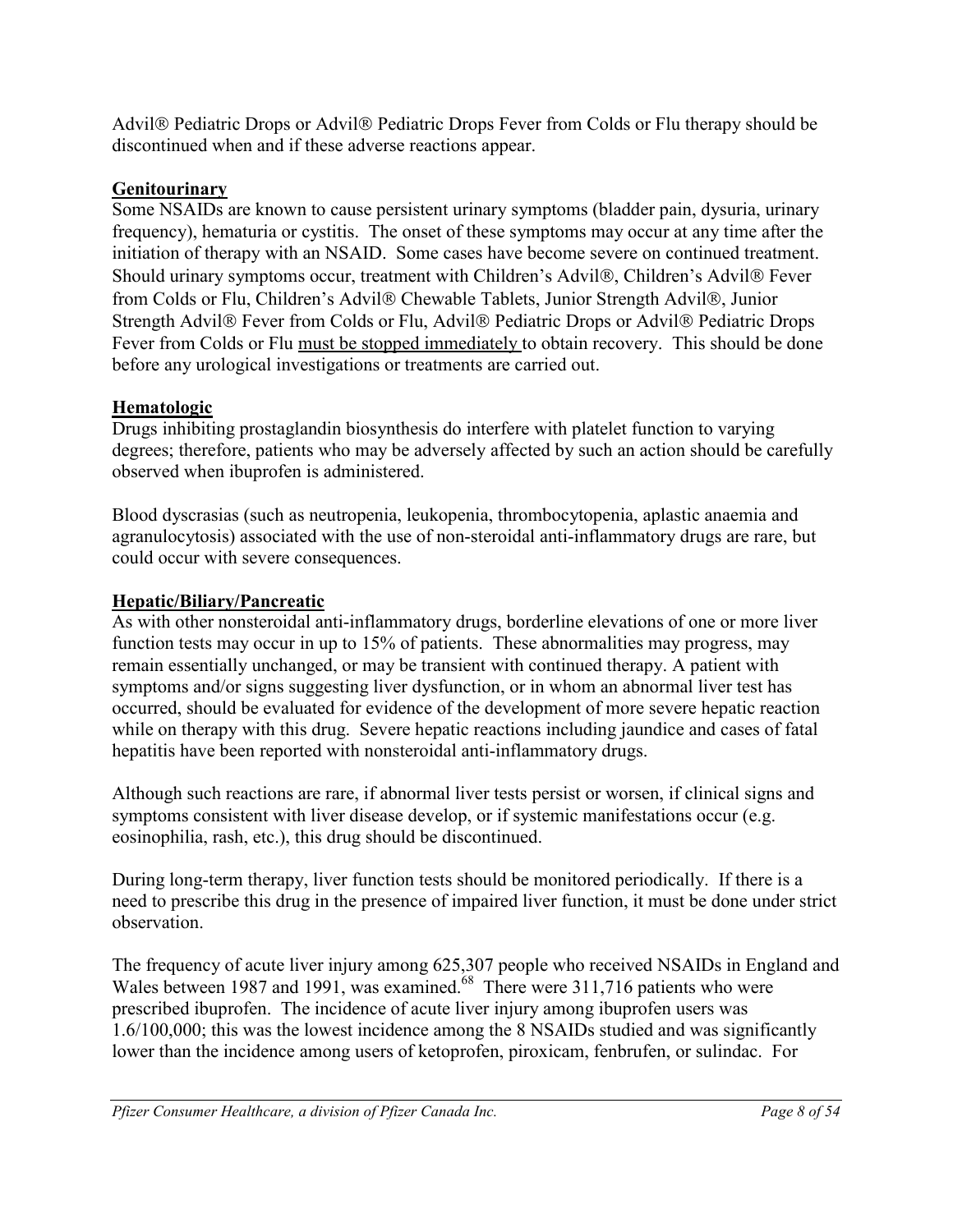NSAID users as a group, the only factors that had an independent effect on the occurrence of acute liver injury were the simultaneous use of hepatotoxic medication or the presence of rheumatoid arthritis. Based on these data, the short-term use of ibuprofen as an analgesic/antipyretic should not be of concern regarding the development of liver disease.

## **Immune**

In occasional cases, with some NSAIDs, the symptoms of aseptic meningitis (stiff neck, severe headaches, nausea and vomiting, fever or clouding of consciousness) have been observed. Patients with autoimmune disorders (systemic lupus erythematosus, mixed connective tissue diseases, etc.) seem to be pre-disposed. Therefore, in such patients, the physician must be vigilant to the development of this complication.

## **Neurologic**

Some patients may experience drowsiness, dizziness, vertigo, insomnia or depression with the use of ibuprofen. If patients experience these side effects, they should exercise caution in carrying out activities that require alertness.

## **Ophthalmologic**

Blurred and/or diminished vision has been reported with the use of ibuprofen and other nonsteroidal anti-inflammatory drugs. If such symptoms develop this drug should be discontinued and an ophthalmologic examination performed; ophthalmic examination should be carried out at periodic intervals in any patient receiving this drug for an extended period of time.

## **Peri-Operative Considerations**

Not applicable.

## **Psychiatric**

See *Warnings and Precautions, Neurologic.*

## **Renal**

Long-term administration of nonsteroidal anti-inflammatory drugs to animals has resulted in renal papillary necrosis and other abnormal renal pathology. In humans, there have been reports of acute interstitial nephritis with hematuria, proteinuria, and occasionally nephrotic syndrome.

A second form of renal toxicity has been seen in patients with prerenal conditions leading to the reduction in renal blood flow or blood volume, where the renal prostaglandins have a supportive role in the maintenance of renal perfusion. In these patients, administration of a nonsteroidal anti-inflammatory drug may cause a dose dependent reduction in prostaglandin formation and may precipitate overt renal decompensation. Patients at greatest risk of this reaction are those with impaired renal function, heart failure, liver dysfunction, those taking diuretics, and the elderly. Discontinuation of nonsteroidal anti-inflammatory therapy is usually followed by recovery to the pre-treatment state.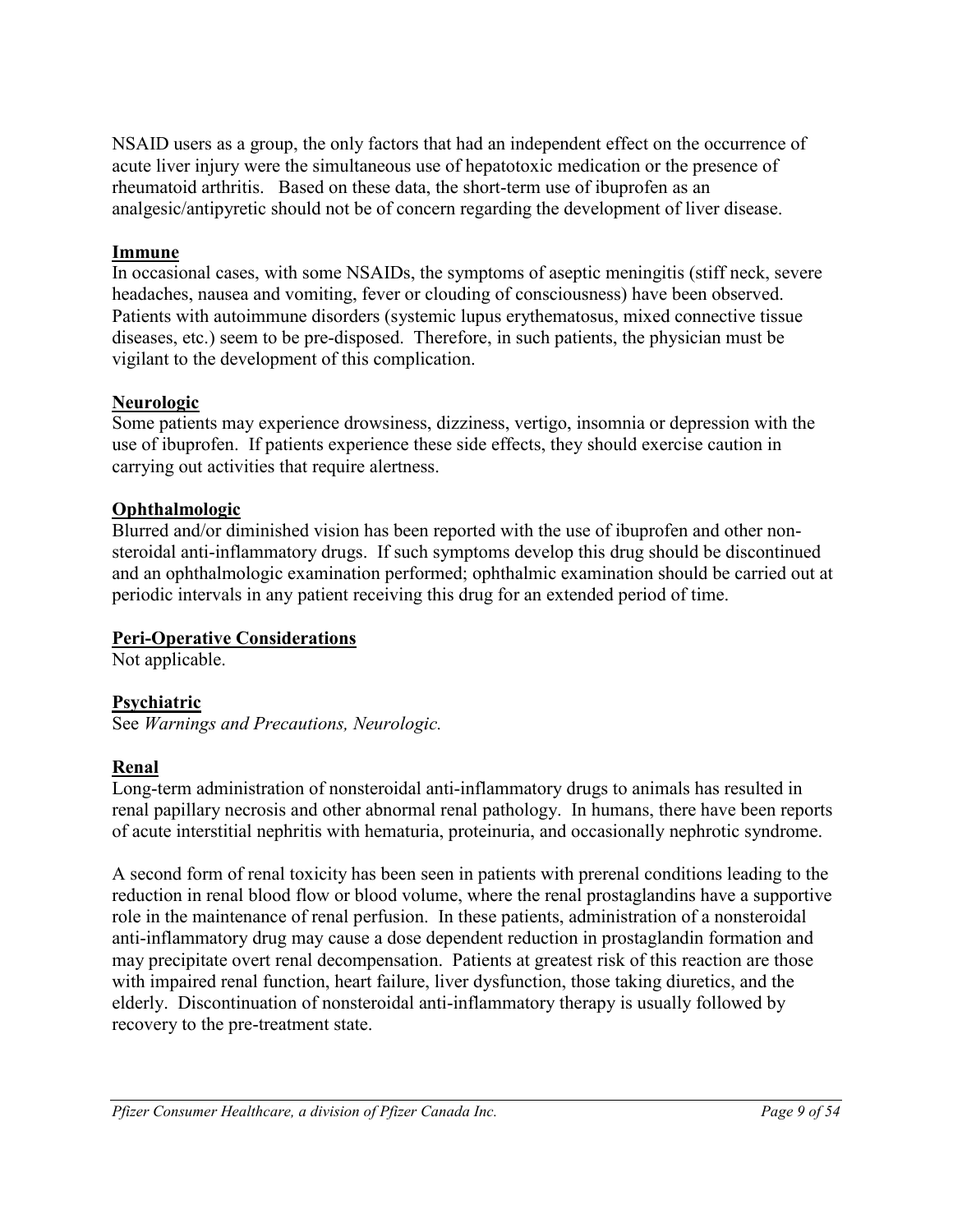Ibuprofen and its metabolites are eliminated primarily by the kidneys; therefore the drug should be used with great caution in patients with impaired renal function. In these cases, utilisation of lower doses of Children's Advil®, Children's Advil® Fever from Colds or Flu, Children's Advil® Chewable Tablets, Junior Strength Advil®, Junior Strength Advil® Fever from Colds or Flu, Advil® Pediatric Drops or Advil® Pediatric Drops Fever from Colds or Flu should be considered and patients carefully monitored.

During long-term therapy kidney function should be monitored periodically.

## **Respiratory**

Not applicable.

## **Sensitivity/Resistance**

Patients sensitive to any one of the nonsteroidal anti-inflammatory drugs may be sensitive to any of the other NSAIDs also.

## **Sexual Function/Reproduction**

Not applicable.

**Skin** Not applicable.

## **Special Populations**

**Pregnant Women:** Reproductive studies conducted in rats and rabbits have not demonstrated evidence of developmental abnormalities. However, animal reproduction studies are not always predictive of human response. Because of the known effects of NSAIDs on the fetal cardiovascular system, use of ibuprofen during late pregnancy should be avoided. As with other drugs known to inhibit prostaglandin synthesis, an increased incidence of dystocia and delayed parturition occurred in rats. Administration of ibuprofen is not recommended during pregnancy. **Nursing Women:** The high protein binding and lower pH of breast milk versus plasma tend to inhibit the excretion of ibuprofen into breast milk. $8$  One study showed an ibuprofen concentration of 13 ng/mL 30 minutes after ingesting 400 mg.<sup>18</sup> The milk:plasma ratio was 1:126. This translates to an infant exposure of 0.0008% of the maternal dose. It is not known to what extent, if any, ibuprofen crosses the human placenta.

**Pediatrics:** Studies conducted to date have not demonstrated pediatric-specific problems that would limit the usefulness of ibuprofen in children 4 months and older.

**Geriatrics (> 65 years of age)**: Patients older than 65 years and frail or debilitated patients are most susceptible to a variety of adverse reactions from nonsteroidal anti-inflammatory drugs (NSAIDs): the incidence of these adverse reactions increases with dose and duration of treatment. In addition, these patients are less tolerant to ulceration and bleeding. Most reports of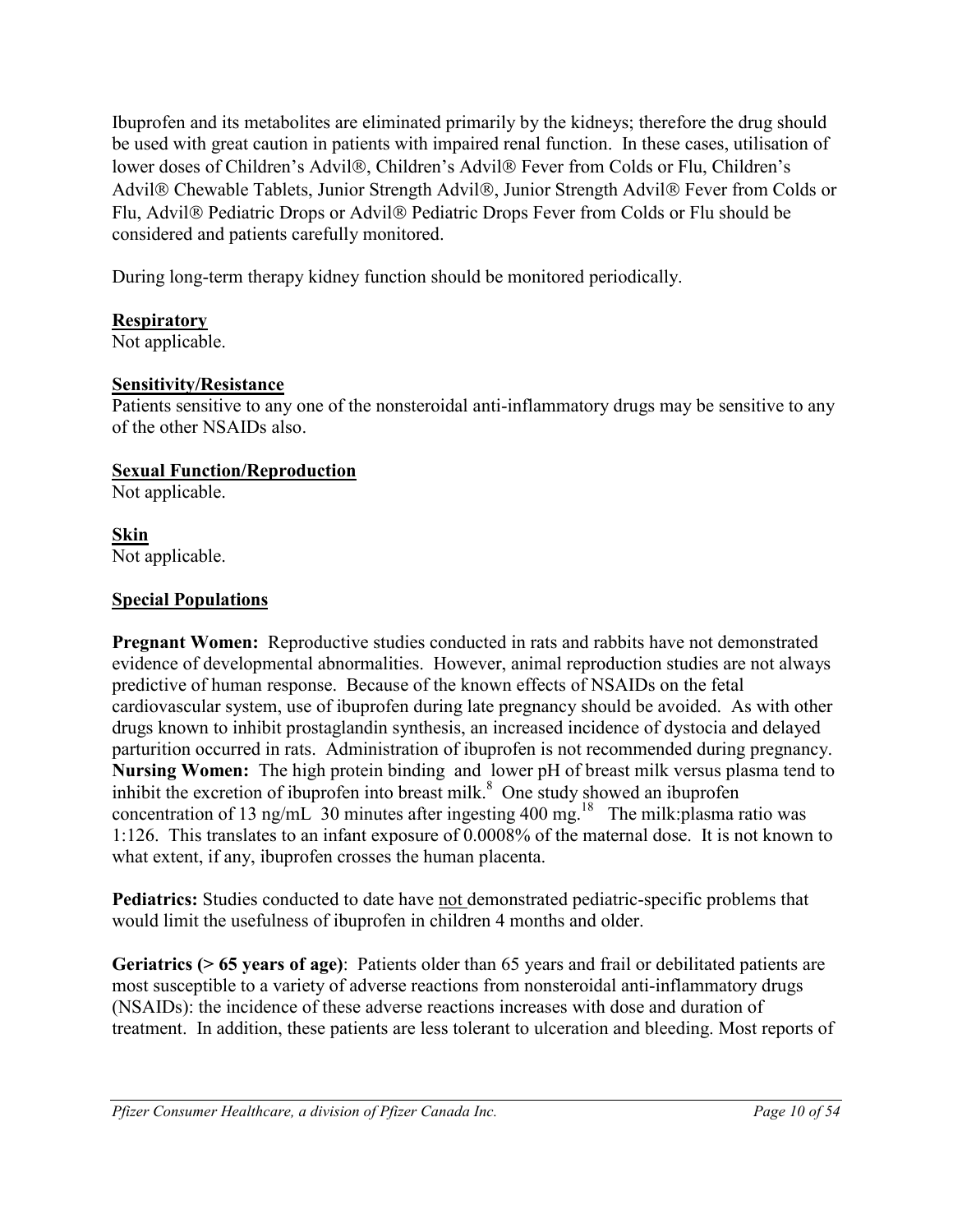fatal GI events are in this population. Older patients are also at risk of lower oesophageal ulceration and bleeding.

For such patients, consideration should be given to a starting dose lower than the one usually recommended, with individual adjustment when necessary and under close supervision.

## **Monitoring and Laboratory Tests**

For *Warnings and Precautions* related to the use of Children's Advil®, Children's Advil® Fever from Colds or Flu, Children's Advil® Chewable Tablets, Junior Strength Advil®, Junior Strength Advil<sup>®</sup> Fever from Colds or Flu, Advil<sup>®</sup> Pediatric Drops or Advil<sup>®</sup> Pediatric Drops Fever from Colds or Flu and Monitoring and Laboratory Tests see *Fluid and Electrolyte Balance, Gastrointestinal, Hematologic, Hepatic, Renal and Subpopulations: Elderly*.

## <span id="page-10-0"></span>**ADVERSE REACTIONS**

## **Clinical Trial Adverse Drug Reactions**

*Because clinical trials are conducted under very specific conditions the adverse reaction rates observed in the clinical trials may not reflect the rates observed in practice and should not be compared to the rates in the clinical trials of another drug. Adverse drug reaction information from clinical trials is useful for identifying drug-related adverse events and for approximating rates*.

## **Experience in Children**

Safety studies of ibuprofen suspension in children are among the largest prospective clinical trials ever conducted. Both the Children's Analgesic Medicine Project (CAMP)<sup>93</sup> and the Boston Fever Study <sup>94-96</sup> enrolled a wide age range of children, which supports the generalisability of these studies' findings. These large-scale studies focused on examining the potential risk in children of several rare events that can be related to the pharmacologic action of NSAIDs: GI bleeding, acute renal failure, and anaphylaxis. The Children's Analgesic Medicine Project (CAMP) was a multicenter, all-comers, open-label, prospective study to compare the safety of ibuprofen suspension with acetaminophen suspension in children with fever and/or pain.<sup>93</sup> Four hundred twenty four (424) paediatricians enrolled 41,810 children (aged 1 month to 18 years old) at 69 US clinics. Safety data included information concerning medication use and adverse events summarised by severity and analysed by age groups (younger and older than 2 years). Among 30,238 children who took at least one dose of ibuprofen or acetaminophen, 14,281 were younger ( $\leq$ 2 years) and 15,863 were older (2 -  $\leq$  12 years).

Within both age groups, the incidence rates for specific AEs, including abdominal pain, insomnia, and hyperkinesia were rare and generally <1% for both treatments. For younger children, fever, vomiting, diarrhea, rhinitis, rash and otitis media were the only AEs with an incidence rate >1% (in either treatment group). For older children, the only AEs with an incidence rate >1% in either group were rhinitis, pharyngitis and otitis media. AEs were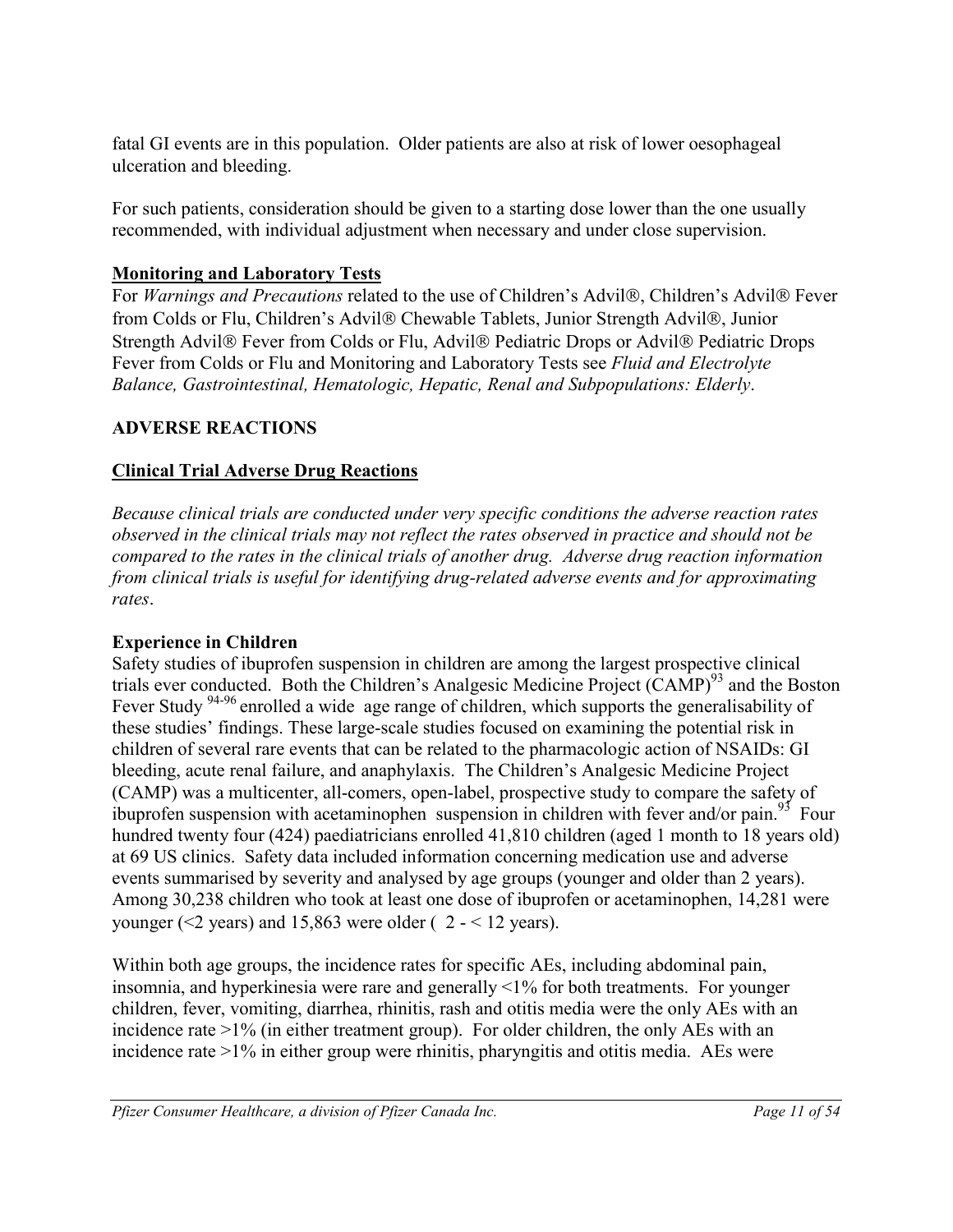generally mild to moderate for both treatments within the two age groups. There were no serious AEs, including anaphylaxis, Reye's syndrome, renal failure, GI bleeding/perforation or necrotizing fasciitis. Overall, ibuprofen exhibited an AE profile similar to acetaminophen in both younger and older children.

The Boston Fever Study<sup>94-96</sup> was a large, randomized, double-blind study that assessed the risk of rare but serious adverse events following the use of ibuprofen suspension in febrile children between the ages of 6 months and 12 years of age. The study evaluated a total of 83,915 children enrolled by 1735 paediatricians, family physicians, and general practitioners in the U.S. Children were randomized to receive ibuprofen suspension 5 mg/kg (N=27,948), ibuprofen suspension 10 mg/kg (N=27,837) or acetaminophen suspension 12 mg/kg (N=28,130). Medications were given every 4-6 hours, as needed, up to five doses per day. The study focused on hospitalisations for acute GI bleeding, acute renal failure, and anaphylaxis, as well as monitoring for the occurrence of Reye syndrome. In the entire pediatric population, the authors found no significant difference between ibuprofen- and acetaminophen-treated children in the observed risk of GI bleeding, acute renal failure, or anaphylaxis. No cases of Reye syndrome were seen in febrile children.

The safety findings of the Boston Fever Study are concordant with those of the Children's Analgesic Medicine Project: ibuprofen is well tolerated in children at doses of 20-30 mg/kg/day and higher. No symptom or syndrome emerged in these trials that was not predictable from the drug's pharmacology or could not be anticipated based on ibuprofen's extensive use as an analgesic/antipyretic in adults.

## **Post-Market Adverse Drug Reactions (Prescription Experience)**

The following adverse reactions have been noted in patients treated with prescription doses  $(\geq 1200 \text{ mg/day}).$ 

Note: Reactions listed below under Causal Relationship Unknown are those which occurred under circumstances where a causal relationship could not be established. However, in these rarely reported events, the possibility of a relationship to ibuprofen cannot be excluded.

## **Gastrointestinal**

The adverse reactions most frequently seen with prescribed ibuprofen therapy involve the gastrointestinal system.

Incidence 3 to 9%: nausea, epigastric pain, heartburn.

Incidence 1 to 3%: diarrhoea, abdominal distress, nausea and vomiting, indigestion, constipation, abdominal cramps or pain, fullness of the gastrointestinal tract (bloating or flatulence).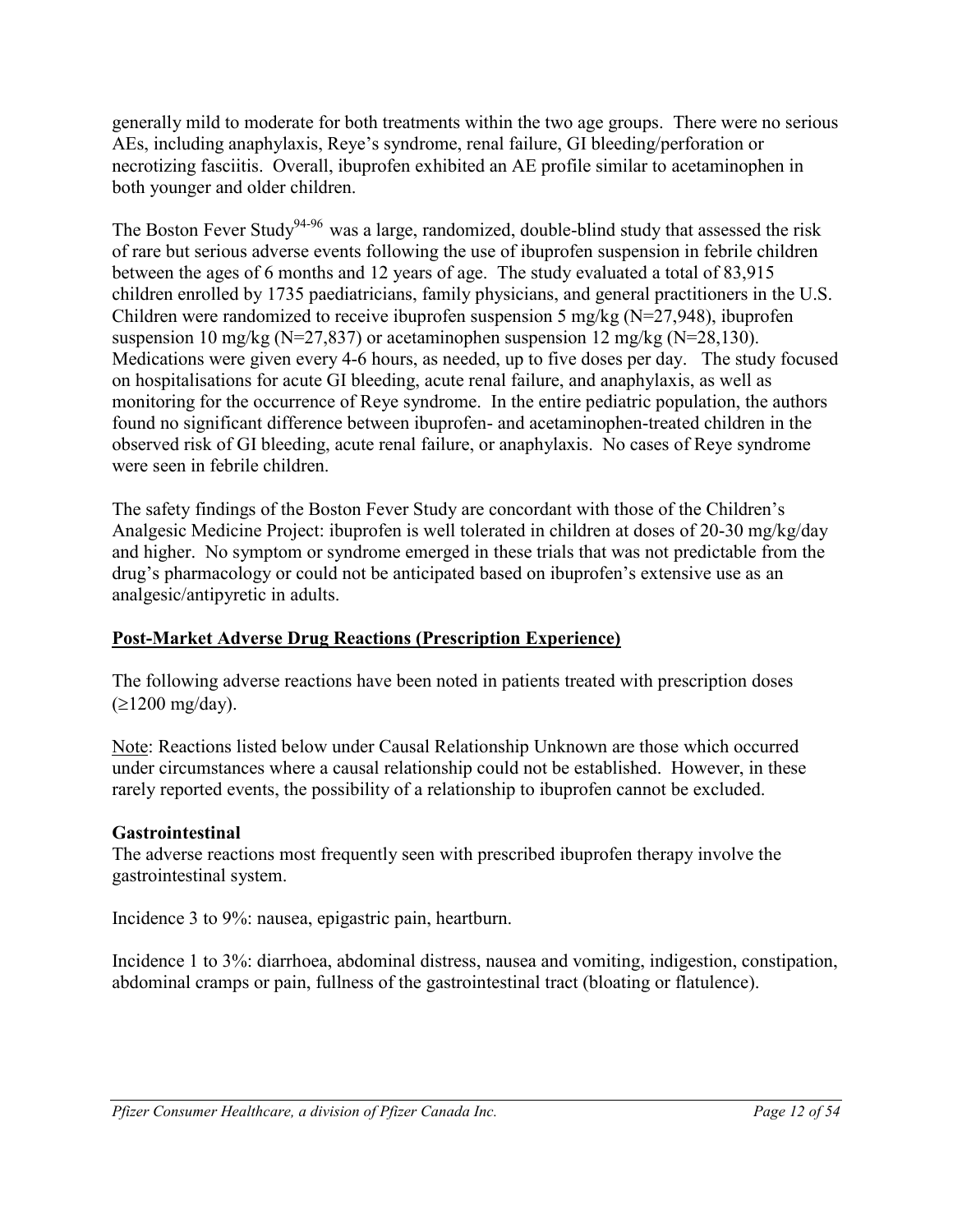Incidence less than 1%: gastric or duodenal ulcer with bleeding and/or perforation, gastrointestinal haemorrhage, melena, hepatitis, jaundice, abnormal liver function (SGOT, serum bilirubin and alkaline phosphatase).

## **Allergic**

Incidence less than 1%: anaphylaxis (See *Contraindications*).

Causal relationship unknown: fever, serum sickness, lupus erythematosus.

### **Central Nervous System**

Incidence 3 to 9%: dizziness.

Incidence 1 to 3%: headache, nervousness.

Incidence less than 1%: depression, insomnia.

Causal relationship unknown: paresthesias, hallucinations, dream abnormalities.

Aseptic meningitis and meningoencephalitis, in one case accompanied by eosinophilia in the cerebrospinal fluid, have been reported in patients who took ibuprofen intermittently and did not have any connective tissue disease.

### **Dermatologic**

Incidence 3 to 9%: rash (including maculopapular type).

Incidence 1 to 3%: pruritus.

Incidence less than 1%: vesiculobullous eruptions, urticaria, erythema multiforme.

Causal relationship unknown: alopecia, Stevens-Johnson syndrome (symptoms include skin itch, rash and/or blisters).

### **Cardiovascular**

Incidence less than 1%: congestive heart failure in patients with marginal cardiac function, elevated blood pressure.

Causal relationship unknown: arrhythmias (sinus tachycardia, sinus bradycardia, palpitations).

### **Special Senses**

Incidence 1 to 3%: tinnitus.

Incidence less than 1%: amblyopia (blurred and/or diminished vision, scotomata and/or changes in colour vision). Any patient with eye complaints during ibuprofen therapy should have an ophthalmological examination.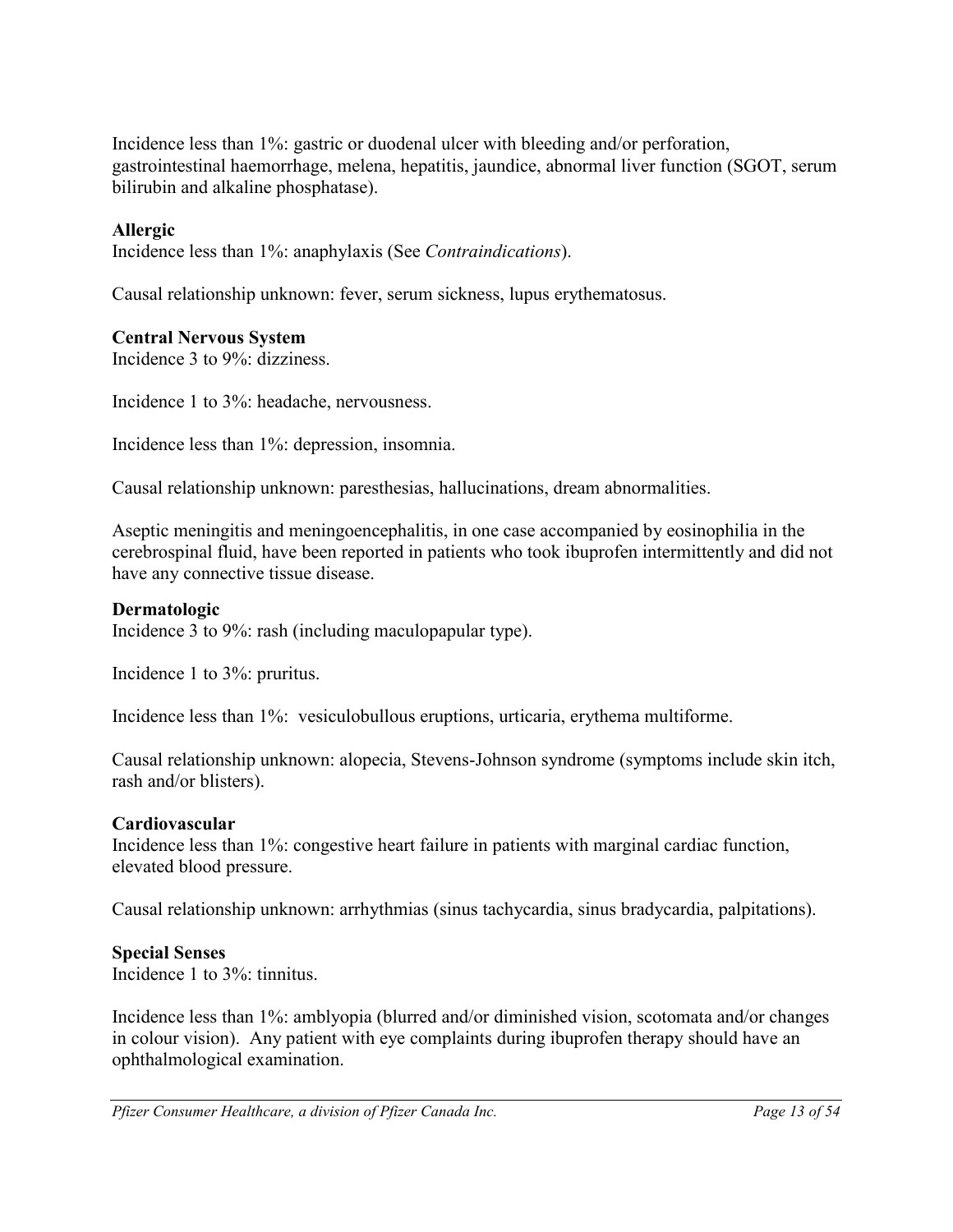Causal relationship unknown: conjunctivitis, diplopia, optic neuritis.

## **Hematologic**

Incidence less than 1%: leukopenia, and decreases in haemoglobin and hematocrit.

Causal relationship unknown: haemolytic anaemia, thrombocytopenia, granulocytopenia, bleeding episodes (e.g., purpura, epistaxis, hematuria, menorrhagia).

## **Renal**

Causal relationship unknown: decreased creatinine clearance, polyuria, azotemia.

Like other non-steroidal anti-inflammatory drugs, ibuprofen inhibits renal prostaglandin synthesis, which may decrease renal function and cause sodium retention. Renal blood flow and glomerular filtration rate decreased in patients with mild impairment of renal function who took 1200 mg/day of ibuprofen for one week. Renal papillary necrosis has been reported. A number of factors appear to increase the risk of renal toxicity (See *Warnings and Precautions*).

## **Hepatic**

Incidence less than 1%: Hepatitis, jaundice, abnormal liver function (SGOT, serum bilirubin, and alkaline phosphatase).

## **Endocrine**

Causal relationship unknown: gynecomastia, hypoglycaemic reaction. Menstrual delays of up to two weeks and dysfunctional uterine bleeding occurred in nine patients taking ibuprofen, 400 mg t.i.d., for three days before menses.

## **Metabolic**

Incidence 1 to 3%: decreased appetite, oedema, fluid retention.

Fluid retention generally responds promptly to drug discontinuation (See *Warnings and Precautions).*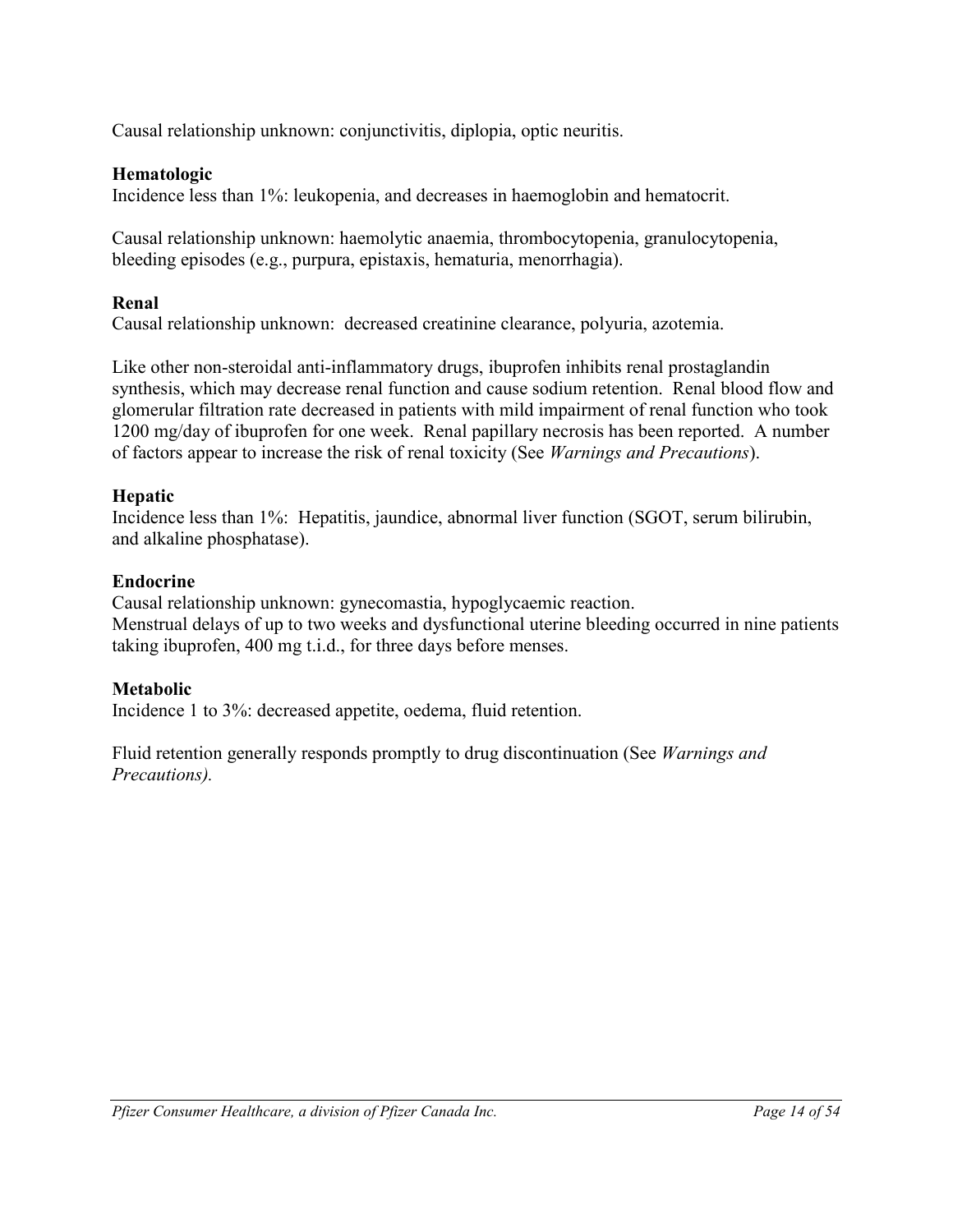## **DRUG INTERACTIONS**

### **Serious Drug Interactions**

- <span id="page-14-0"></span>With acetaminophen may increase the risk of adverse renal effect.
- With acetylsalicylic acid (ASA) or other NSAIDs, may result in possible additive side effects (See *Contraindications*).
- With anticoagulants may increase the risk of GI adverse events (*e.g.,* ulceration and bleeding).
- With antihypertensives the benefit and risk must be weighed individually.
- With digoxin may increase serum digoxin concentration and the risk of digoxin toxicity.
- With diuretics may reduce the diuretic effect.
- With hypoglycaemic agents (oral agents and insulin) may increase the risk of hypoglycaemia.
- With lithium may elevate plasma lithium levels, reduce renal lithium clearance and increase the risk of lithium toxicity.
- With methotrexate may increase the risk of methotrexate toxicity.

### **Overview**

Children's Advil®, Children's Advil® Fever from Colds or Flu, Children's Advil® Chewable Tablets, Junior Strength Advil®, Junior Strength Advil® Fever from Colds or Flu, Advil® Pediatric Drops or Advil® Pediatric Drops Fever from Colds or Flu are not recommended for concomitant use with any other NSAIDs, including ASA. Documented or possible drug interactions with Children's Advil®, Children's Advil® Fever from Colds or Flu, Children's Advil® Chewable Tablets, Junior Strength Advil®, Junior Strength Advil® Fever from Colds or Flu, Advil<sup>®</sup> Pediatric Drops or Advil<sup>®</sup> Pediatric Drops Fever from Colds or Flu include acetaminophen, digoxin, anticoagulants, oral antidiabetic agents and insulin, antihypertensives, diuretics, methotrexate, lithium and other protein-bound drugs.

### **Drug-Drug Interactions**

### **Acetaminophen**

Although interactions have not been reported, concurrent use with Children's Advil<sup>®</sup>, Children's Advil® Fever from Colds or Flu, Children's Advil® Chewable Tablets, Junior Strength Advil®, Junior Strength Advil® Fever from Colds or Flu, Advil® Pediatric Drops or Advil® Pediatric Drops Fever from Colds or Flu is not advisable: it may increase the risk of adverse renal effect.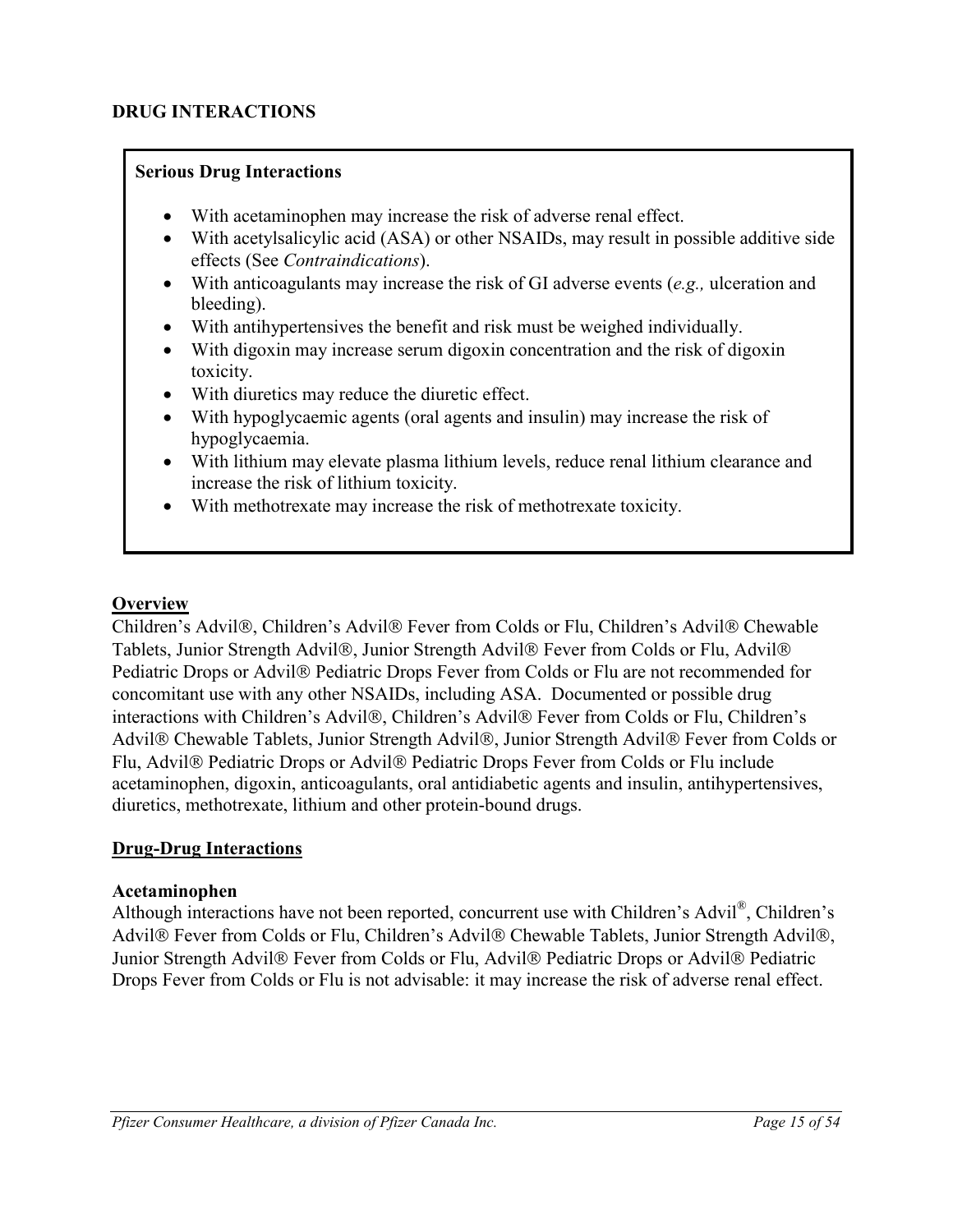## **Acetylsalicylic acid (ASA) or other NSAIDs**

The use of Children's Advil®, Children's Advil® Fever from Colds or Flu, Children's Advil® Chewable Tablets, Junior Strength Advil®, Junior Strength Advil® Fever from Colds or Flu, Advil<sup>®</sup> Pediatric Drops or Advil<sup>®</sup> Pediatric Drops Fever from Colds or Flu in addition to any other NSAID, including ASA, is not recommended due to the possibility of additive side effects. Animal studies show that aspirin given with NSAIDs, including ibuprofen, yields a net decrease in anti-inflammatory activity with lowered blood levels of the non-aspirin drug. Single-dose bioavailability studies in normal volunteers have failed to show an effect of aspirin on ibuprofen blood levels. Correlative clinical studies have not been conducted.

No clinically meaningful loss of cardioprotection was found when patients on low-dose ASA (81 mg) were administered 400 mg ibuprofen  $T.L.D.<sup>108</sup>$ 

### **Antacids**<sup>79</sup>

A bioavailability study has shown that there was no interference with the absorption of ibuprofen when given in conjunction with an antacid containing aluminium hydroxide and magnesium hydroxide.

### **Antihypertensives**

Prostaglandins are an important factor in cardiovascular homeostasis and inhibition of their synthesis by NSAIDs may interfere with circulatory control. NSAIDs may elevate blood pressure in patients receiving antihypertensive medication. Two meta analyses<sup>72,73</sup> have observed this relationship for NSAIDs as a class and for certain NSAIDs in particular, but ibuprofen did not significantly affect blood pressure in either meta analysis. Consistent with this lack of effect, a study by Davies et al<sup>74</sup> showed that ibuprofen 1600 mg/day for 14 days did not attenuate the antihypertensive effect of two -adrenergic blockers. Houston et al.<sup>75</sup> showed no effect of three weeks' therapy with ibuprofen on the antihypertensive efficacy of verapamil, but it is not known whether this lack of interaction extends to other classes of calcium channel blockers.

When renal perfusion pressure is reduced both prostaglandins and angiotensin II are important mediators of renal autoregulation.<sup>76</sup> As a class, the combination of an NSAID and angiotensin converting enzyme inhibitor theoretically may have the potential to decrease renal function. One study found a clinically significant decrease in renal function in 4 of 17 patients treated with hydrochlorothioazide and fosinopril who received ibuprofen 2400 mg/day for one month.<sup>77</sup> In contrast, Minuz<sup>78</sup> found no effect on the antihypertensive effect of enalapril or on plasma renin or aldosterone following two days' treatment with ibuprofen 1200 mg/day.

The relationship of ibuprofen and antihypertensives is clearly not well defined. The benefits of concomitant medication should be analysed and compared to the potential risks before being prescribed. If ibuprofen is being recommended for **long-term** use, then periodic monitoring of blood pressure may be useful. Blood pressure monitoring is not necessary if ibuprofen is being recommended for **short-term** use as an **analgesic**.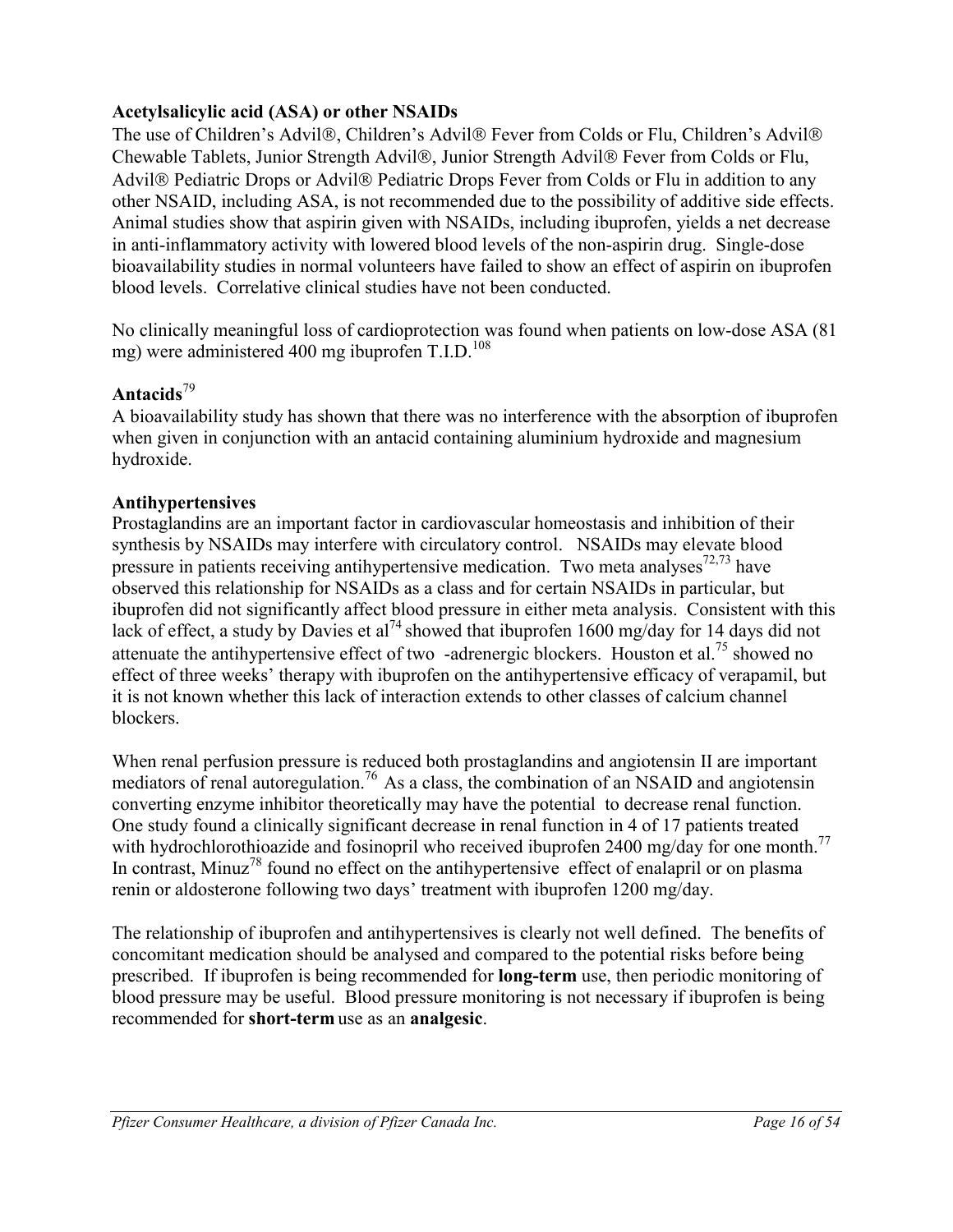## **Coumarin-type**70,71

Numerous studies have shown that the concomitant use of NSAIDs and anticoagulants increases the risk of GI adverse events such as ulceration and bleeding. Because prostaglandins play an important role in hemostasis, and NSAIDs affect platelet function, concurrent therapy of ibuprofen with warfarin requires close monitoring to be certain that no change in anticoagulant dosage is necessary. Several short-term controlled studies failed to show that ibuprofen significantly affected prothrombin time or a variety of other clotting factors when administered to individuals on coumarin-type anticoagulants. Nevertheless, the physician, should be cautious when administering Children's Advil<sup>®</sup>, Children's Advil<sup>®</sup> Fever from Colds or Flu, Children's Advil® Chewable Tablets, Junior Strength Advil®, Junior Strength Advil® Fever from Colds or Flu, Advil<sup>®</sup> Pediatric Drops or Advil<sup>®</sup> Pediatric Drops Fever from Colds or Flu to patients on anticoagulants.

## **Digoxin**<sup>69</sup>

Ibuprofen has been shown to increase serum digoxin concentration. Increased monitoring and dosage adjustments of digitalis glycoside may be necessary during and following concurrent ibuprofen therapy.

## **Diuretics**

Clinical studies, as well as random observations, have shown that ibuprofen can reduce the natriuretic effect of furosemide and thiazides in some patients. This response has been attributed to inhibition of renal prostaglandin synthesis. During concomitant therapy with ibuprofen, the patient should be observed closely for signs of renal failure as well as to assure diuretic efficacy.

## **H-2 antagonists**

In studies with human volunteers, coadministration of cimetidine or ranitidine with ibuprofen had no substantive effect on ibuprofen serum concentrations.

## **Hypoglycaemic Agents**

Ibuprofen may increase hypoglycaemic effects of oral antidiabetic agents and insulin.

## **Lithium**<sup>81</sup>

Ibuprofen produced an elevation of plasma lithium levels and a reduction in renal lithium clearance in a study of eleven normal volunteers. The mean minimum lithium concentration increased 15% and the renal clearance of lithium was decreased by 19% during this period of concomitant drug administration. This effect has been attributed to inhibition of renal prostaglandin synthesis by ibuprofen. Thus, when ibuprofen and lithium are administered concurrently, subjects should be observed carefully for signs of lithium toxicity.

## **Methotrexate**<sup>80</sup>

Ibuprofen as well as other NSAIDs has been reported to competitively inhibit methotrexate accumulation in rabbit kidney slices. This may indicate that ibuprofen could enhance the toxicity of methotrexate. Caution should be used when ibuprofen is administered concomitantly with methotrexate.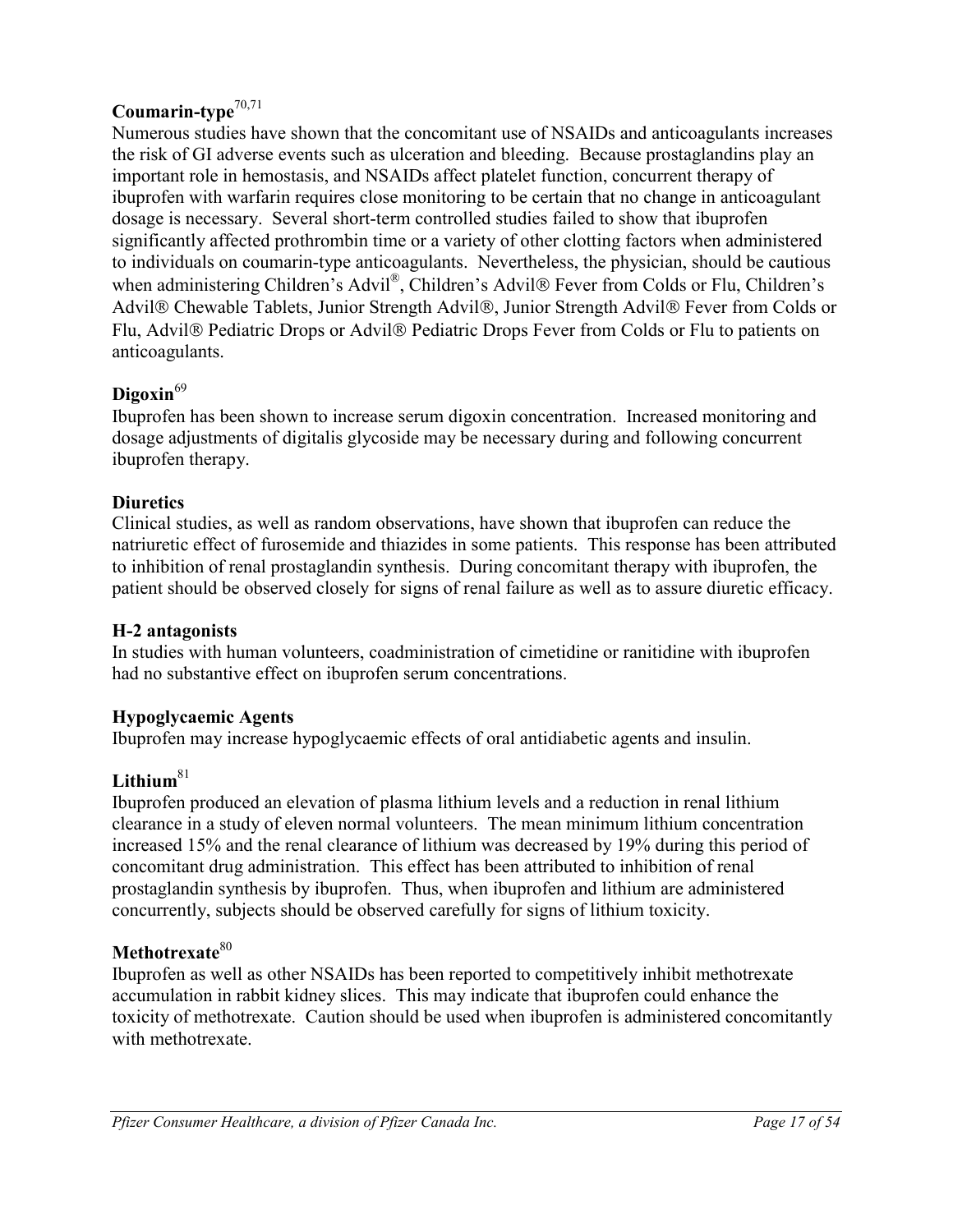## **Selective Serotonin Reuptake Inhibitors (SSRIs)109, 110**

Studies report an increased risk of gastrointestinal (GI) ulceration and bleeding when Ibuprofen as well as other NSAIDs are taken concomitantly with selective serotonin reuptake inhibitors (SSRIs) than when either class of drugs is taken alone (See Warnings and Precautions – Gastrointestinal).

## **Other Drugs**

Although ibuprofen binds extensively to plasma proteins, interactions with other protein-bound drugs occur rarely. Nevertheless, caution should be observed when other drugs, also having a high affinity for protein binding sites, are used concurrently. No interactions have been reported when ibuprofen has been used in conjunction with probenecid, thyroxine, antibiotics (e.g. cyclosporine), phenytoin, corticosteroids or benzodiazepines.

### **Drug-Food Interactions**

Interactions with food have not been established.

## **Drug-Herb Interactions**

Interactions with herbs have not been established.

### **Drug-Laboratory Interactions**

Interactions with laboratory tests have not been established.

## <span id="page-17-0"></span>**DOSAGE AND ADMINISTRATION**

### **Dosing Considerations**

Do not take for fever for more than 3 days or for pain for more than 5 days unless directed by a physician.

The safety issues to consider when developing a dosage regimen of Children's Advil®, Children's Advil® Fever from Colds or Flu, Children's Advil® Chewable Tablets, Junior Strength Advil®, Junior Strength Advil® Fever from Colds or Flu, Advil® Pediatric Drops, Advil<sup>®</sup> Pediatric Drops Fever from Colds or Flu for individual patients is applicable to:

 $\triangleright$  Elderly patients older than 65 years who are frail or debilitated and consideration should be given to a starting dose lower than the one usually recommended (See *Warnings and Precautions*, *Elderly*).

### **Recommended Dose and Dosage Adjustment**

### **Children under 12 years:**

For all Advil<sup>®</sup> children's products, dose can be determined by using either child's age or **weight. If possible, use weight to dose; otherwise use age.**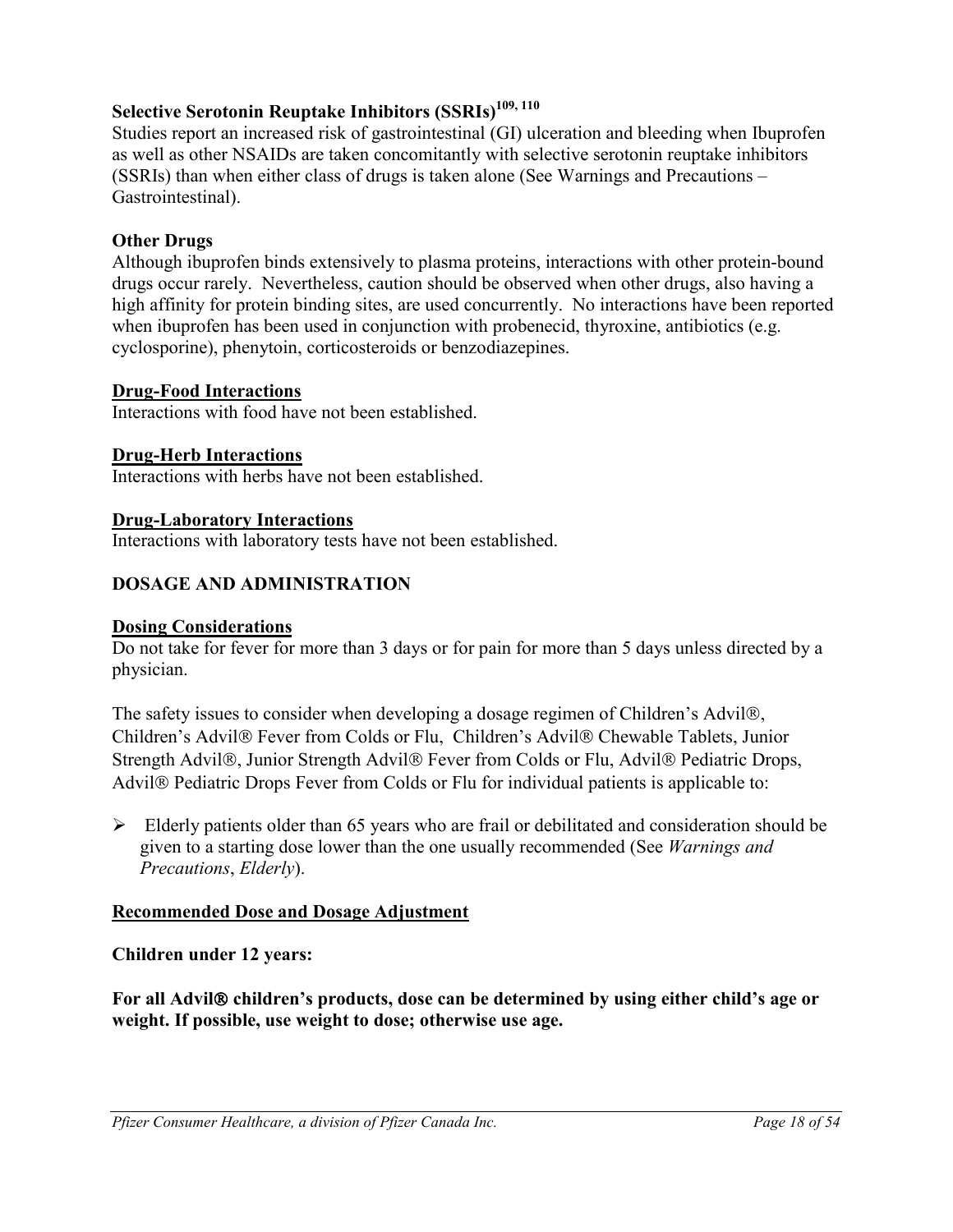## **CHILDREN'S ADVIL CHEWABLE TABLETS 50 mg/Tablet**

**DIRECTIONS:** DOSES BELOW MAY BE REPEATED EVERY 6-8 HOURS WHILE SYMPTOMS PERSIST, UP TO 4 DOSES A DAY, OR AS DIRECTED BY A PHYSICIAN.

| AGE       | <b>WEIGHT</b> |           | <b>DOSE</b>                     |
|-----------|---------------|-----------|---------------------------------|
| (yr)      | (kg)          | (lbs)     | (tsp)                           |
| Under 2   | Under 10.9    | Under 24  | Recommend Advil Pediatric Drops |
| $2 - 3$   | $10.9 - 15.9$ | $24 - 35$ |                                 |
| $4 - 5$   | $16.0 - 21.3$ | $36 - 47$ |                                 |
| $6 - 8$   | $21.4 - 26.7$ | $48 - 59$ |                                 |
| $9 - 10$  | $26.8 - 32.5$ | $60 - 71$ |                                 |
| $11 - 12$ | $32.6 - 43.0$ | $72 - 95$ |                                 |

## **CHILDREN'S ADVIL / CHILDREN'S ADVIL FEVER FROM COLDS OR FLU 20mg/ml (or 100mg/5ml)**

**DIRECTIONS:** SHAKE WELL BEFORE USE.

DOSES BELOW MAY BE REPEATED EVERY 6-8 HOURS WHILE SYMPTOMS PERSIST, UP TO 3 DOSES A DAY, OR AS DIRECTED BY A PHYSICIAN.

| AGE       | WEIGHT        |           | <b>DOSE</b>                                     |
|-----------|---------------|-----------|-------------------------------------------------|
| (vr)      | (kg)          | (lbs)     | (tsp)                                           |
| Under 2   | Under 10.9    | Under 24  | $5 \text{ mg/kg}$ (0.25 mL/kg) To be calculated |
| $2 - 3$   | $10.9 - 15.9$ | $24 - 35$ | 6.0 mL= $11/4$ tsp                              |
| $4 - 5$   | $16.0 - 21.3$ | $36 - 47$ | $10 \text{ mL} = 2 \text{ tsp}$                 |
| $6 - 8$   | $21.4 - 26.7$ | $48 - 59$ | 12.5 mL = $2\frac{1}{2}$ tsp                    |
| $9 - 10$  | $26.8 - 32.5$ | $60 - 71$ | $15$ mL= 3 teaspoons                            |
| $11 - 12$ | $32.6 - 43.0$ | $72 - 95$ | 19.0 mL= $3 \frac{3}{4}$ tsp                    |

*Note:* Children's Advil® or Children's Advil Fever from Colds or Flu may be administered to children over 12 years of age and adults who have difficulty in swallowing tablets. 2 teaspoons (200 mg) can be taken every 4 hours or 4 teaspoons (400 mg) can be taken every 6 to 8 hours as needed. Do not exceed 12 teaspoons (1200 mg) in 24 hours, unless directed by a physician.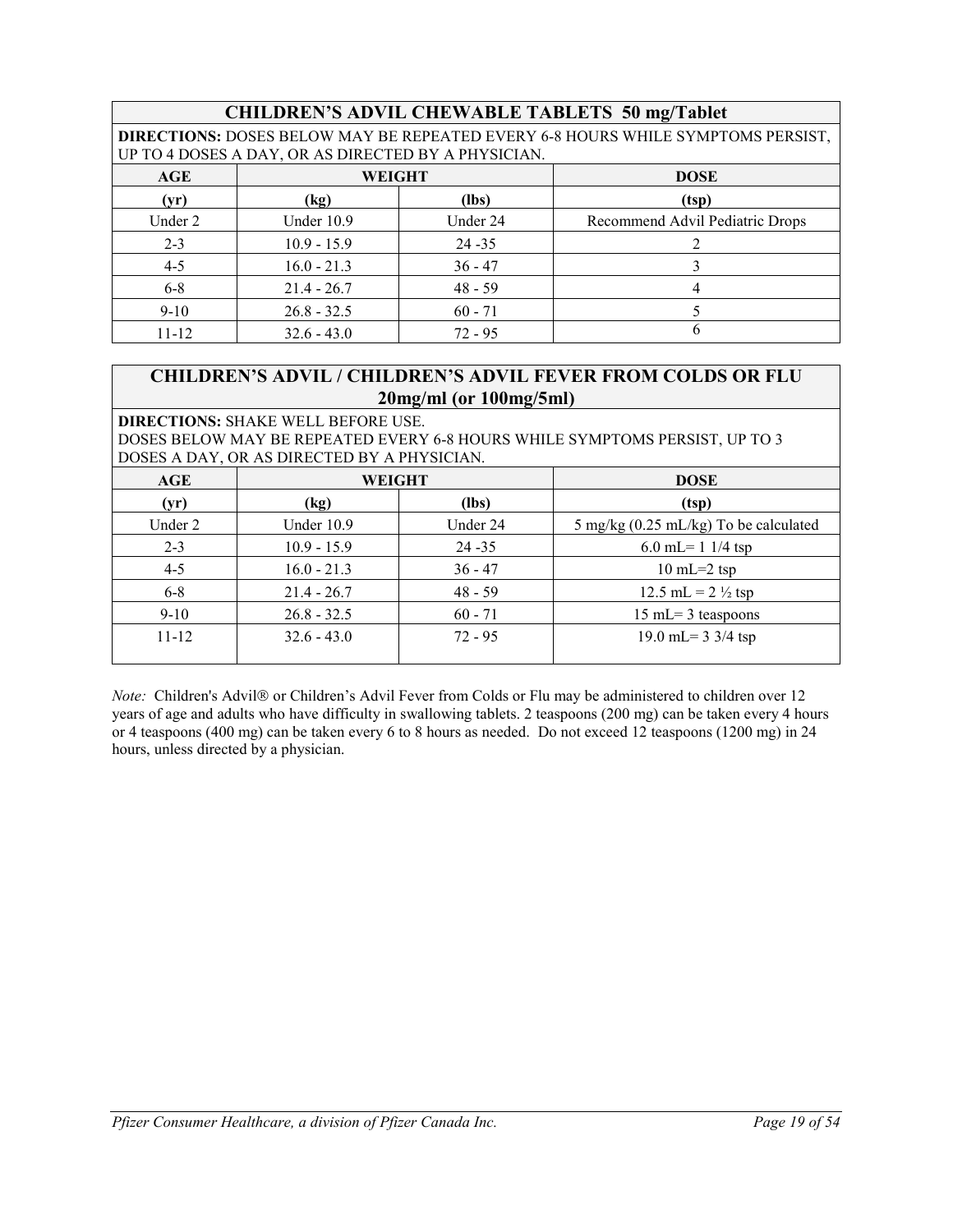### **JUNIOR STRENGTH ADVIL / JUNIOR STRENGTH ADVIL FEVER FROM COLDS OR FLU 100 mg/Tablet**

**DIRECTIONS:** DOSES BELOW MAY BE REPEATED EVERY 6-8 HOURS WHILE SYMPTOMS PERSIST, UP TO 4 DOSES A DAY, OR AS DIRECTED BY A PHYSICIAN.

| AGE       | WEIGHT        |           | <b>DOSE</b>                                                                         |
|-----------|---------------|-----------|-------------------------------------------------------------------------------------|
| (yr)      | (kg)          | (lbs)     | (tsp)                                                                               |
| Under 2   | Under 10.9    | Under 24  | Recommend Advil Pediatric Drops or Advil<br>Pediatric Drops Fever from Colds or Flu |
| $2 - 3$   | $10.9 - 15.9$ | $24 - 35$ |                                                                                     |
| $4 - 5$   | $16.0 - 21.3$ | $36 - 47$ | $1\frac{1}{2}$                                                                      |
| $6 - 8$   | $21.4 - 26.7$ | $48 - 59$ |                                                                                     |
| $9 - 10$  | $26.8 - 32.5$ | $60 - 71$ | $2\frac{1}{2}$                                                                      |
| $11 - 12$ | $32.6 - 43.0$ | $72 - 95$ |                                                                                     |

*Note:* Junior Strength Advil® or Junior Strength Advil Fever from Colds or Flu may be administered to children over 12 years of age and adults who have difficulty in swallowing tablets. 2 tablets (200 mg) can be taken every 4 hours or 4 tablets (400 mg) can be taken every 6 to 8 hours as needed. Do not exceed 12 tablets (1200 mg) in 24 hours, unless directed by a physician.

## **ADVIL PEDIATRIC DROPS / ADVIL PEDIATRIC DROPS FEVER FROM COLDS OR FLU 40mg/ml (or 200mg/5ml)**

**DIRECTIONS:** SHAKE WELL BEFORE USE. USE ONLY WITH ENCLOSED ORAL SYRINGE. DOSES BELOW MAY BE REPEATED EVERY 6-8 HOURS WHILE SYMPTOMS PERSIST, UP TO 3 DOSES A DAY, OR AS DIRECTED BY A PHYSICIAN.

| Age           | Weight       |              |                    | <b>Dosage</b>    |
|---------------|--------------|--------------|--------------------|------------------|
|               | (kg)         | (lbs)        |                    |                  |
| $0-3$ months  | $2.5 - 5.4$  | $5.5 - 11.9$ | $5 \text{ mg/kg}$  | To be calculated |
| 4-11 months   | $5.5 - 7.9$  | $12 - 17.5$  | $5 \text{ mg/kg}$  | $1.0$ ml         |
| 12-23 months  | $8.0 - 10.8$ | $18 - 23$    | $5 \text{ mg/kg}$  | $1.4$ ml         |
| $2 - 3$ years | 10.9-15.9    | $24 - 35$    | $10 \text{ mg/kg}$ | $3.0$ ml         |

### **Missed Dose**

Take the missed dose as soon as you remember. If it is almost time for your next dose, wait until then to take your medicine and skip the missed dose. Do not take two doses at the same time.

### **Administration**

See *Recommended Dose and Dosage Adjustment.*

### <span id="page-19-0"></span>**OVERDOSAGE**

## **Symptoms of Overdose**97-99

The toxicity of ibuprofen overdose is dependent upon the amount of drug ingested and the time elapsed since ingestion; individual responses may vary, thus making it necessary to evaluate each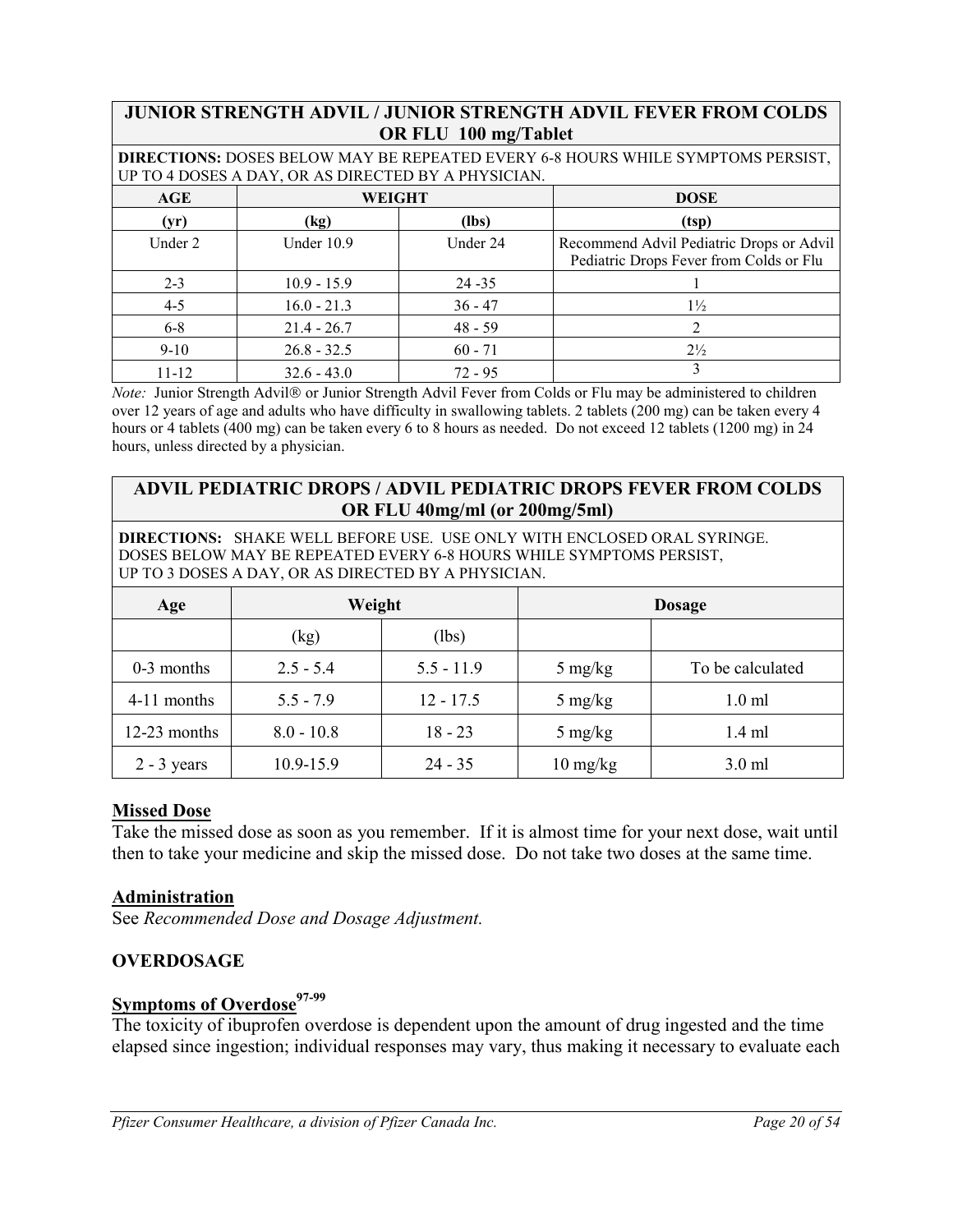case separately. Although uncommon, serious toxicity and death have been reported with ibuprofen overdosage. The most frequently reported symptoms of ibuprofen overdose include abdominal pain, nausea, vomiting, lethargy and drowsiness. Other CNS symptoms include headache, tinnitus, CNS depression and seizures. Metabolic acidosis, coma, acute renal failure and apnoea (primarily in very young pediatric patients) may rarely occur. Cardiovascular toxicity, including hypotension, bradycardia, tachycardia and atrial fibrillation, also have been reported.

## **Treatment of Overdose**

In cases of acute overdose, the stomach should be emptied through induction of emesis (in alert patients only) or gastric lavage. Emesis is most effective if initiated within 30 minutes of ingestion. Orally administered activated charcoal may help in reducing the absorption of ibuprofen when given less than 2 hours following ingestion. There is some evidence that repeated administration of activated charcoal may bind the medication that has diffused from the circulation.<sup>109</sup> Inducing diuresis may be helpful. The treatment of acute overdose is primarily supportive. Management of hypotension, acidosis and gastrointestinal bleeding may be necessary.

**In pediatric patients**, the estimated amount of ibuprofen ingested per body weight may be helpful to predict the potential for development of toxicity although each case must be evaluated. Ingestion of less than 100 mg/kg is unlikely to produce toxicity. Pediatric patients ingesting 100 to 200 mg/kg may be managed with induced emesis and a minimal observation time of at least four hours. Pediatric patients ingesting 200 to 400 mg/kg of ibuprofen should have immediate gastric emptying and at least four hours observation. Pediatric patients ingesting greater than 400 mg/kg require immediate medical referral, careful observation and appropriate supportive therapy. Induced emesis is not recommended in overdoses greater than 400 mg/kg because of the risk for convulsions and the potential for aspiration of gastric contents.

**In adult patients**, the dose reportedly ingested does not appear to be predictive of toxicity. The need for referral and follow-up must be judged by the circumstances at the time of the overdose ingestion. Symptomatic adults should be carefully evaluated, observed and supported.

For management of a suspected drug overdose, contact your regional Poison Control Centre.

## **Examples of Ibuprofen Overdose**

A 41-year-old man with multiple medical problems, including long-term renal insufficiency, developed near-fatal acute renal failure after ingestion of a massive dose (36 g) of ibuprofen  $\left[ \begin{matrix} 1 \end{matrix} \right]$ . He required dialysis for several months, at which point his renal function improved.

In children, ibuprofen overdoses less than 100 mg/kg are unlikely to produce toxicity. In adults, the dose of ibuprofen reportedly ingested does not appear to be predictive of toxicity.

With electrolyte replacement and other intensive measures, a 21-month-old child recovered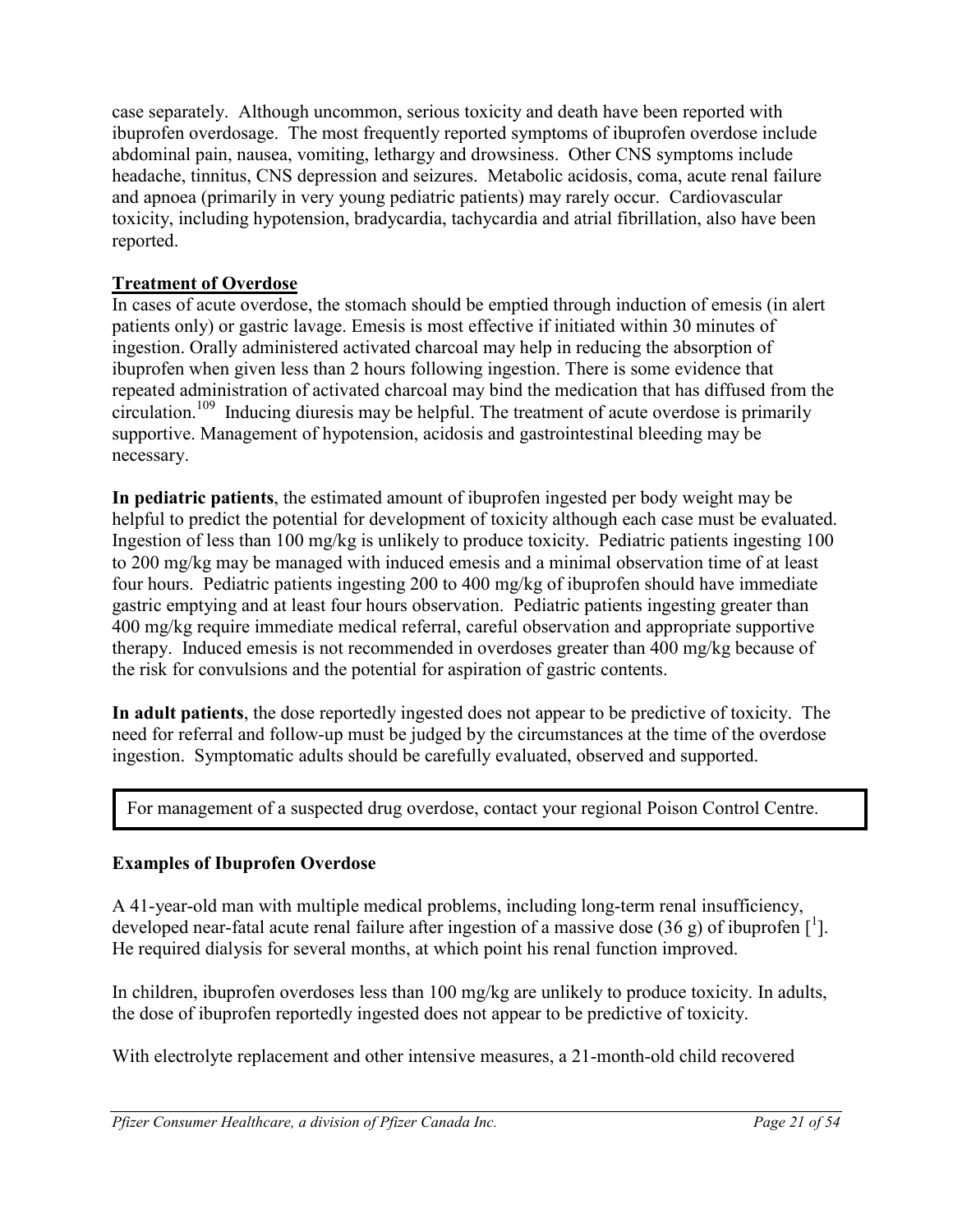within 5 days after accidental ingestion of 8 g of ibuprofen  $[^2]$ . A 2-year-old child who ingested approximately 8 g of ibuprofen was treated with activated charcoal, developed metabolic acidosis and acute renal insufficiency, and recovered within 72 hours  $\left[\right]$ <sup>3</sup>]. A 6-year-old child became comatose after ingesting 6 g of ibuprofen  $\left[\begin{smallmatrix}4\1 \end{smallmatrix}\right]$ . He was treated with gastric lavage, charcoal, and various supportive measures and recovered within 24 hours.

## <span id="page-21-0"></span>**ACTION AND CLINICAL PHARMACOLOGY**

## **Mechanism of Action**

Ibuprofen, like all nonsteroidal anti-inflammatory drugs (NSAIDs), is an analgesic, antipyretic, and anti-inflammatory medication.<sup>1</sup> There is strong evidence to support the view that the main mechanism of action of ibuprofen (like other NSAIDs) is related to decreasing prostaglandin biosynthesis.<sup>2</sup>

Prostaglandins are naturally-occurring fatty acid derivatives that are widely distributed in the tissues. They are believed to be a common factor in the production of pain, fever, and inflammation. Prostaglandins are believed to sensitise tissues to pain- and inflammationproducing mediators such as histamine, 5-hydroxytryptamine, and kinins. The enzyme catalysing the committed step in prostaglandin biosynthesis is prostaglandin endoperoxide synthase, also known as cyclooxygenase. There is significant evidence that the main mechanism of analgesic/antipyretic action of NSAIDs is prostaglandin biosynthesis inhibition.<sup>3</sup> Other pharmacologic effects such as lysosome and plasma membrane stabilisation have been observed, but the potential relevance of these effects to ibuprofen-induced analgesia and antipyresis is unclear.

A recent study confirmed that ibuprofen 400 mg provided a significantly faster onset of relief as measured by first perceptible relief, meaningful relief, per cent attaining complete relief, and superior overall analgesic efficacy compared to acetaminophen 1000 mg for relief of episodic tension-type headache. $^{22}$ 

**Absorption:** Ibuprofen is rapidly and almost completely absorbed. Peak serum concentration occurs within 1-2 hours in adults.<sup>4</sup> Advil<sup>®</sup> Liqui-Gels contain solubilized ibuprofen which has peak serum concentrations within 36-42 minutes. In febrile children ages 3 months to < 12 years, the time of peak serum concentration was 1.60 and 1.54 hours for ibuprofen 5 mg/kg and 10 mg/kg, respectively.<sup>5</sup> Nahata<sup>6</sup> found a time to peak concentration of 1.1 and 1.2 hours for these respective doses. A similar study in febrile children by Walson<sup>7</sup> which used an ibuprofen suspension showed a time of peak serum concentration of 1.3 and 1.7 hours for ibuprofen 5 mg/kg and 10 mg/kg, respectively. Walson also found that mean ibuprofen plasma concentration at one hour was 21.7 6.7 and 28.4 15.2 g/mL for 5 mg/kg and 10 mg/kg, respectively. Food decreases the rate but not the extent of absorption.<sup>4</sup>

**Distribution:** The volume of distribution in adults after oral administration is 0.1-0.2 L/kg.<sup>8</sup> In febrile children the volume of distribution is 0.18 and 0.22 L/kg for ibuprofen 5 mg/kg and 10 mg/kg, respectively. $5$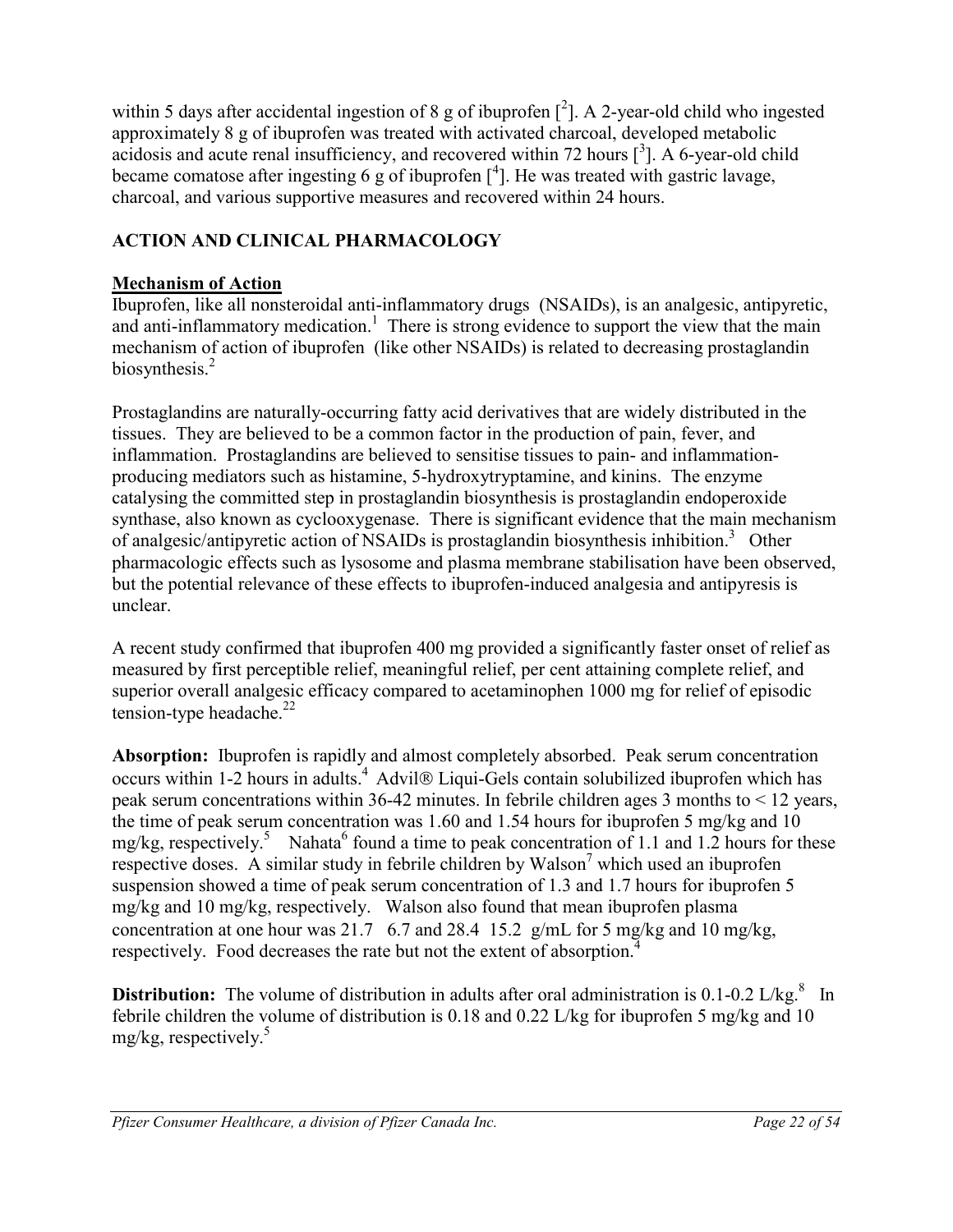At therapeutic concentrations ibuprofen is highly bound to whole human plasma and to site II of purified albumin.<sup>8</sup> There is no appreciable plasma accumulation of ibuprofen or its metabolites with repeated doses.<sup>4</sup>

 Ibuprofen excretion in breast milk following ingestion of one 400 mg ibuprofen tablet every 6 hours for five doses was below the level (i.e.,  $1\mu$ g/mL) of detection.<sup>17</sup> However, a later study using a more sensitive assay showed ibuprofen to be rapidly excreted in breast milk 30 minutes following oral ingestion of 400 mg of ibuprofen at a concentration of 13 ng/mL. A milk: plasma ratio of 1:126 was determined and the exposure of a suckling infant was calculated to be approximately 0.0008% of the maternal dose.<sup>18</sup> It is not known whether ibuprofen crosses the placenta.

**Metabolism:** Ibuprofen is a racemic mixture of R–(-) ibuprofen and S-(+) ibuprofen. R-(-) ibuprofen undergoes extensive enantiomeric conversion to S-(+) ibuprofen in humans, averaging between 53% and 65%.<sup>9</sup> S-(+) ibuprofen is believed to be the pharmacologically more active enantiomer. Two major metabolites, 2-[4-(2-carboxypropyl)phenyl] propionic acid and 2-[4-(2hydroxy-2-methylpropyl]propionic acid, have been identified in plasma and urine.<sup>10</sup> The metabolites 1-hydroxyibuprofen and 3-hydroxyibuprofen have also been found in urine in very small concentrations.<sup>11,12</sup> Cytochrome P450 (CYP) 2C9 has been identified as the most important catalyst for formation of all oxidative metabolites of R- $(-)$  and S- $(+)$  ibuprofen.<sup>13</sup> Approximately 80% of a dose is recovered in urine, primarily as carboxymetabolites and conjugated hydroxymetabolites.<sup>8</sup> Ibuprofen does not appear to induce the formation of drug metabolising enzymes in the rat.<sup>10</sup>

**Excretion:** Ibuprofen's plasma half-life in adults is 1.5-2.0 hours.<sup>14</sup> In febrile children the plasma half-life is 1.65 and 1.48 hours for ibuprofen 5 mg/kg and 10 mg/kg, respectively.5 Parent drug and metabolites are primarily excreted in the urine; bile and faeces are relatively minor elimination routes. Total recovery in urine is between 70% and 90% of the administered dose within 24 hours. $8<sup>8</sup>$ 

There is no evidence of a differential metabolism or elimination of ibuprofen in the elderly. A pharmacokinetic evaluation of ibuprofen in geriatric subjects (65 to 78 years) compared with young adult subjects (22 to 35 years) found that there was no clinically significant difference in the kinetic profiles of ibuprofen for these age groups.<sup>15</sup> Furthermore, there was no statistically significant difference between the two populations in the urinary excretion pattern of the drug and its major metabolites.

The pharmacokinetics of ibuprofen have also been evaluated in children, in whom the metabolism has been shown to be similar to that reported for adults. Walson reported that for ibuprofen 10 mg/kg given to children under 12 years of age, peak plasma concentration occurred at 1.5 hours and then declined with a plasma half-life of 1.8 hours.<sup>16</sup> Thus, ibuprofen appears to exhibit a similar pharmacokinetic profile in all age groups examined.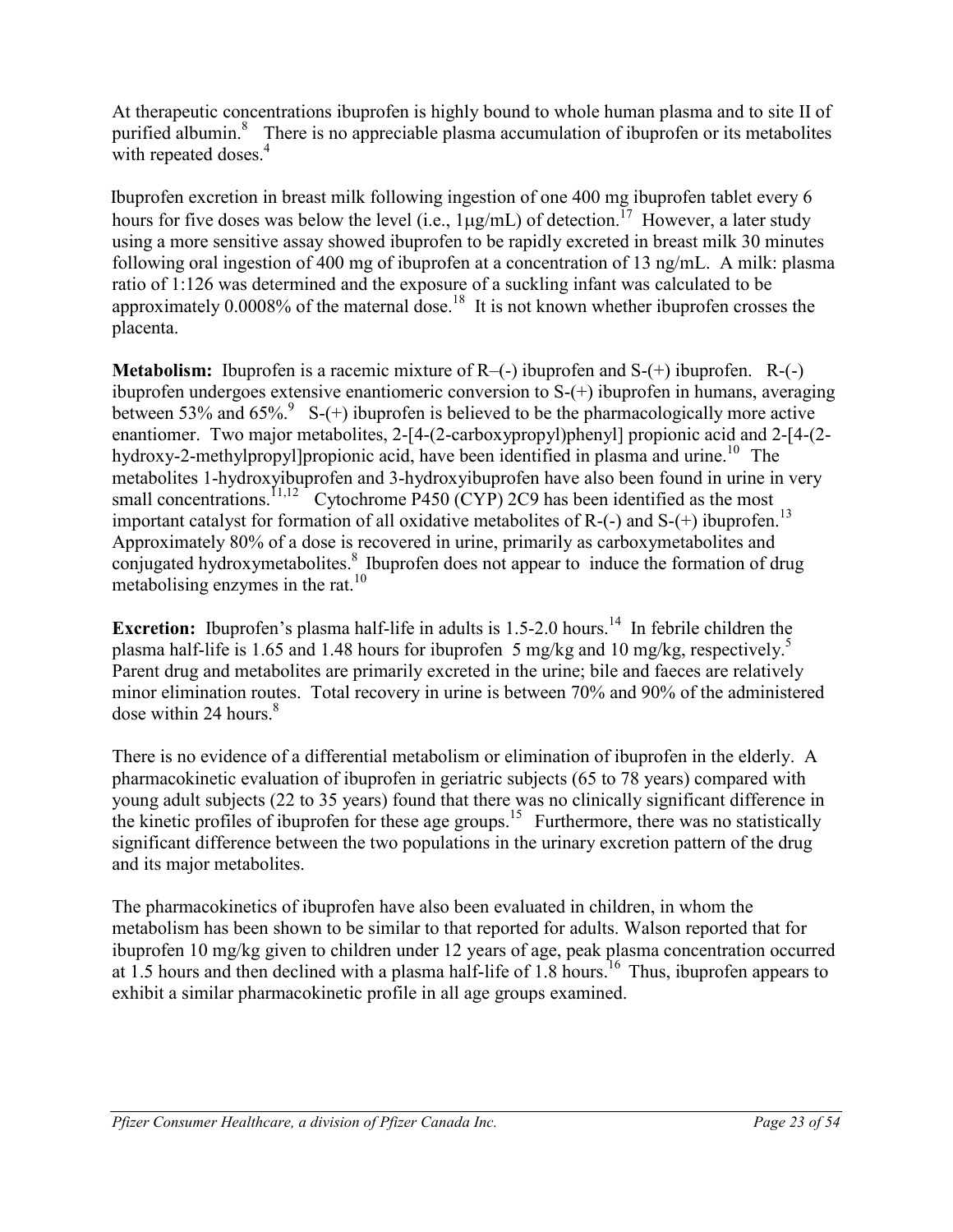## <span id="page-23-0"></span>**STORAGE AND STABILITY**

Children's Advil®, Children's Advil® Fever from Colds or Flu, Children's Advil® Chewable Tablets, Junior Strength Advil®, Junior Strength Advil® Fever from Colds or Flu, Advil® Pediatric Drops and Advil® Pediatric Drops Fever from Colds or Flu should be stored in tightlyclosed containers under room temperature (15-30°C) conditions.

### <span id="page-23-1"></span>**SPECIAL HANDLING INSTRUCTIONS**

Not applicable.

## <span id="page-23-2"></span>**DOSAGE FORMS, COMPOSITION AND PACKAGING**

### **For Children:**

**Children's Advil® Chewable Tablets:** fruit flavoured,  $\frac{3}{8}$ " round, mottled red, flat-faced beveled edged tablet with "Advil 50" debossed on one side and a bisect on the other, and grape flavoured, <sup>3</sup>/<sub>8</sub> " round, mottled purple, flat faced beveled edged tablet with "Advil 50" debossed on one side and a bisect on the other, are available in blister packages of 4, 8, 12, 16, 20, 24, and bottles of 20, 24, 40 and 44.

| <b>Product name</b> | Product          | <b>Product Appearance</b>        | <b>Container size</b>  | <b>Dosing Cup</b> |
|---------------------|------------------|----------------------------------|------------------------|-------------------|
|                     | <b>Strengths</b> |                                  | (commercial and/or     | <b>Size</b>       |
|                     |                  |                                  | professional sample)   |                   |
| Children's          | $100$ mg/ $5$    | Translucent blue, blue           | Polypropylene bottles  | $20$ mL           |
| Advil®              | mL               | raspberry-flavoured suspension   | of 100 ml and 230 ml   | natural           |
|                     |                  | Translucent red, fruit-flavored  | Polypropylene bottles  | plastic           |
|                     |                  | suspension                       | of 100 ml              | molded            |
|                     |                  | Translucent purple, grape-       | Polypropylene bottles  | dosage cup        |
|                     |                  | flavoured suspension             | of 100 ml              |                   |
|                     |                  | White to off-white translucent,  | Polypropylene bottles  |                   |
|                     |                  | berry-flavoured, dye-free        | of 25 ml (professional |                   |
|                     |                  | suspension                       | sample) and 100 ml     |                   |
|                     |                  | White to off-white, bubble gum-  | Polypropylene bottles  |                   |
|                     |                  | flavoured dye-free suspension    | of 100 ml, 120 ml and  |                   |
|                     |                  |                                  | 230 m                  |                   |
|                     |                  | White to off-white, grape-       | Polypropylene bottles  |                   |
|                     |                  | flavoured dye-free suspension    | of 25 ml (professional |                   |
|                     |                  |                                  | sample). 100 ml, 120   |                   |
|                     |                  |                                  | ml and 230 ml          |                   |
|                     |                  | White to off-white translucent,  | Polypropylene bottles  |                   |
|                     |                  | berry-flavoured sugar free, dye- | of 120 ml              |                   |
|                     |                  | free suspension                  |                        |                   |

**Children's Advil and Children's Advil Fever from Colds or Flu:**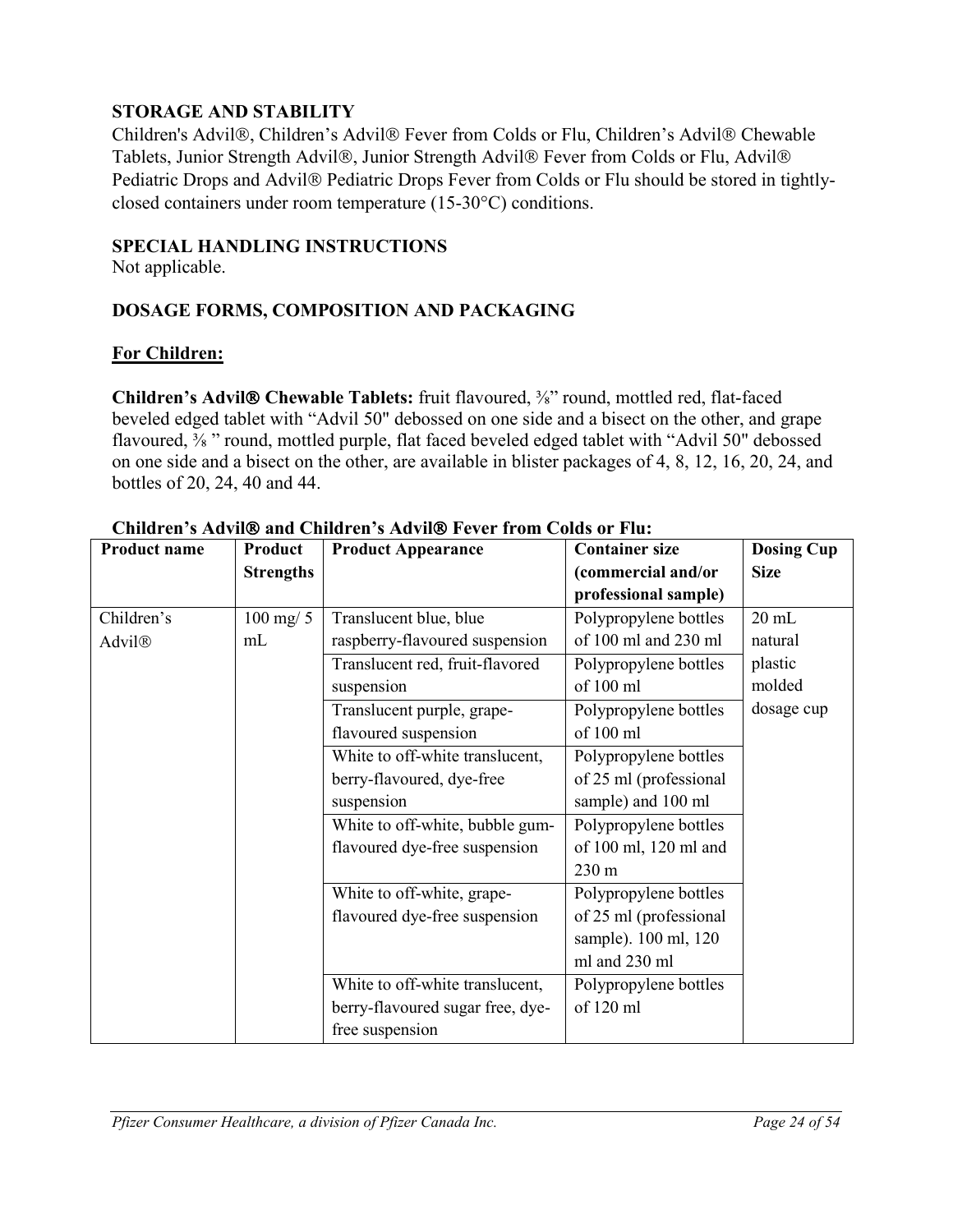| <b>Product name</b>      | Product            | <b>Product Appearance</b>     | <b>Container size</b> | <b>Dosing Cup</b> |
|--------------------------|--------------------|-------------------------------|-----------------------|-------------------|
|                          | <b>Strengths</b>   |                               | (commercial and/or    | <b>Size</b>       |
|                          |                    |                               | professional sample)  |                   |
| Children's               | $100 \text{ mg}/5$ | White to off-white, grape-    | Polypropylene bottles | $20 \text{ mL}$   |
| Advil <sup>®</sup> Fever | mL                 | flavoured dye-free suspension | of 100 ml             | natural           |
| from Colds or Flu        |                    |                               |                       | plastic           |
|                          |                    |                               |                       | molded            |
|                          |                    |                               |                       | dosage cup        |

## *Non-medicinal ingredients:*

Blue Raspberry Flavour: Carboxymethylcellulose sodium, citric acid, disodium EDTA, FD&C Blue No. 1, flavour, glycerin, microcrystalline cellulose, polysorbate 80, sodium benzoate, sodium citrate, sorbitol, sucrose, water, xanthan gum.

Dye-Free Berry Flavour: Carboxymethylcellulose sodium, citric acid, disodium EDTA, flavour, glycerin, microcrystalline cellulose, polysorbate 80, sodium benzoate, sodium citrate, sorbitol, sucrose, water, xanthan gum.

Dye-Free Bubble Gum Flavour: Carboxymethylcellulose sodium, citric acid, disodium EDTA, flavour, glycerin, microcrystalline cellulose, polysorbate 80, sodium benzoate, sorbitol, sucrose, water, xanthan gum.

Dye-Free Grape Flavour: Carboxymethylcellulose sodium, citric acid, disodium EDTA, flavour, glycerin, microcrystalline cellulose, polysorbate 80, sodium benzoate, sorbitol, sucrose, water, xanthan gum.

Fruit Flavour: Carboxymethylcellulose sodium, citric acid, disodium EDTA, FD&C Red No.40, flavour, glycerin, microcrystalline cellulose, polysorbate 80, sodium benzoate, sorbitol, sucrose, water, xanthan gum.

Grape Flavour: Carboxymethylcellulose sodium, citric acid, disodium EDTA, FD&C Blue No. 1, FD&C Red No.40, flavour, glycerin, microcrystalline cellulose, polysorbate 80, sodium benzoate, sorbitol, sucrose, water, xanthan gum.

Sugar Free/Dye-Free Berry Flavour: Carboxymethylcellulose sodium, citric acid, disodium EDTA, flavour, glycerin, microcrystalline cellulose, polysorbate 80, sodium benzoate, sodium citrate, sorbitol, sucralose, water, xanthan gum.

**Junior Strength Advil® and Junior Strength Advil® Fever from Colds or Flu (Tablets):** Fruit flavoured, ½" round, mottled red, flat-faced, beveled edged tablet with "Advil 100" debossed on one side and a bisect on the other; grape flavoured, ½" round mottled purple, flatfaced beveled edged tablet with "Advil 100" debossed on one side and a bisect on the other; and blue raspberry flavoured, ½" round, mottled blue, fat-faced, beveled edged tablet with "Advil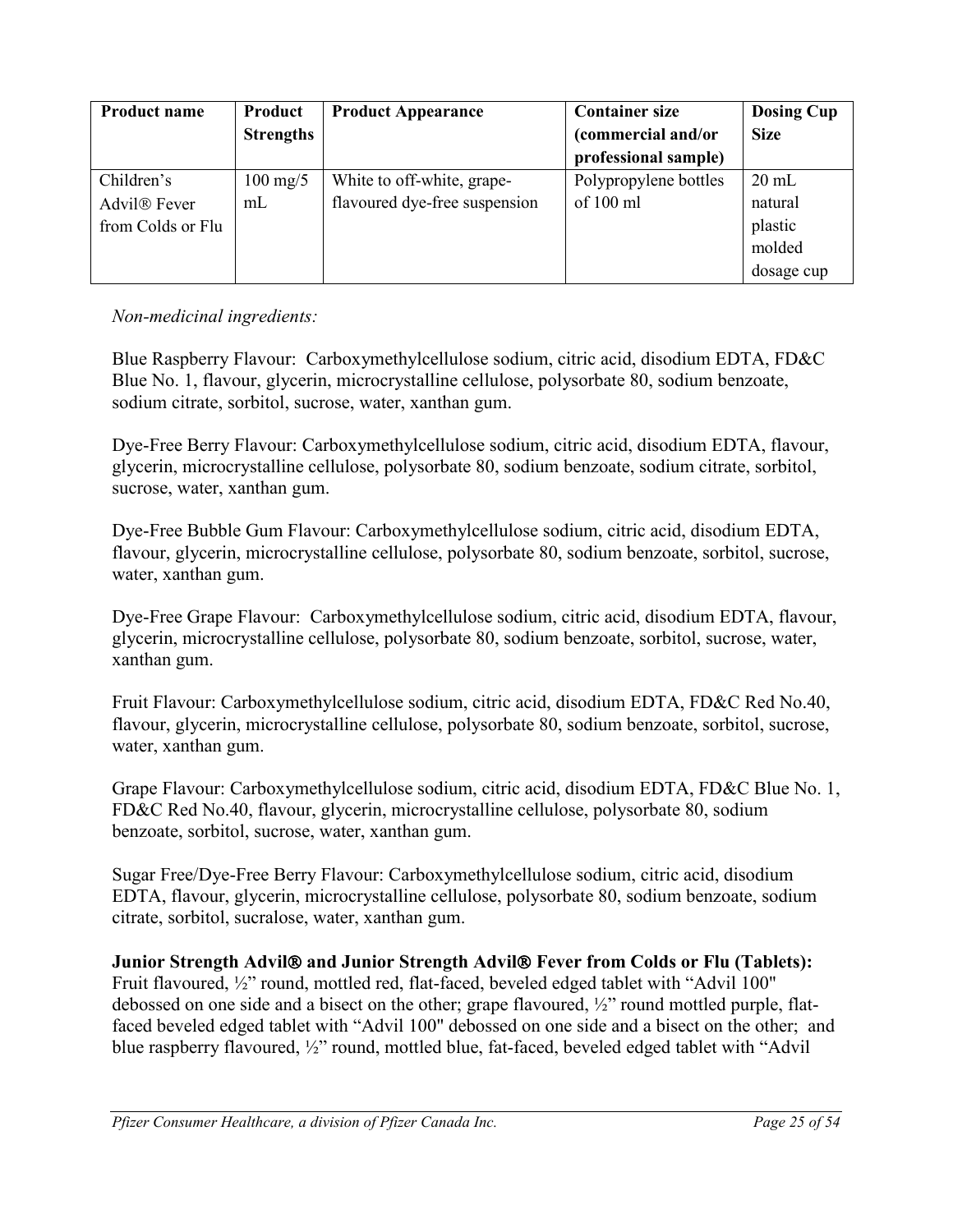100" debossed on one side and a bisect on the other containing 100 mg ibuprofen are available in blister packages of 4, 8, 12, 16, 20, 24, and bottles of 20, 24, 40 and 44.

## *Non-Medicinal Ingredients:*

Blue Raspberry Flavour: Aspartame (phenylalanine), cellulose acetate phthalate, FD&C Blue No. 1, FD&C Blue No. 2, flavour, gelatin, magnasweet, magnesium stearate, mannitol, microcrystalline cellulose, silicon dioxide, sodium starch glycolate.

Fruit Flavour: Aspartame (phenylalanine), cellulose acetate phthalate, D&C Red No. 27, FD&C Red No. 40, flavour, gelatin, magnasweet, magnesium stearate, mannitol, microcrystalline cellulose, silicon dioxide, sodium starch glycolate.

Grape Flavour: Aspartame (phenylalanine), cellulose acetate phthalate, D&C Red No. 30, FD&C Blue No. 2, flavour, gelatin, magnasweet, magnesium stearate, mannitol, microcrystalline cellulose, silicon dioxide, sodium starch glycolate.

Dye-Free Grape Flavour: Aspartame (phenylalanine), cellulose acetate phthalate, flavour, gelatin, magnasweet, magnesium stearate, mannitol, microcrystalline cellulose, silicon dioxide, sodium starch glycolate.

## **For Infants:**

**Advil Pediatric Drops and Advil® Pediatric Drops Fever from Colds or Flu (Suspension):** Translucent red, fruit-flavoured suspension, translucent purple, grape-flavoured suspension; and white to off-white, grape-flavoured dye-free suspension containing 40 mg ibuprofen per mL, is available in 24 mL bottles with an oral syringe.

### *Non-Medicinal Ingredients:*

Dye-Free Grape Flavour: Citric acid, disodium EDTA, flavour, glycerin, microcrystalline cellulose, polysorbate 80, sodium benzoate, sodium carboxymethylcellulose, sorbitol, sucrose, water, xanthan gum.

Fruit Flavour: Citric acid, disodium EDTA, FD&C Red No.40, flavour, glycerin, microcrystalline cellulose, polysorbate 80, sodium benzoate, sodium carboxymethylcellulose, sorbitol, sucrose, water, xanthan gum.

Grape Flavour: Citric acid, disodium EDTA, FD&C Blue No. 1, FD&C Red No.40, flavour, glycerin, microcrystalline cellulose, polysorbate 80, sodium benzoate, sodium carboxymethylcellulose, sorbitol, sucrose, water, xanthan gum.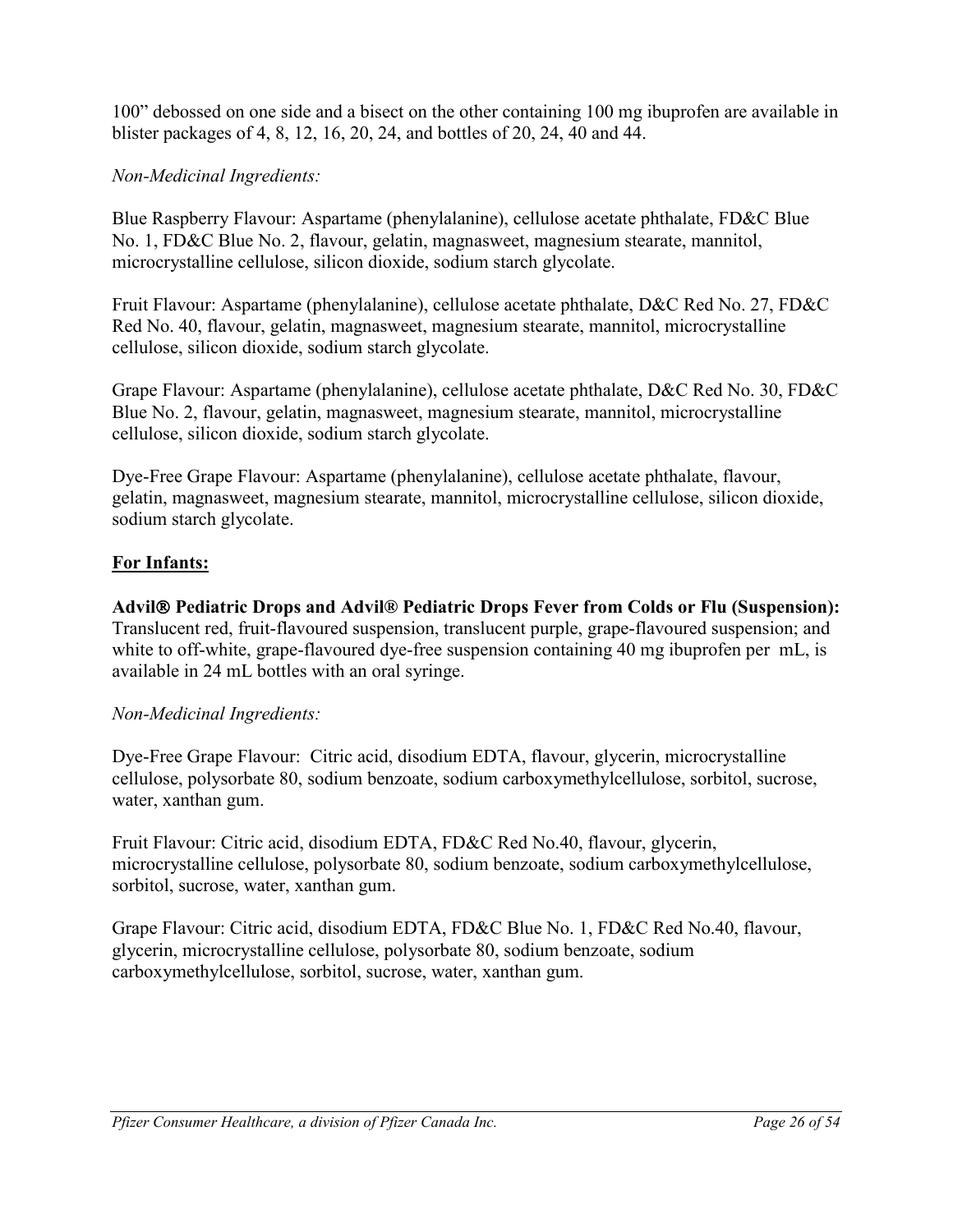# **PART II: SCIENTIFIC INFORMATION**

## **PHARMACEUTICAL INFORMATION**

### **Drug Substance**

<span id="page-26-1"></span><span id="page-26-0"></span>Proper name: Ibuprofen

Chemical name: α-methyl-4-(2-methylpropyl)benzeneacetic acid

| Other names: | p-isobutylhydratropic acid          |
|--------------|-------------------------------------|
|              | 2-(4-isobutylphenyl)-propionic acid |

Molecular formula and molecular mass:  $C_{13}H_{18}O_2$ ; 206.28

Structural formula:



Physicochemical properties: White or almost white powder or crystals with a characteristic odour.

Solubilities: Low solubility in water: soluble 1 in 1.5 of alcohol, 1 in 1 of chloroform, 1 in 2 of ether, and 1 in 1.5 of acetone. Ibuprofen is also soluble in an aqueous solution of alkali hydroxides and carbonates.

pKa and pH values: pH : 4.6 - 6.0, in a solution of 1 in 20.

Melting Point: 75 - 77° C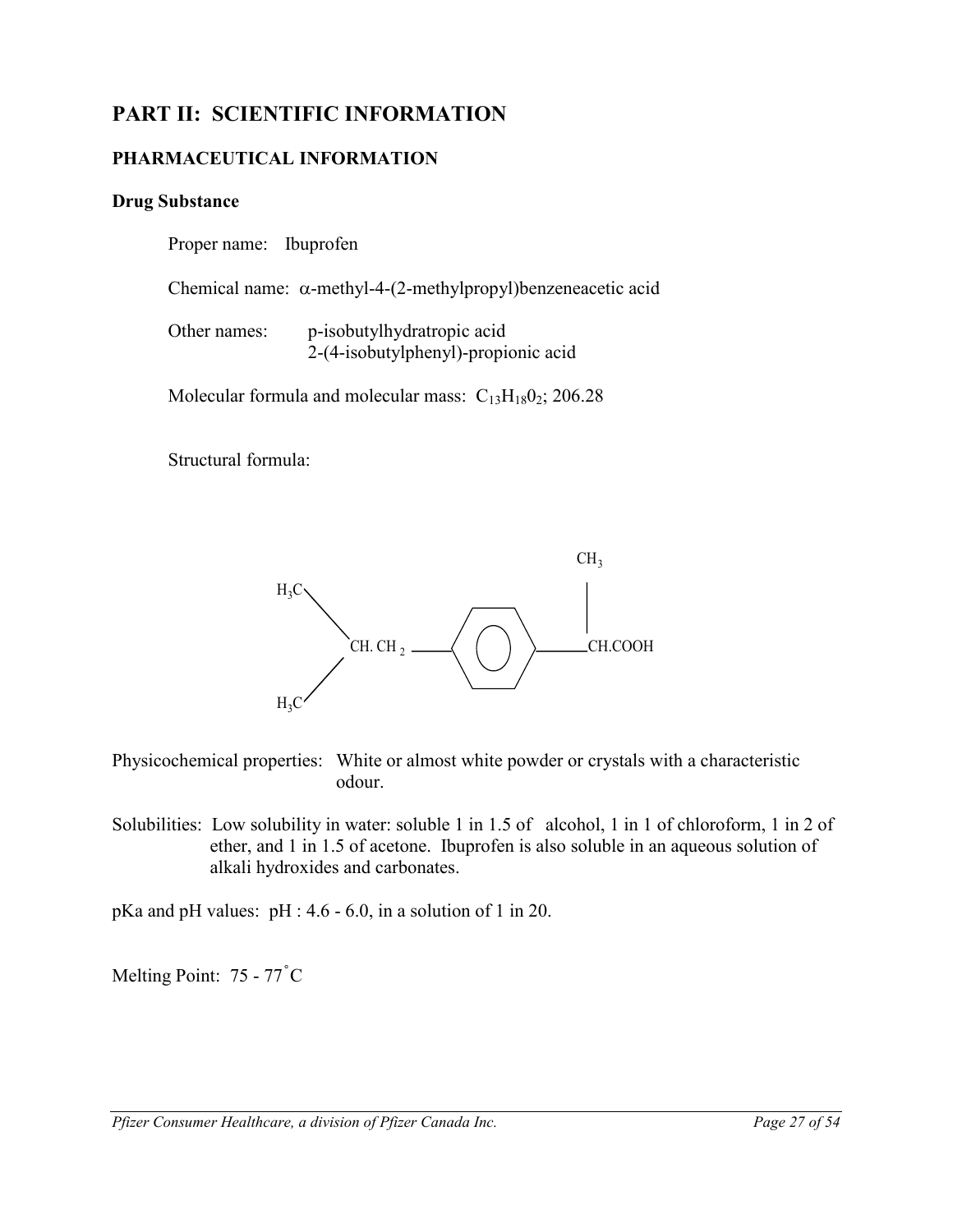## **CLINICAL TRIALS**

### **Comparative Bioavailability Studies**

### **Comparative Bioavailability: Advil Liqui-Gels (fasted) and Children's Advil (fasted)**

### <span id="page-27-0"></span>**SUMMARY TABLE OF THE COMPARATIVE BIOAVAILABILITY DATA**

#### **ADVIL® LIQUIGEL CAPSULES (2 x 200 mg) From Measured Data**

#### **Geometric Mean Arithmetic Mean (CV%)**

| <b>PARAMETER</b>            | <b>TEST</b>     | <b>REFERENCE*</b> | <b>RATIO OF LEAST</b><br><b>SQUARES</b><br>MEANS*** |
|-----------------------------|-----------------|-------------------|-----------------------------------------------------|
| $AUC_T$                     | 135.17          | 132.82            | 99.3%                                               |
| $(\mu g \, \text{hr/mL})$   | 138.05 (22.0%)  | 135.71 (22.7%)    |                                                     |
| $AUC_{RefTmax}$             | 13.1745         | 16.5162           | 82.6%                                               |
| $(\mu g \, hr/mL)$          | 14.767 (49.3%)  | (18.138(47.9%)    |                                                     |
| $AUC_1$                     | 136.52          | 134.25            | 99.2%                                               |
| $(\mu g \, \text{hr/mL})$   | 139.63 (22.9%)  | 137.40 (23.8%)    |                                                     |
| $C_{\text{max}}$            | 47.33           | 42.47             | 111.1%                                              |
| $(\mu g/mL)$                | 47.6761 (12.1%) | 42.8216 (13.2%)   |                                                     |
| $T_{\text{max}}$ **<br>(h)  | $0.70(35.2\%)$  | $0.81(62.1\%)$    | N/A                                                 |
| $T_{\frac{1}{2}}$ **<br>(h) | $2.44(16.2\%)$  | $2.53(16.2\%)$    | N/A                                                 |

\* Reference product: Pfizer Consumer Healthcare, a division of Pfizer Canada Inc. (20 mg/mL) Children's Advil® (ibuprofen) suspension, DIN 02232297.

\*\* The  $T_{\text{max}}$  and  $T_{\frac{1}{2}}$  parameters are expressed as the arithmetic means (CV%).

\*\*\* The ratio of least-squares means is reported in order to compensate for the unbalanced number subjects/sequence in this study.

A comparative, randomized, single-dose, 2-way crossover bioavailability study comparing ibuprofen 100 mg/5 mL (sugar free berry flavour) oral suspension (Pfizer Consumer Healthcare, a division of Pfizer Canada Inc.) to Children's Advil® 100 mg/5 mL (fruit flavour) oral suspension (Pfizer Consumer Healthcare, a division of Pfizer Canada Inc.) in 18 healthy adult male and female subjects under fasting conditions was conducted. The results of the study are summarized in the following table: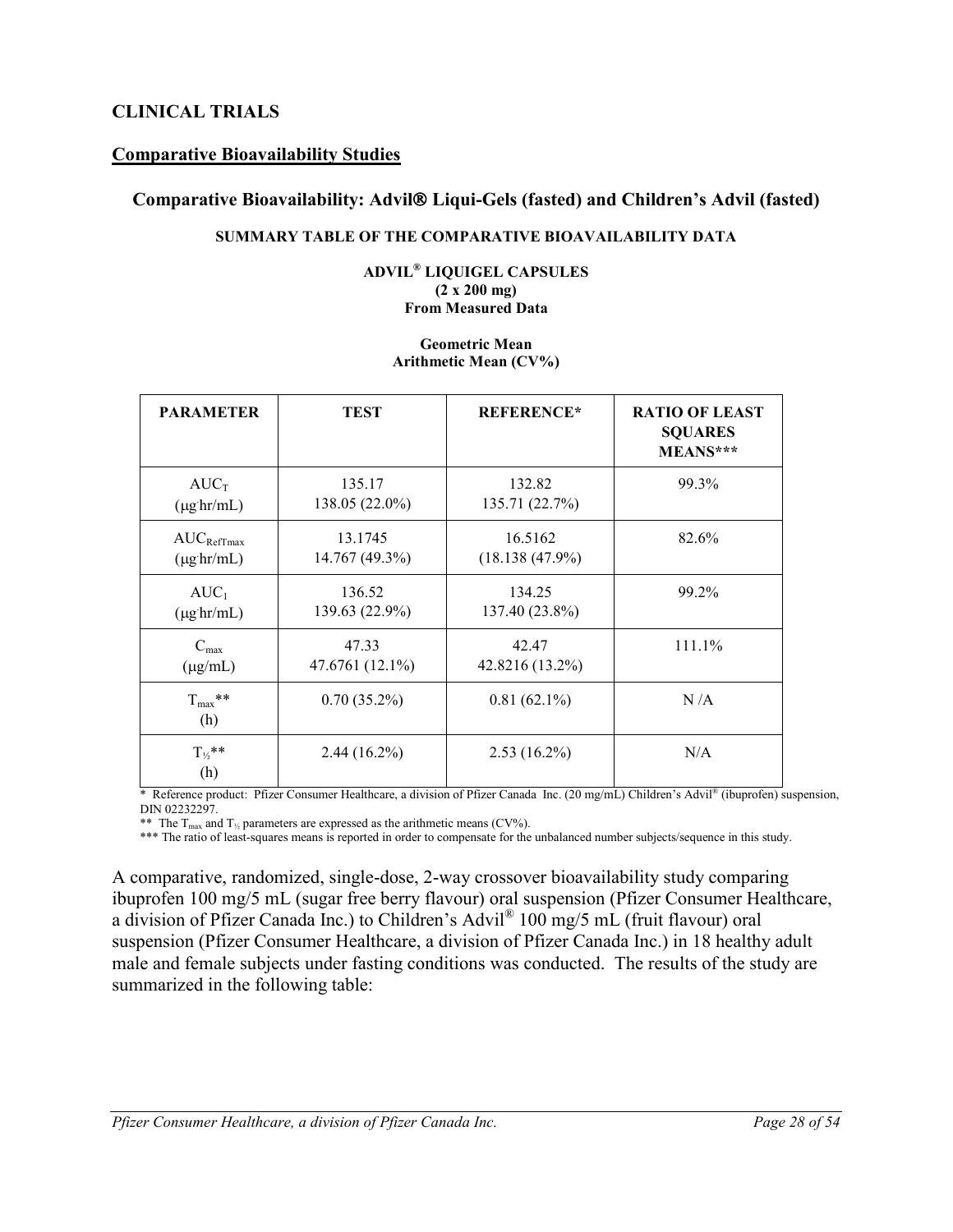| Ibuprofen                                    |                                                                                                         |                          |       |                  |  |  |
|----------------------------------------------|---------------------------------------------------------------------------------------------------------|--------------------------|-------|------------------|--|--|
| (5 mL x 100 mg/5 mL)                         |                                                                                                         |                          |       |                  |  |  |
|                                              |                                                                                                         | From measured data       |       |                  |  |  |
|                                              |                                                                                                         | Geometric Mean           |       |                  |  |  |
|                                              |                                                                                                         | Arithmetic Mean $(CV\%)$ |       |                  |  |  |
| Parameter                                    | % Ratio of<br>Test <sup>*</sup><br>Reference <sup>†</sup><br>90% Confidence Interval<br>Geometric Means |                          |       |                  |  |  |
| $AUC_T$                                      | 30.99                                                                                                   | 31.53                    | 98.30 | $95.33 - 101.37$ |  |  |
| $(\mu g \cdot h/mL)$                         | 31.61(20)                                                                                               | 32.14(19)                |       |                  |  |  |
| AUC <sub>I</sub>                             | 31.86                                                                                                   | 32.41                    | 98.29 | $95.41 - 101.26$ |  |  |
| $(\mu g \cdot h/mL)$                         | 32.48 (20)                                                                                              | 33.04 (19)               |       |                  |  |  |
| $C_{\text{max}}$                             | 9.767                                                                                                   | 9.993                    | 97.74 | $89.71 - 106.48$ |  |  |
| $(\mu g/mL)$                                 | 9.93(18)                                                                                                | 10.11(16)                |       |                  |  |  |
| $T_{\text{max}}^{\S}$                        | 0.750                                                                                                   | 0.625                    |       |                  |  |  |
|                                              | $(0.50 - 3.00)$                                                                                         | $(0.50 - 2.00)$          |       |                  |  |  |
| $\frac{(h)}{T_{\frac{1}{2}}\epsilon}$<br>(h) | 2.18(22)                                                                                                | 2.11(22)                 |       |                  |  |  |

\*Ibuprofen 100 mg/5 mL (sugar free berry flavour) oral suspension (Pfizer Consumer Healthcare, a division of Pfizer Canada Inc.). †Children's Advil® 100 mg/5 mL (fruit flavour) oral suspension (Pfizer Consumer Healthcare, a division of Pfizer Canada Inc.). §Expressed as the median (range) only

€Expressed as the arithmetic mean (CV%) only

## **Published Literature**

### **Fever**

Multiple studies in the archival literature using ibuprofen doses ranging from 5 to 10 mg/kg have shown the drug's ability to lower fever in children, including fever due to colds and flu<sup>7,39-59</sup>.

### **Pain**

Several studies have been conducted to evaluate the efficacy of ibuprofen in mild to moderate pain arising from sore throat<sup>60-62</sup>, otitis media<sup>63,64</sup>, immunization<sup>65</sup>, and post-surgery<sup>66,67</sup>.

## <span id="page-28-0"></span>**DETAILED PHARMACOLOGY**

### **Animal Pharmacology**

After single oral doses of 20 to 150 mg/kg of  $C^{14}$  labelled ibuprofen rats, the peak plasma level occurred at or before the earliest time examined (20 minutes in the 20 mg/kg group and 45 minutes in the 150 mg/kg group) and peak levels occurred with 45 minutes of dosing in nearly all tissues examined. The concentration in plasma and tissue decreased to very low levels by six hours after the 20 mg/kg dose and by 17 hours after the 150 mg/kg dose. Sixteen to 38% of the daily dose of ibuprofen was excreted in the urine.<sup>100</sup>

A similar dose was given to dogs for periods of up to six months with no evidence of accumulation of the drug or its metabolites.<sup>100</sup>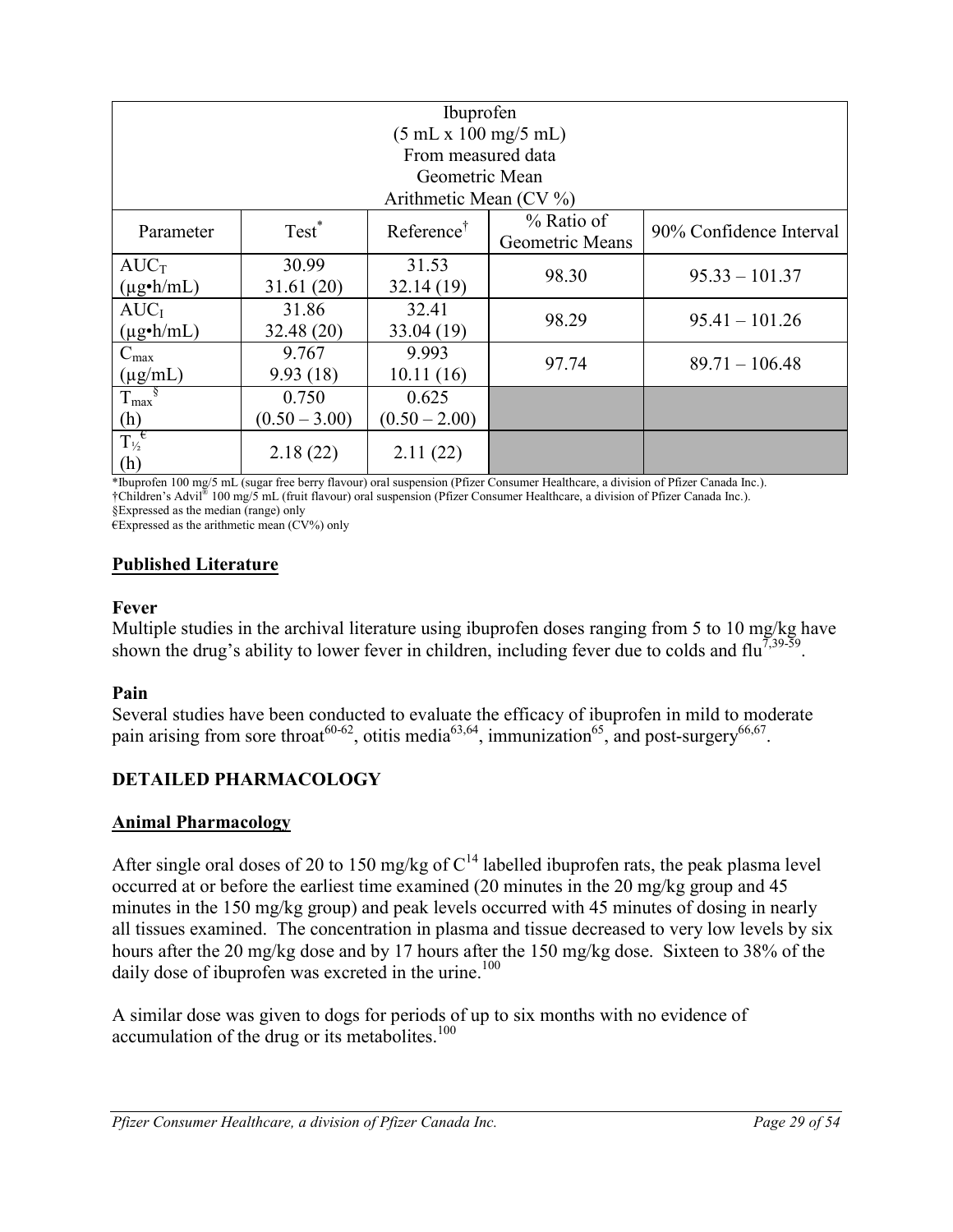## <span id="page-29-1"></span>**Inhibition of Platelet Aggregation in Animals**

Like many other NSAIDs, ibuprofen inhibits platelet aggregation, as demonstrated by preventing platelet disposition in aortopulmonary arterial bypass grafts in the dog.<sup>101</sup> The drug's protective action against fatal pulmonary embolism in rabbits injected intravenously with arachidonic acid may also relate to platelet inhibition.<sup>102,103</sup> Various prostaglandins and thromboxane A<sub>2</sub> (TXA<sub>2</sub>), are important factors in normal platelet aggregation. Cyclooxygenase inhibition reduces TXA<sub>2</sub> production and release, thereby reducing platelet aggregation.<sup>104</sup> Ibuprofen may also reduce platelet membrane fluidity, which reduces aggregation, $105$  but it is not known to what extent  $TXA<sub>2</sub>$  synthesis inhibition is involved in this effect.

### **Human Pharmacology**

Two metabolites of ibuprofen were isolated from the urine of patients who had been treated for one month with the drug. The metabolites were identified at 2-4', (2-hydroxy-2-methylpropyl) phenylpropionic acid (metabolite A) and 2-4' (2-carboxpropyl) phenylpropionic acid (metabolite B). About 1/3 of the dose was excreted in the urine of patients as metabolite B, 1/10 as unchanged ibuprofen and 1/10 as metabolite A. The remainder of the dose could not be identified in the urine. $100$ 

### **Effect of Ibuprofen on Platelet Aggregation, Bleeding and Clotting Times in Normal Volunteers**

Platelet aggregation studies using the method of Sekhar were performed. Platelet aggregation fell significantly at a dosage of 1800 mg per day of 1buprofen when given over a period of 28 days.

Ibuprofen was also found to influence ADP induced aggregation to a lesser extent than that influenced by collagen. Platelet aggregation induced by recalcification of citrated platelet-rich plasma (a thrombin induced reaction) was not influenced by ibuprofen treatment. Likewise, ibuprofen did not affect whole blood clotting time on recalcification or prothrombin time. Bleeding time performed two hours after the administration of ibuprofen showed a significant dose related increase.

### <span id="page-29-0"></span>**MICROBIOLOGY**

Not applicable.

### **TOXICOLOGY**

### **Single Dose Toxicity Studies**

Single dose toxicity studies have been conducted using mice, rats, and dogs.<sup>100</sup>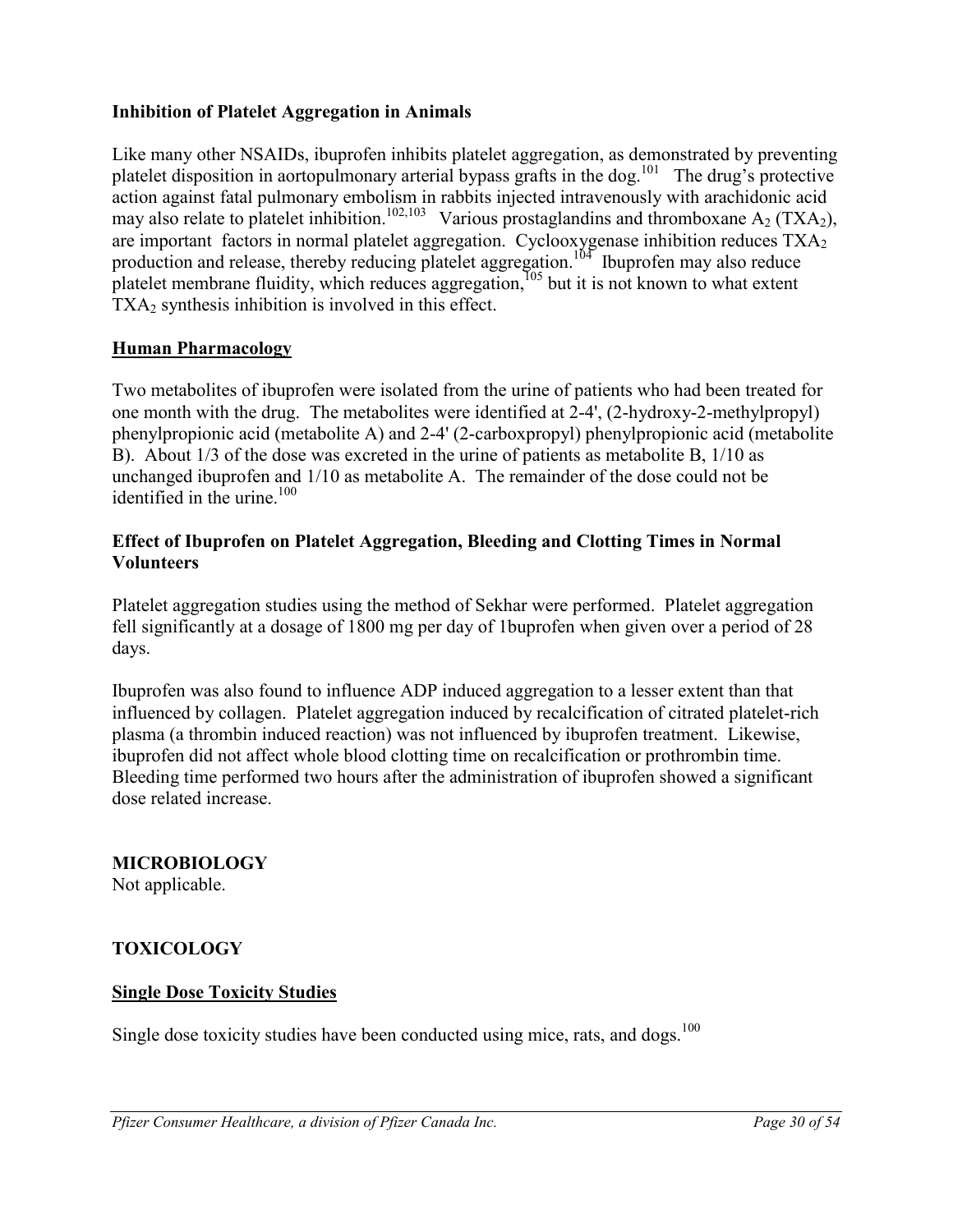The  $LD_{50}$  values for ibuprofen, expressed as mg/kg of body weight are as follows:

| Mouse: | Oral<br>Intraperitoneal | $800 \frac{\text{mg}}{\text{kg}}$<br>$320 \text{ mg/kg}$ |
|--------|-------------------------|----------------------------------------------------------|
| Rat:   | Oral<br>Subcutaneous    | $1600 \text{ mg/kg}$<br>$1300 \text{ mg/kg}$             |

Acute signs of poisoning were prostration in mice, and sedation, prostration, loss of righting reflex and laboured respiration in rats. Death occurred within 3 days from perforated gastric ulcers in mice and intestinal ulceration in rats, irrespective of the route of administration.

Following single ibuprofen doses of 125 mg/kg and above to dogs effects were observed including emesis, transient albuminuria, faecal blood loss and erosions in the gastric antrum and pylorus; no ill effects were seen with 20 or 50 mg/kg doses.

## **Multiple Dose Studies**

The no-effect level was determined using groups of 10 male and 10 female rats which were dosed orally for 26 weeks with 180, 60, 20 or 7.5 mg/kg ibuprofen in 0.4% hydroxyethyl cellulose. The control group consisted of 20 males and 20 females which received 0.4% hydroxyethyl cellulose. Rats were weighed three times daily and blood samples were obtained in the final week of dosing. The rats were sacrificed the day after the last dose and the internal organs examined.

Rats receiving ibuprofen for 26 weeks grew normally except for males on 180 mg/kg/day, which gained significantly less weight than the controls. One male rat receiving 180 mg/kg/day died due to intestinal lesions and the death was thought to be treatment-related. Both males and females receiving 180 mg/kg/day were anaemic; leukocyte count and plasma glutamic pyruvic transaminase activities were not significantly altered. The organ to body weight ratio of males given 180 mg/kg/day was typically greater than normal. For some organs, this was because the males weighed less than the controls. Organs that were enlarged were the liver, kidney, and spleen. The same organs were also enlarged in females receiving 180 mg/kg/day, although these females were similar in body weight to the controls. In addition, the combined seminal vesicle and prostate weight was subnormal and uterine weight was increased. The thyroid gland of males receiving 180, 60, 20 mg/kg/day exhibited a slight increase in weight, which was the same for the three doses, however no such increase was observed in the females. There were no significant histological changes observed in rat tissues except for the presence of intestinal ulcers in 1 male and 3 females receiving 180 mg/kg/day.

The above experiment was adapted to establish whether the effects of ibuprofen treatment on rats were reversible when dosing ended.<sup>100</sup> In this instance, rats were administered 180, 60, or 20 mg/kg/day ibuprofen for 13 weeks instead of 26 weeks, whereupon half the animals in each group were sacrificed and the remaining rats were maintained, undosed, for three weeks and then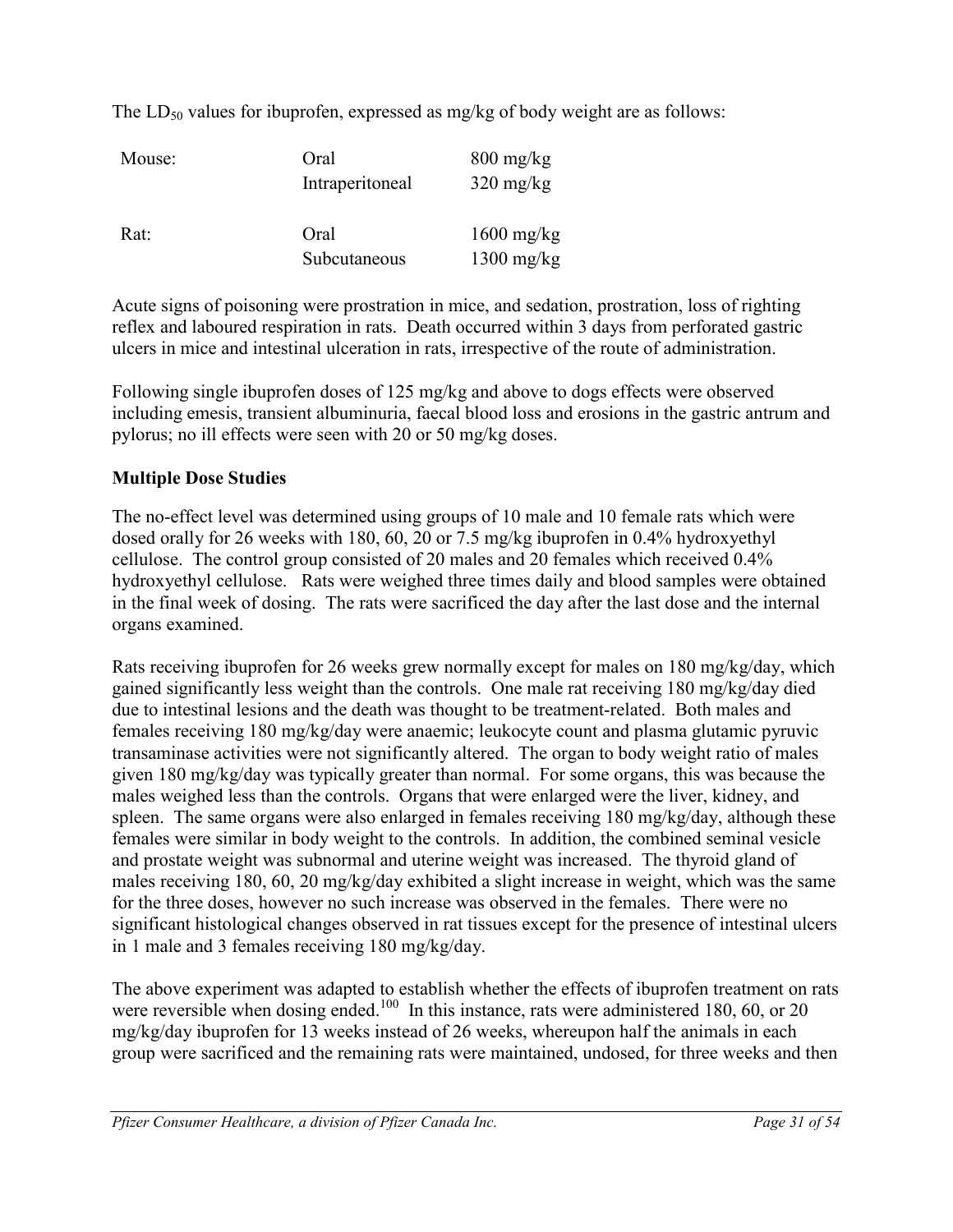sacrificed. Haematological examinations were performed after 4,8, and 12 weeks of treatment.

Results obtained from the dosing phase of this 13-week experiment reflected the results obtained previously, where rats were dosed for 26 weeks. Males receiving 180 mg/kg/day had enlarged kidneys, spleen, and testes; while those on lower doses had normal organ weights. Females on all three doses had enlarged kidneys, the extent of which was dose-dependent. Enlargement of the liver and ovaries was observed in females receiving 180 mg/kg/day, and of the spleen and ovaries on those on 60 mg/kg/day. None of the enlarged organs were histologically abnormal. Three weeks following withdrawal of treatment, the organ to body weight ratios had completely or almost completely returned to normal. Rats receiving 180 mg/kg/day were anaemic from week 4 of dosing and when examined after the final dose, were found to have intestinal lesions. These effects were not seen at the lower doses, thereby confirming the results of the first experiment. Since the highest dose of 180 mg/kg/day was only moderately toxic, an additional group of rats was dosed with 540 mg/kg/day.<sup>102</sup> All these rats died or were killed *in extremis* after 4 days' dosing. All had intestinal ulceration with peritonitis, and some also had slight renal tubular dilation.

The primary toxic effect of ibuprofen in rats is intestinal damage. Ibuprofen alters the organ to body weight ratio of certain organs, such as the liver, kidneys, gonads, and the secondary sex organs, although no histological abnormalities have occurred and the effect is reversible. The liver and kidney enlargement may be a reflection of work hypertrophy associated with the metabolism and excretion of the compound, whereas the significance of the effect on other organs is unknown. When administered in lethal doses, ibuprofen produces mild kidney lesions in addition to the intestinal damage.

## **Carcinogenic Potential**

Thirty male and 30 female rats were given 180 mg/kg/day of ibuprofen orally for 55 weeks and 60 mg/kg/day for the next 60 weeks. The only specific pathological effect observed was intestinal ulceration. There was no evidence of tumour induction and it is concluded that ibuprofen is not carcinogenic in the rat.<sup>106</sup>

## **Teratology Study in Rabbits**

New Zealand white rabbits were given 0, 7.5, 20 and 60 mg/kg daily of ibuprofen from day 1 to day 29 of pregnancy. The mean foetal weight was unaffected; litter size was unaffected at the lower doses. Congenital malformations did occur in both treated and untreated groups with no consistent pattern except for one litter of 4 young with cylcopia. The results of this experiment indicate that ibuprofen is not teratogenic when given in toxic doses to rabbits.<sup>100</sup>

## **Teratology Study in Rats**

Newly-mated female albino rats were given ibuprofen in doses of 0, 7.5, 20, 60 and 180 mg/kg/day from day 1 to day 20 of pregnancy; ibuprofen exhibited no embryotoxic or teratogenic effects even when administered at ulcerogenic doses.<sup>100</sup>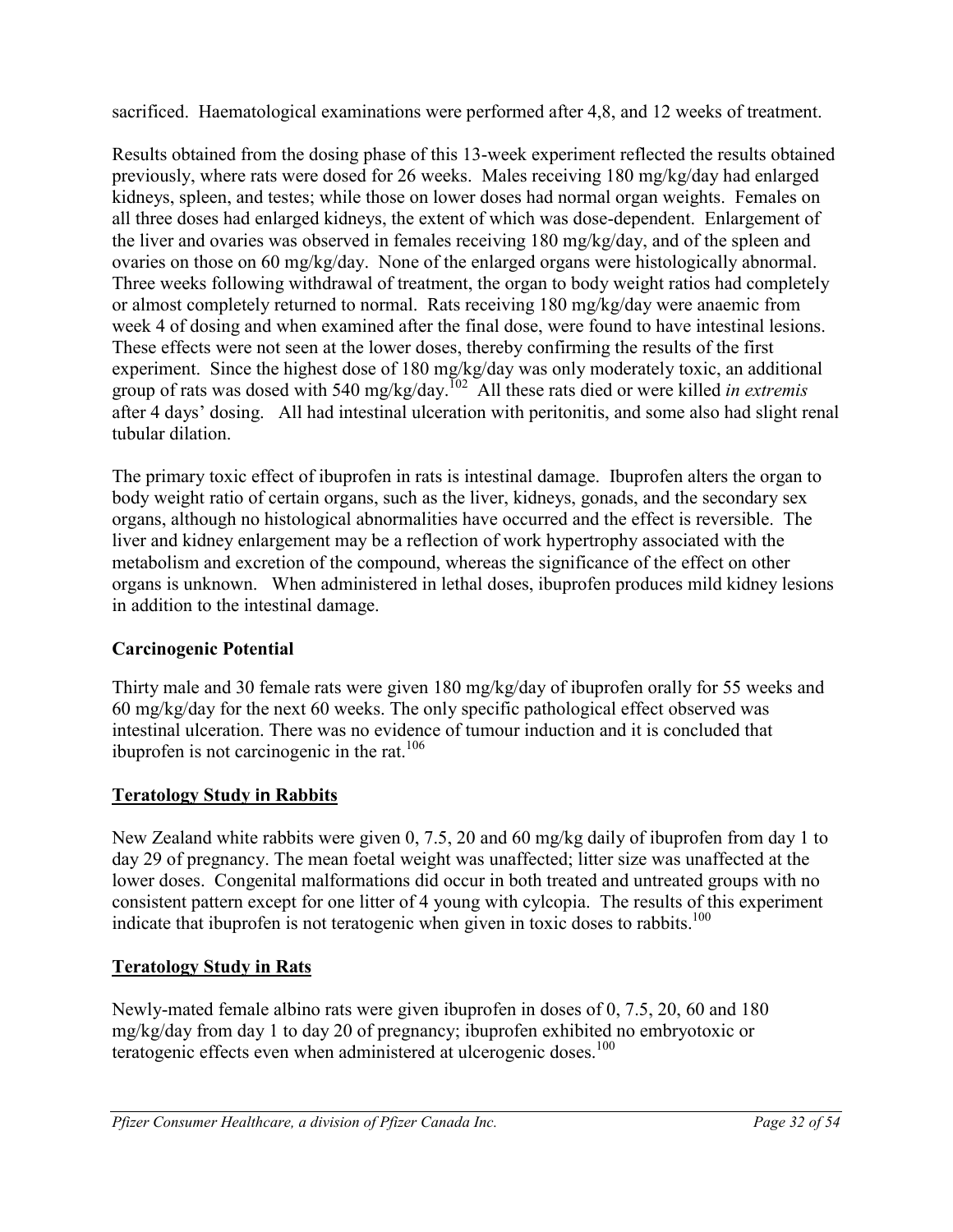## **Penetration of Ibuprofen into the Rabbit and Rat Foetus**

Rabbits and rats in late pregnancy were given single oral doses of 60 and 20 mg/kg respectively of C<sup>14</sup> labelled ibuprofen. Rabbits were killed three hours after dosing and rats killed 1.5 hours after dosing when maternal and foetal blood was collected. Similar concentrations of radioactive ibuprofen were detected in both the mother and foetus indicating that the drug and its metabolites readily crossed the placental barrier into the foetal circulation.<sup>100</sup>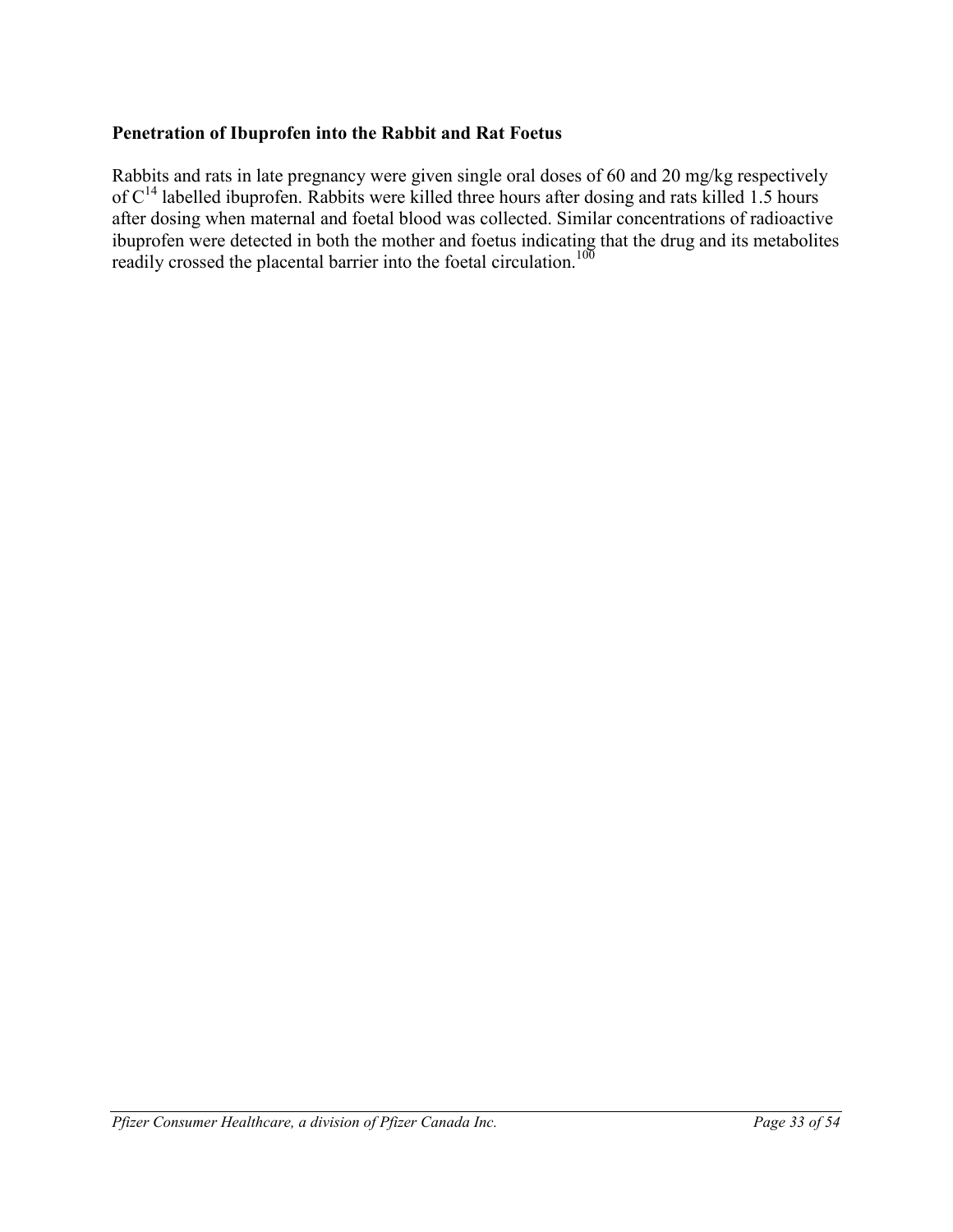## **REFERENCES**

- 1. Insel, PA. Analgesic-antipyretic and antiinflammatory agents and drugs employed in the treatment of gout. In Molinoff PB, Ruddon RW, editors. Goodman & Gilman's The Pharmacological Basis of Therapeutics. New York: McGraw-Hill, 1996: 617-657.
- 2. Nozu K: Flurbiprofen: Highly potent inhibitor of prostaglandin synthesis. Biochim Biophys Acta 1978; 529:493-496.
- 3. Moncada S, Vane JR: Mode of action of aspirin-like drugs. Intern Med 1979; 24:1-22.
- 4. Adams SS, Buckler JW: Ibuprofen and flurbiprofen. Clinics Rheum Dis 1979; 5:359- 379.
- 5. Brown RD, Wilson JT, Kearns GL, Eichler VF, Johnson VA, Bertrand KM: Single-dose pharmacokinetics of ibuprofen and acetaminophen in febrile children. J Clin Pharmacol 1992; 32: 231-241.
- 6. Nahata MC, Durrell DE, Powell DA, Gupta N: Pharmacokinetics of ibuprofen in febrile children. Eur J Clin Pharmacol 1991; 40: 427-428.
- 7. Walson PD, Galletta G, Braden NF, Alexander L. Ibuprofen, acetaminophen, and placebo treatment of febrile children. Clin Pharmacol Ther 1989;46:9-17.
- 8. Davies NM: Clinical pharmacokinetics of ibuprofen. The first 30 years. Clin Pharmacokinet 1998; 34: 101-154.
- 9. Rudy AC, Knight PM, Brater DG, Hall SD: Enantioselective disposition of ibuprofen in elderly persons with and without renal impairment. J Pharmacol Exp Ther 1995; 273: 88-93.
- 10. Mills RFN, Adams SS, Cliffe EE, et al: The metabolism of ibuprofen. Xenobiotica 1973; 3(9):589.
- 11. Giachetti C, Zanolo G, Canali S: Topical administration of ibuprofen in man. Simultaneous determination of the drug and its metabolites in urine by high resolution gas chromatography. J High Res Chromatogr Commun 1985; 8: 465-468.
- 12. Brooks CJW, Gilbert MT: Studies of urinary metabolites of 2-(4-isobutylphenyl) propionic acid by gas-liquid chromatography-mass spectrometry (GC-MS). J Chromatogr 1974; 99: 541-551.
- 13. Leeman TD, Tanson C, Bonnabry C, Dayer P: A major role for cytochrome  $P450_{TR}$ (CYP2C subfamily) in the actions of non-steroidal anti-inflammatory drugs. Drugs Exp Clin Res 1993; 19: 189-195.
- 14. Dollery C: Ibuprofen. In Therapeutic Drugs, 1<sup>st</sup> ed, Churchill Livingstone, 11-14. 1991.
- 15. Albert KS, Gillespie WR, Wagner JG, Pau A, Lockwood GF: Effects of age on the clinical pharmacokinetics of ibuprofen. Am J Med 1984; 77: 47-50.
- 16. Walson PD: Ibuprofen versus paracetamol for the treatment of fever in children. Br J Clin Pract 1990; 70: 19-21.
- 17. Albert KS, Gernaat RN: Pharmacokinetics of ibuprofen. Am J Med 1984; 77: 40-46.
- 18. Walter K, Dilger C: Ibuprofen in human milk. Br J Pharmacol 1997; 44: 211-212.
- 19. Schachtel BP, Fillingim JM, Thoden WR, Lane AC, Baybutt RI: Sore throat pain in the evaluation of mild analgesics. Clin Pharmacol Ther 1988; 44: 704-711.
- 20. Packman EW, Doyle G, Koronkiewicz K, Jayawardena S, Cooper SA: Onset of analgesia of ibuprofen liquigels (400 mg) compared to acetaminophen caplets (1000 mg) in the treatment of tension headache. J Clin Pharmacol 1998; 38: 876.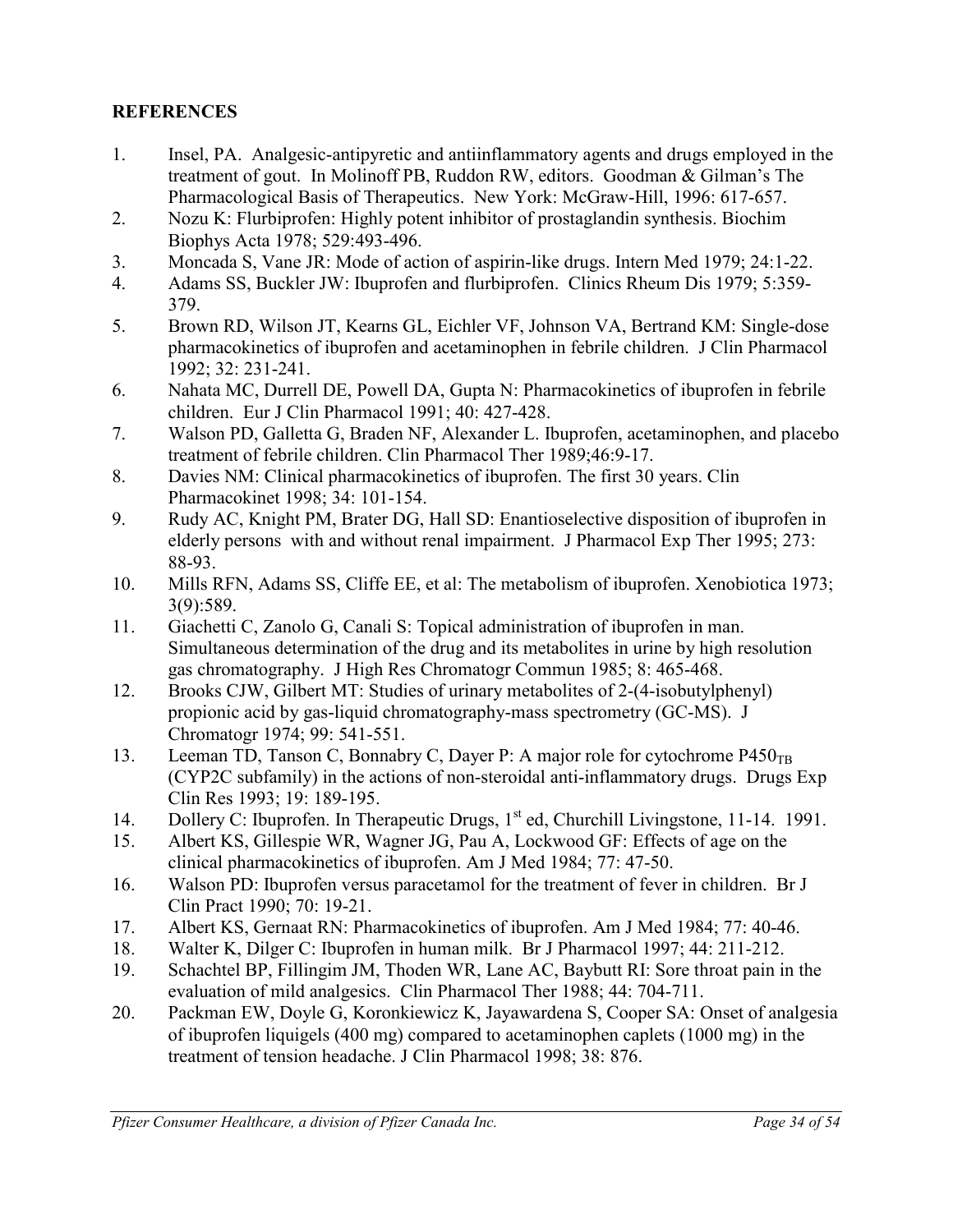- 21*.* Cooper SA, Schachtel BP, Goldman E, Gelb S, Cohn P: Ibuprofen and acetaminophen in the relief of acute pain: A randomized, double-blind, placebo-controlled study. J Clin Pharmacol 1989; 29: 1026-1030.
- 22. Cooper SA: The relative efficacy of ibuprofen in dental pain. Compend Contin Educ Dent 1986; 7(8): 578-597.
- 23. Forbes JA, Kehm CJ, Grodin CD, Beaver WT: Evaluation of ketorolac, ibuprofen, acetaminophen and an acetaminophen –codeine combination in post-operative oral surgery pain. Pharmacotherapy 1990; 10: 94S-105S.
- 24. Forbes JA, Edquist IA, Smith FG, Schwartz MK, Beaver WT: Evaluation of bromfenac, aspirin, and ibuprofen in postoperative oral surgery pain. Pharmacotherapy 1991; 11: 64- 70.
- 25. Forbes JA, Beaver WT, Jones KF, Edquist IA, Gongloff Cm, Smith WK, Smith FG, Schwartz MK: Analgesic efficacy of bromfenac, ibuprofen, and aspirin in postoperative oral surgery pain. Clin Pharmacol Ther 1992; 51: 343-352.
- 26. Jain AK, Ryan JR, McMahon FG, Kuebel JO, Walters PG, Noveck C: Analgesic efficacy of low-dose ibuprofen in dental extraction pain. Pharmacotherapy 1986; 6: 318-322.
- 27. Mehlisch DR, Sollecito WA, Helfrick JF, Leibold DG, Marcowitz R, Schow CE, Schultz R, Waite DE: multicenter clinical trial of ibuprofen and acetaminophen in the treatment of post-operative dental pain. J Am Dent Assoc 1990; 121: 257-263.
- 28. Ngan P, Wilson S, Shanfeld JS, Amini H: The effect of ibuprofen on the level of discomfort in patients undergoing orthodontic treatment. Am J Orthodon Dent Orthop 1994; 106: 88-95.
- 29*.* Braun RP, Lockhart EA, Bruno P: Delayed-onset muscle soreness (DOMS)- a new pain model to compare OTC analgesics. Med Sci Sports Exer 1994; 26: S14.
- 30. Corson SL and Bolognese RJ: Ibuprofen therapy for dysmenorrhea. J Reprod Med 1978;20(5):246-252.
- 31*.* Dawood MY: Over-the-counter (OTC) analgesics for the relief of menstrual cramps. J Clin Pharmacol 1994; 34: 1014.
- 32. Shapiro SS and Diem K: The effect of ibuprofen in the treatment of dysmenorrhea. Curr Ther Res 1981; 30(3):327-334.
- 33. Larkin RM, Van Orden DE, Poulson AM, et al: Dysmenorrhea: Treatment with an antiprostaglandin. Obstet and Gynecol 1979; 54(4):456-460.
- 34. Milsom I, Andersch B: Effect of ibuprofen, naproxen sodium, and paracetamol on intrauterine pressure and menstrual pain in dysmenorrhea. Br J Obstet Gynaecol 1984; 91: 1129-1135.
- 35. Morrison JC, Long FW, Forman EK, et al: Analgesic efficacy of ibuprofen for treatment of primary dysmenorrhea. South Med J 1980; 73(8):999-1002.
- 36. Minor MG, Schachtel BP: Antipyretic efficacy of ibuprofen 200 mg in adults with acute upper respiratory tract infection (URI). J Clin Pharmacol 1990; 30: 846.
- 37. Jain AK, Vargas R, McMahon FG: The antipyretic effect of over-the-counter dosages of aspirin, acetaminophen and ibuprofen in endotoxin-induced fever. Clin Pharmacol Ther 1993; 53: 153.
- 38. Thoden WR, Lockhart EA: Antipyretic efficacy of ibuprofen and naproxen in flu-like upper respiratory illness. J Clin Pharmacol 1995; 35: 929.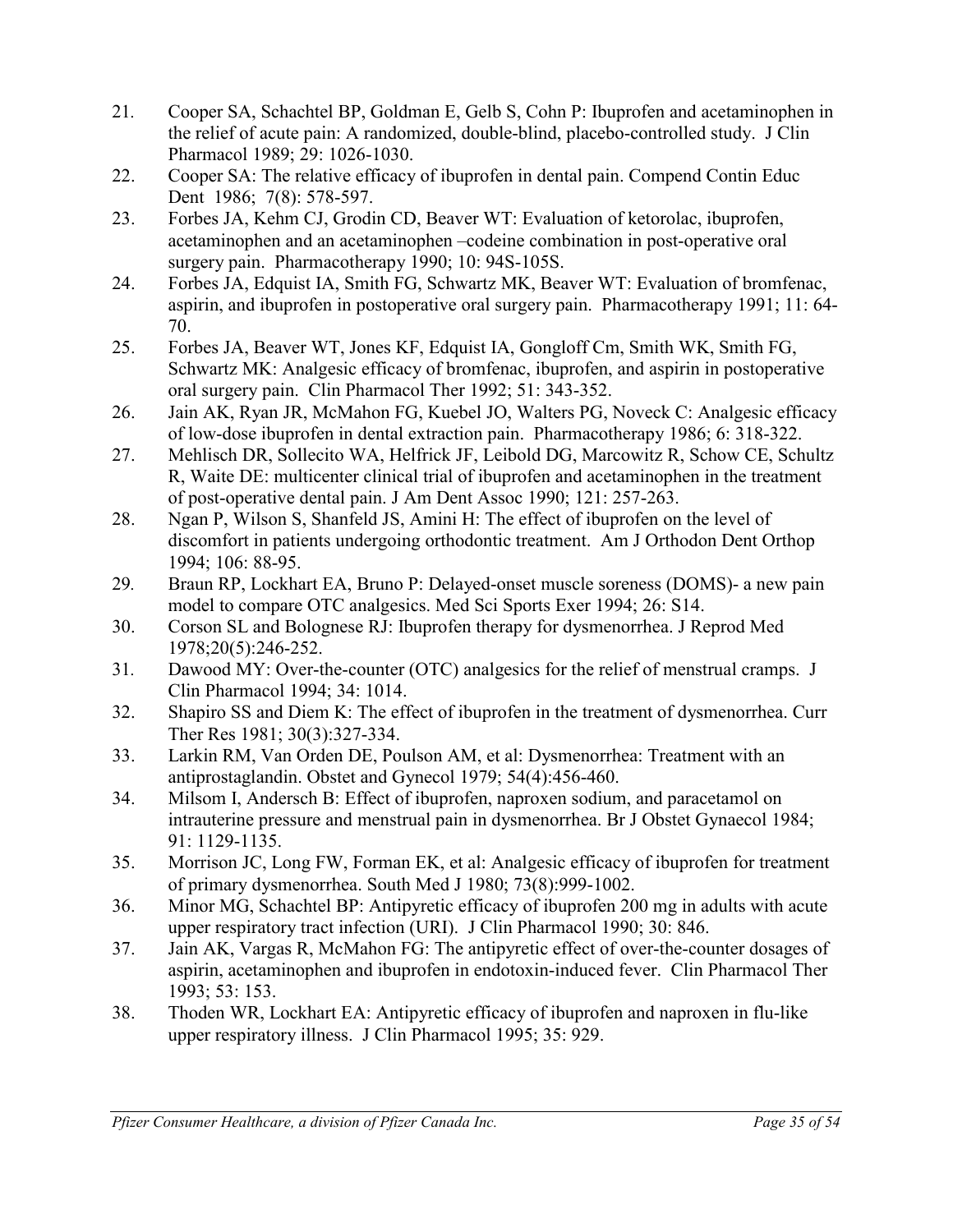- 39. Czaykowski D, Fratarcangelo P, Rosefsky J: Evaluation of the antipyretic efficacy of single dose ibuprofen suspension compared to acetaminophen elixir in children. Pediatr Res 1994; 35: 141A.
- 40. Kauffman RE, Sawyer LA, Scheinbaum ML: Antipyretic efficacy of ibuprofen vs acetaminophen. AJDC 1992; 146: 622-625.
- 41. Kauffman RE, Nelson MV: effect of age on ibuprofen pharmacokinetics and antipyretic response. J Pediatr 1992; 121: 969-973.
- 42. Nahata MC, Powell DA, Durrell DE, Miller MA: Efficacy of ibuprofen in pediatric patients with fever. Int J Clin Pharmacol Ther Toxicol 1996; 30: 94-96.
- 43. Walson PD, Galletta G, Chomilo F, Braden NJ, Sawyer LA, Scheinbaum ML: Comparison of multidose ibuprofen and acetaminophen therapy in febrile children. AJDC 1992; 146: 626-632.
- 44. Aksoylar S, Aksit S, Caglayan S, Yaprak I, Bakiler R, Cetin F: Evaluation of sponge and antipyretic medication to reduce body temperature in febrile children. Acta Paediatr 1997; 39: 215-217.
- 45. Autret E, Breart G, Jonvile AP, Courcier S, Lasalle C, Goehrs JM: Comparative efficacy and tolerance of ibuprofen syrup and acetaminophen syrup in children with pyrexia associated with infectious diseases and treated with antibiotics. Eur J Clin Pharmacol 1994; 46: 197- 201.
- 46. Autret E, Reboul-Marty J, Henry-Launois B, Laborde C, Courcier S, Goehrs JM, Languilat G, Launois R: Evaluation of ibuprofen versus aspirin and paracetamol on efficacy and comfort in children with fever. Eur J Clin Pharmacol 1997; 51: 367-371.
- 47. Joshi YM, Sovani VB, Joshi VV, Navrange JR, Benakappa DG, Shivananda P, Sankaranarayanan VS: Comparative evaluation of the antipyretic efficacy of ibuprofen and paracetamol. Indian Pediatr 1990; 27: 803-806.
- 48. Kauffman RE, Sawyer LA, Scheinbaum ML: Antipyretic efficacy of ibuprofen vs. acetaminophen. Am J Dis Child 1992; 146: 622-625.
- 49. Kelley MT, Walson PD, Edge JH, Cox S, Mortensen ME: Pharmacokinetics and pharmacodynamics of ibuprofen isomers and acetaminophen in febrile children.
- 50. Khubchandani RP, Ghatikar KN, Keny S, Usgaonkar NGS: Choice of antipyretic in children. J Assoc Physicians India 1995; 43: 614-616.
- 51. Marriott SC, Stephenson TJ, Hull D, Pownall R, Smith CM, Butler AA: A dose ranging study of ibuprofen suspension as an antipyretic. Arch Dis Child 1991; 66: 1037-1042.
- 52. McIntyre J, Hull D: Comparing efficacy and tolerability of ibuprofen and paracetamol in fever. Arch Dis Child 1996; 74: 164-167.
- 53. Nahata MC, Powell DA, Durrell DE, Miller MA, Gupta A: Efficacy of ibuprofen in pediatric patients with fever. Int J Clin Pharmacol Ther Toxicol 1992; 30: 94-96.
- 54. Sidler J, Frey B, Baerlocher K: A double-blind comparison of ibuprofen and paracetamol in juvenile pyrexia. Br J Clin Pract 1991; 70: 22-25.
- 55. Starha J, Coupek P, Kopecna L, Brazdova L, Vintrova O: Ibuprofen as an antipyretic drug in childhood. Cesko Slov Pediatr 1994; 49: 424-427.
- 56. Van Esch A, Van Steensel-Moll HA, Steyerberg EW, Offringa M, Habbema JDF, Derksen-Lubsen G: Antipyretic efficacy of ibuprofen and acetaminophen in children with febrile seizures. Arch Pediatr Adolesc Med 1995; 149: 632-637.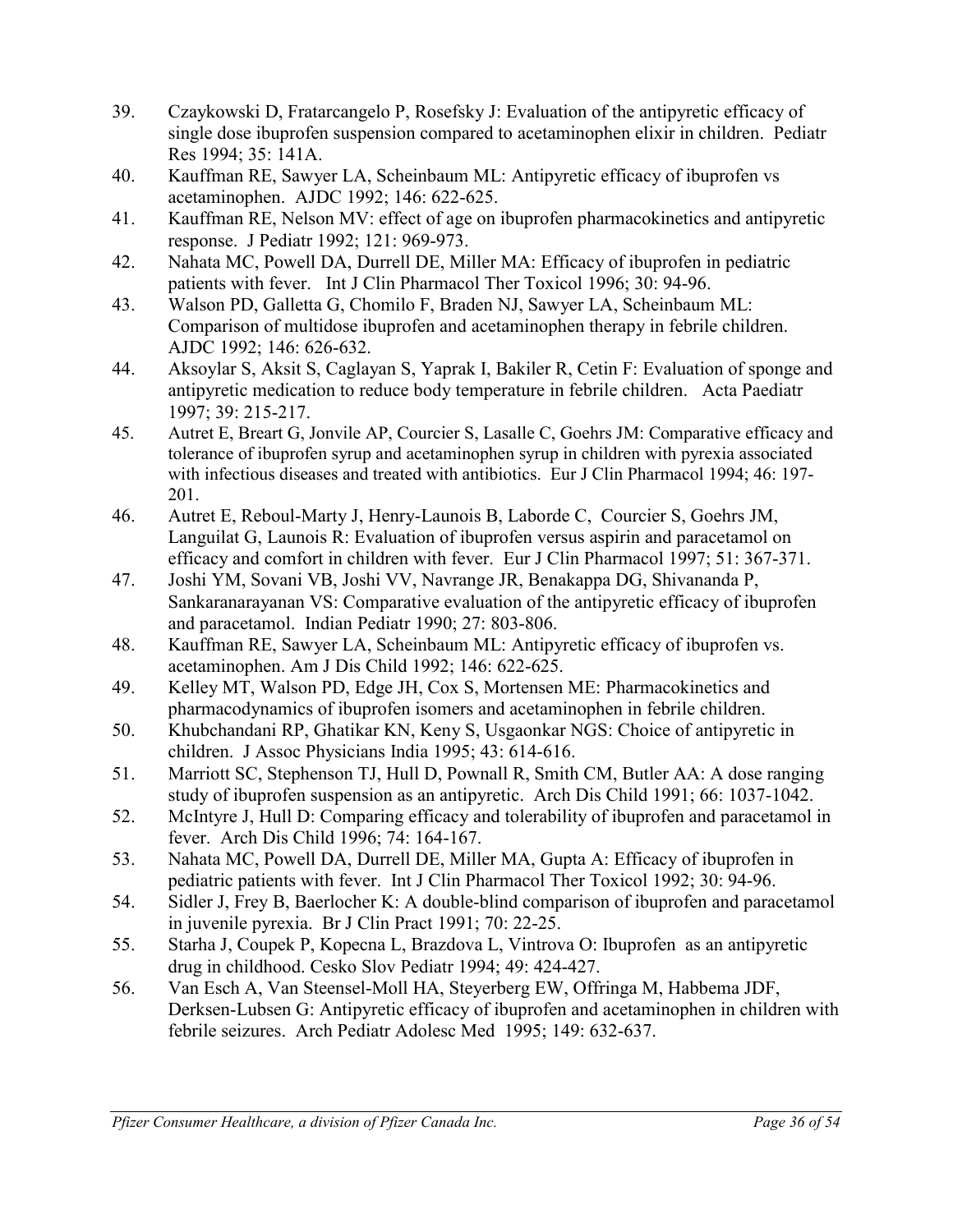- 57. Vauzelle-Kervroedan F, d'Athis P, Pariente-Khayat A, Debregeas S, Olive G, Pons G: Equivalent antipyretic activity of ibuprofen and paracetamol in febrile children. J Pediatr 1997; 131: 683-687.
- 58. Walson PD, Galletta G, Chomilo F, Braden NJ, Sawyer LA, Scheinbaum ML: Comparison of multidose ibuprofen and acetaminophen therapy in febrile children. Am J Dis Child 1992; 146: 626-632.
- 59. Wilson JT, Brown RD, Kearns GL, Eichler VF, Johnson VA, Bertrand KM, Lowe BA: Single-dose placebo-controlled comparative study of ibuprofen and acetaminophen in children. J Pediatr 1991; 119: 803-811.
- 60. Lockhart EA, Thoden WR, Furey SA, Schachtel BP: Ibuprofen and streptococcal sore throat pain in children. Clin Pharmacol Ther 1993; 53: 147.
- 61. Schachtel BP, King SA, Thoden WR: Pain relief in children; A placebo-controlled model. Clin Pharmacol Ther 1991; 49: 154.
- 62. Schachtel BP, Thoden WR: A placebo-controlled model for assaying systemic analgesics in children. Clin Pharmacol Ther 1993; 53: 593-601.
- 63. Schachtel BP, Thoden WR: Assaying analgesic response in children: A double-blind, placebo-controlled model involving earache. Pediatr Res 1991; 29: 124A.
- 64. Bertin L, Pons G, d'Athis P, Duhamel JF, Maudelonde C, Lasfargues G, Guillot M, Marsac A, Debregeas B, Olive G: A randomized, double-blind, multicentre controlled trial of ibuprofen versus acetaminophen and placebo for symptoms of acute otitis media in children. Fund Clin Pharmacol 1996; 10: 387-392.
- 65. Diez-Domingo J, Planelles MV, Baldo JM, Ballester A, Nunez F, Jubert A, Dominguez-Granados R: Ibuprofen prophylaxis for adverse reactions to diphtheria-tetanus-pertussis vaccination: a randomized trial. Curr Ther Res 1998; 59: 579-588.
- 66. Bertin L, Pons G, d'Athis P, Lasfargues G, Maudelonde C, Duhamel JF, Olive G: Randomized, double-blind, multicenter, controlled trial of ibuprofen versus acetaminophen (paracetamol) and placebo for treatment of symptoms of tonsillitis and pharyngitis in children. J Ped 1991; 119: 811-814.
- 67. St. Charles CS, Matt BH, Hamilton MM, Katz BP: A comparison of ibuprofen versus acetaminophen with codeine in the young tonsillectomy patient. Otolaryngol Head Neck Surg 1997; 117: 76-82.
- 68. Garcia Rodriguez LA, Williams R, Derby LE, Dean AD, Herschel J: Acute liver injury associated with non-steroidal anti-inflammatory drugs and the role of risk factors. Arch Intern Med 1994; 154: 311-316.
- 69. Jorgenson HS, Christensen HR, Kampmann JP: Interaction between digoxin and indomethacin or ibuprofen. Br J Clin Pharmacol 1991; 31(l): 108-110.
- 70. Penner JA, Abbrecht PH: Lack of interaction between ibuprofen and warfarin. Curr Ther Res 1975;18:862-871.
- 71. Slattery JT, Levy G: Effect of ibuprofen on protein binding of warfarin in human serum. J Pharm Sci 1977-66:1060.
- 72. Johnson AG, Nguyen TV, Day RO: Do non-steroidal anti-inflammatory drugs affect blood pressure? Ann Intern Med 1994; 121: 289-300.
- 73. Pope JG, Anderson JJ, Felson DT: A meta-analysis of the effects of non-steroidal antiinflammatory drugs on blood pressure. Arch Intern Med 1993; 153: 477-484.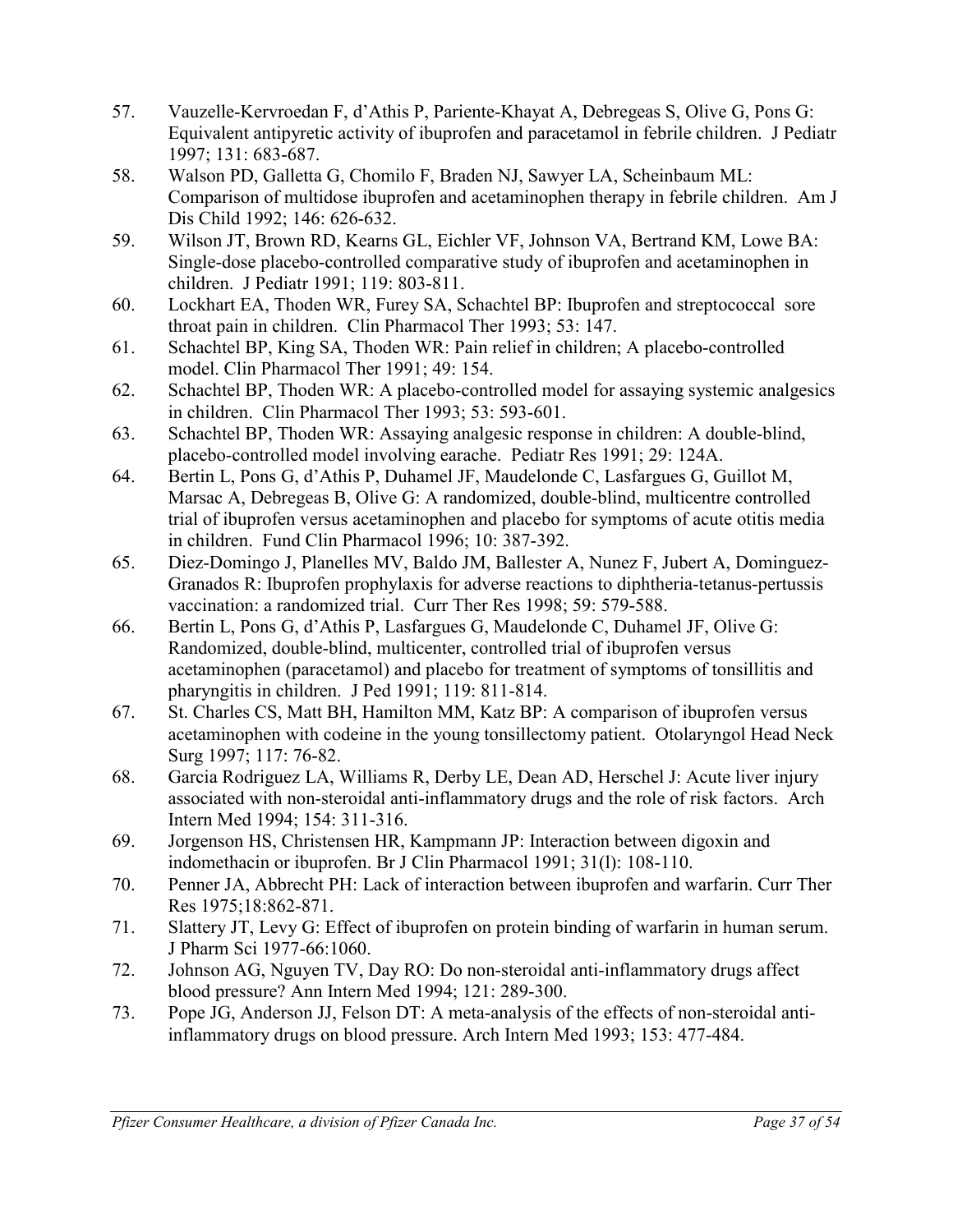- 74. Davies JG, Rawlins DC, Busson M: Effect of ibuprofen on blood pressure control by propranolol and benzofluazide. J Intern Med Res 1988; 16: 173-181.
- 75. Houston MC, Weir M, Gray J, Ginserg D, Szeto C, Kathlenen PM, Sugimoto D, Lefkowitz M, Runde M: The effects of non-steroidal anti-inflammatory drugs on blood pressure of patients with hypertension controlled by verapamil. Arch Intern Med 1995; 155: 1049-1054.
- 76. Fommei E, Ghione S, Palla L, Ragazzini A, Gazzetti P, Palombo C, Giaconi S: Inhibition of prostaglandins and angiotensin II: Effects on renal function in hypertensive patients. Agents Actions Suppl 1987; 22: 183-189.
- 77. Cook ME, Wallin JD, Thakur VD, Kadowitz PJ, McNamara DB, Garcia MM, Lipani JJ, Poland M: Comparative effects of nabumetone, sulindac and ibuprofen on renal function. J Rheumatol 1997; 24: 1137-1144.
- 78. Minuz P, Lechi A, Arosio E, Degan M, Capuzzo MG, Lechi C, Corsato M, Dalla Riva A, Velo GP: antihypertensive activity of enalapril. Effect of ibuprofen and different salt intakes. J Clin Hypertens 1987; 3: 645-653.
- 79. Gontarz N, Small RE, Comstock TJ, Stalker DJ, Johnson SM, Willis BE: Effects of antacid suspension on the pharmacokinetics of ibuprofen. Clin Pharm 1987; 7(5):413- 416.
- 80. Nierenberg DW: Competitive inhibition of methotrexate accumulation in rabbit kidney slices by non-steroidal anti-inflammatory drugs. J Pharmacol Exper Ther 1983;226(l):1- 6.
- 81. Ragheb M, Alvin C: Ibuprofen can increase serum lithium in lithium treated patients. J Clin Psychiatry 1987; 48: 161-163.
- 82. Rainsford KD, Roberts SC, Brown S: Ibuprofen and paracetamol: relative safety in nonprescription dosages. J Pharm Pharmacol 1997; 49: 345-376.
- 83. Doyle G, Furey S, Berlin R, Cooper S, Jayawardena S, Ashraf E, Baird L: Gastrointestinal safety and tolerance of ibuprofen maximum over-the-counter use. Aliment Pharmacol Ther 1999; 13: 897-906.
- 84. Furey SA, Waksman JA, Dash BH: Nonprescription ibuprofen: side effect profile. Pharmacotherapy 1992; 12: 403-407.
- 85. DeArmond B, Francisco CA, Lin JS, Huang FY, Halladay S, Bartizek RD, Skare KL: Safety profile of over-the-counter naproxen sodium. Clin Therap 1995; 17: 587-601.
- 86. Kellstein DE, Waksman JA, Binstok G, Furey SA, Cooper SA: The safety profile of nonprescription ibuprofen in multiple-dose use: a meta-analysis. J Clin Pharmacol 1999;39:520-532.
- 87. Rainsford KD, Quadir M: Gastrointestinal damage and bleeding from non-steroidal antiinflammatory drugs. I. Clinical and 3epidemiological aspects. Inflammopharmacology 1995; 3:169-190.
- 88. Strom BL: Gastrointestinal tract bleeding associated with naproxen sodium vs ibuprofen. Arch Intern Med 1997;157:2636-2631.
- 89. Gutthann SA, Garcia-Rodriguez LA, Duque-Oliart A, Varas-Lorenzo C: Low-dose diclofenac, naproxen, and ibuprofen cohort study. Pharmacoepidemiology 199;19:854- 859.
- 90*.* Committee on Safety of Medicines (CSM) Update: Non-steroidal anti-inflammatory drugs and serious gastrointestinal adverse reactions. Br Med J 1986; 2: 292.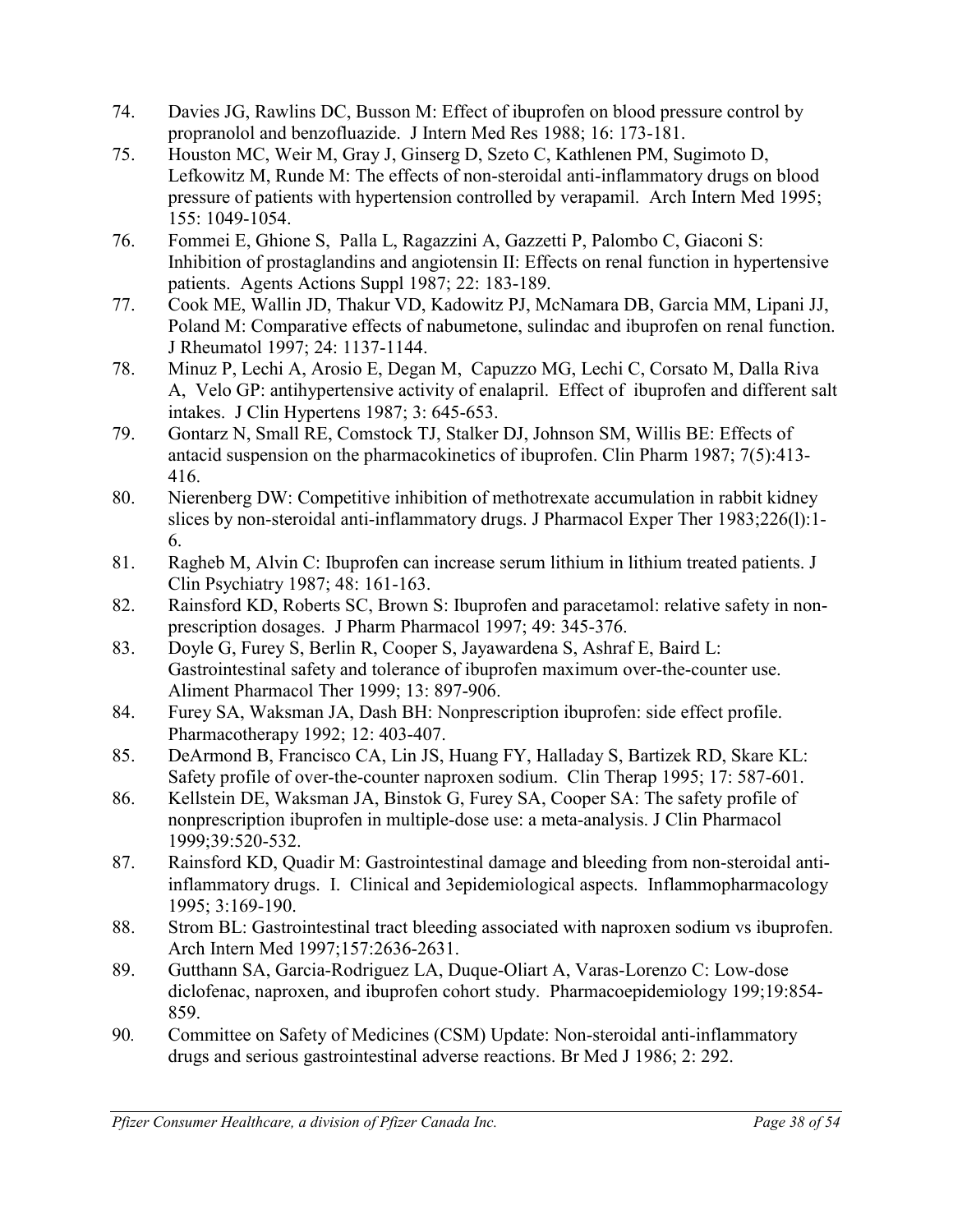- 91 Ewell A, Toth F, Wolfe B, Perelson A, Paul K: Thirteen year secular trend analysis of manufacturer-received Advil spontaneous adverse experience reports. Pharmacoepidemiol Drug Safety 1998; 7: S101.
- 92. Moore N, Van Ganse E, Le Parc JM, Wall R, Schneid H, Farhan M, Verriere F, Pelen F: The PAIN study: paracetamol, aspirin and ibuprofen new tolerability study. Clin Drug Invest 1999; 18: 89-98.
- 93. Ashraf E, Ford, L, Geetha R, Cooper S: Safety profile of ibuprofen suspension in young children. Inflammopharmacology 1999;7(3):219-225.
- 94. Lesko SM, Mitchell AA: An assessment of the safety of pediatric ibuprofen. 1995; 273(12): 929-933.
- 95. Lesko SM, Mitchell AA: Renal function after short-term ibuprofen use in infants and children. Pediatrics 1997; 100: 954-957.
- 96. Lesko SM, Mitchell AA: The safety of acetaminophen and ibuprofen among children less than two years old. Pediatrics 1999; 104 (4):39-49.
- 97. Jenkinson ML, Fitzpatrick R, Streete PJ, Volans GN: The relationship between plasma ibuprofen concentrations and toxicity in acute ibuprofen overdose. Human Toxicol 1988; 7:319-324.
- 98. McElwee NE, Veltri JC, Bradford DC, Rollins DE: A prospective, population-based study of acute ibuprofen overdose: Complications are rare and routine serum levels not warranted. Ann Emerg Med 1990; 19: 657-662.
- 99. Veltri JC,Rollins DE: A comparison of the frequency and severity of poisoning cases for ingestion of acetaminophen, aspirin, and ibuprofen. Am J Emerg Med 1988; 6: 104-107.
- 100. Adams SS, Bough RG, Cliffe EE, Lessel B, Mills RFN: Absorption, distribution and toxicity of ibuprofen. Toxicol Appl Pharmacol 1969; 15: 310-330.
- 101. Lillehei TJ, Metke MP, Dawnajee MK, Tago M, Lim MF, Kaye MP: Reduction of platelet deposition in aorto-coronary artery Gore-Tex bypass grafts in dogs by platelet inhibitors. Circulation 1980; 62: Suppl 3; 53.
- 102. Dipasquale G, Mellace D: Inhibition of arachidonic acid induced mortality in rabbits with several non-steroidal anti-inflammatory agents. Agents Actions 1977; 7: 481-485.
- 103. Adesuyi SA, Ellis EF: The effect of ibuprofen dose on rabbit platelet aggregation and aortic PGI<sub>2</sub> synthesis. Thromb Res 1982; 28: 581-585.
- 104. Utsunomiya T, Krausz MM, Dunham B, Valeri CR, Levine L, Shepro D, Hechtman HB: Modification of inflammatory response to aspiration with ibuprofen. Am J Physiol 1982; 243: H903-910.
- 105. Imai H, Muramatsu Y, Tsurumi K, Fujimura H: Platelet aggregation and liposome as a model system. Jap J Pharmacol 1981; 31: 92P.
- 106. Adams SS, Bough RG, Cliffe EE, Dickinson W, Lessel B, McCullough KF, Mills RFN, Nicholson JS, Williams GAH: Some aspects of the pharmacology, metabolism and toxicology of ibuprofen. Rheum Phys Med Suppl 1970: 9-14.
- 107. USP I: 2002: p.426-427.
- 108. Byron C, Berlin RG, Cooper SA, Hzu C, Wason S. Double-blind, randomized, parallel, placebo-controlled study of ibuprofen effects on Thromboxane  $B_2$  concentrations in Aspirin-treated healthy adult volunteers. Clinical Therapeutics 2005;27:185.
- 109. Helin-Salmivaara A., Huttunen T., Gronroos J.M., Klaukka T., Huupponen R. Risk of serious upper gastrointestinal event with concurrent use of NSAIDs and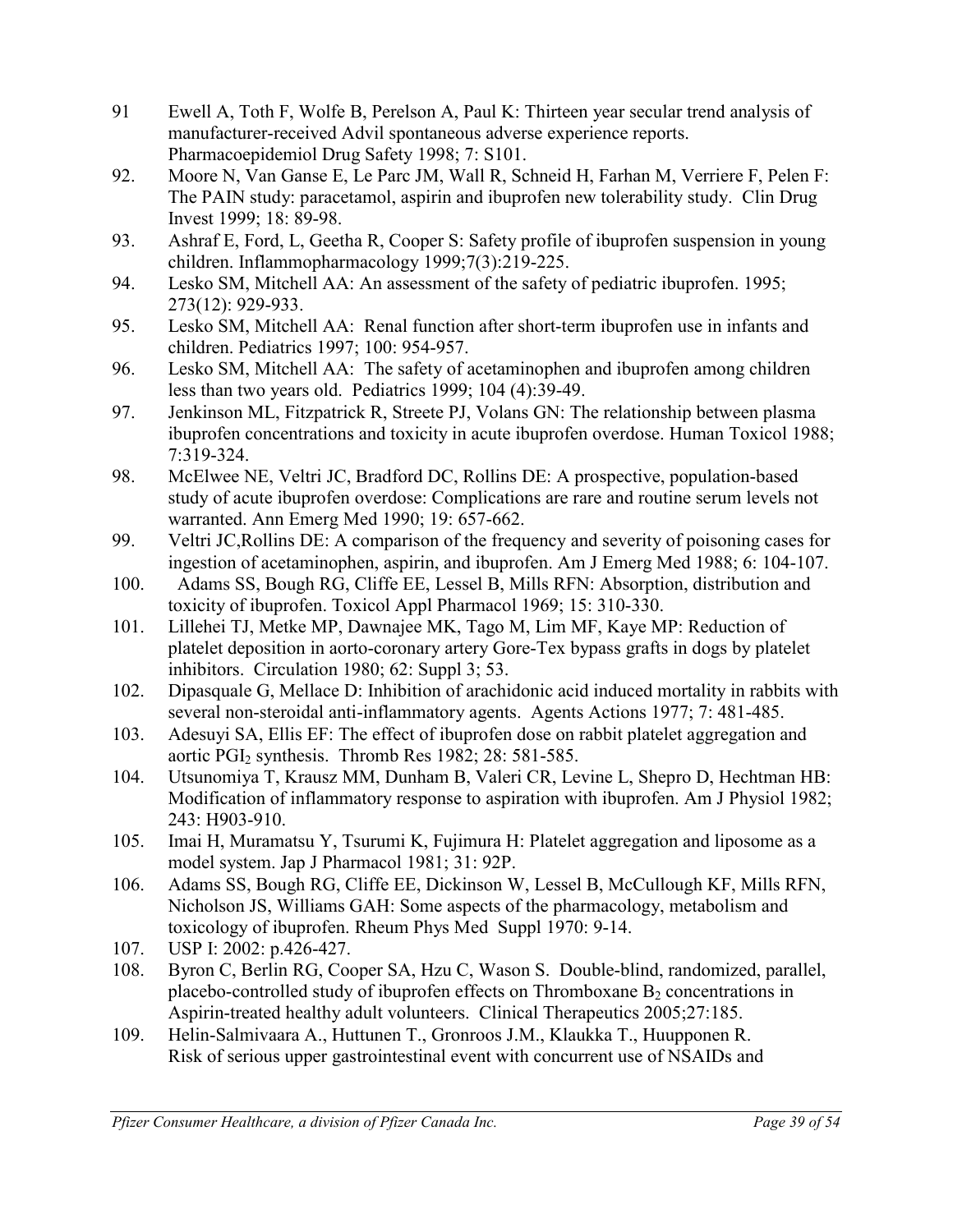SSRI's: A case-control study in the general population. Eur J Clin Pharmacol, 2007 Apr;63(4):403-8

110. Andres Pinto, DMD, MPH: John T. Farrar, MD, PhD; Elliot V. Hersh, DMD, MS, PhD Prescribing NSAIDs to Patients on SSRIs: Possible Adverse Drug Interaction of Importance to Dental Practitioners. Compend Contin Educ Dent, 2009 Apr;30(3):142-51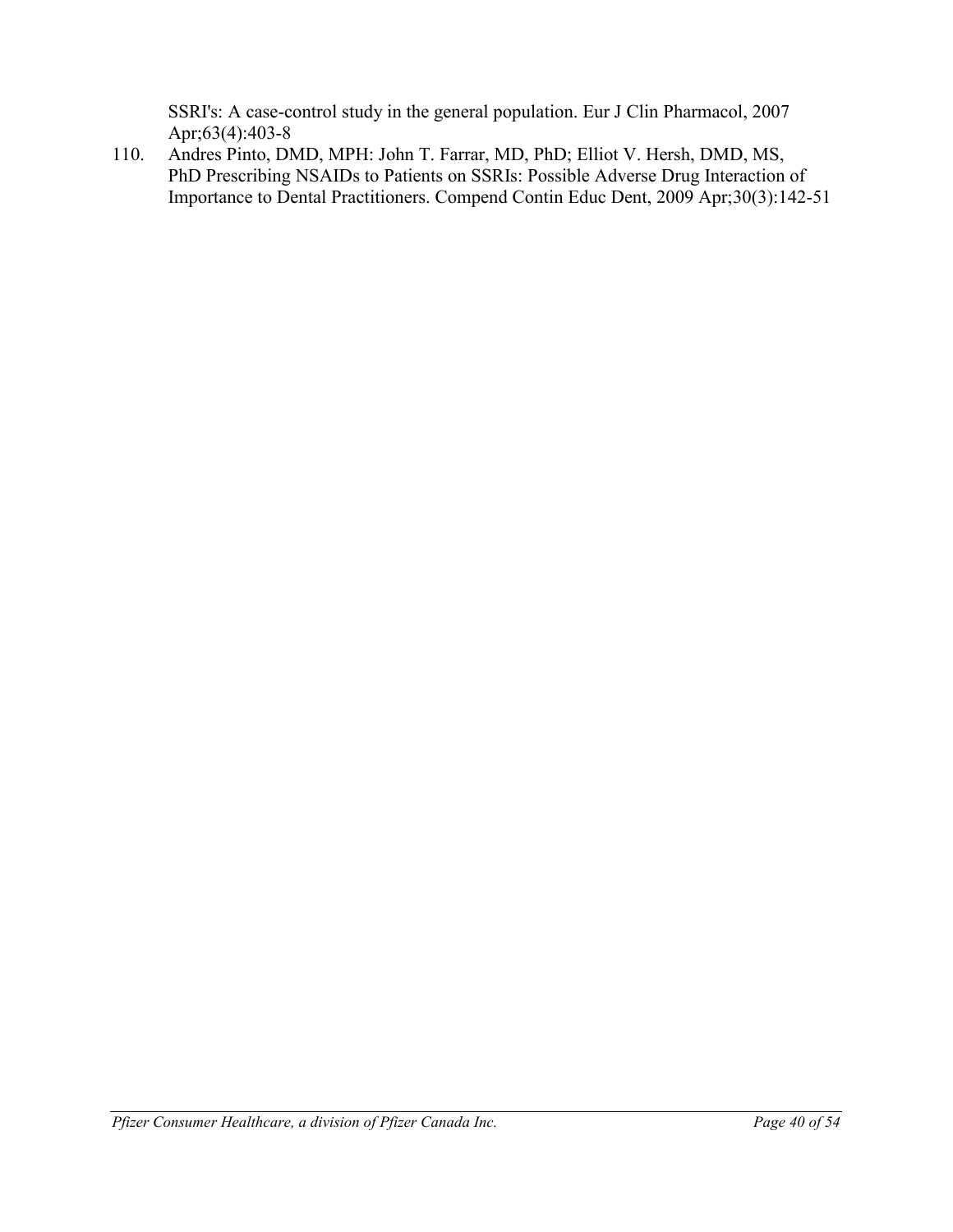#### **PART III: CONSUMER INFORMATION**

#### **Children's Advil Chewable Tablets Ibuprofen Tablets USP**

**This leaflet is part III of a three-part "Product Monograph" published when Children's Advil Chewable Tablets was approved for sale in Canada and is designed specifically for Consumers. This leaflet is a summary and will not tell you everything about Children's Advil Chewable Tablets. Contact your doctor or pharmacist if you have any questions about the drug.** 

### **ABOUT THIS MEDICATION**

#### **What the medication is used for:**

**Provides up to 8 hours relief of fever. Relieves pain and fever due to colds or flu, sore throat, immunization, and earache.** 

#### **What it does:**

**Ibuprofen reduces pain and fever.**

**Ibuprofen belongs to the class of nonsteroidal antiinflammatory drugs (NSAIDs), which act by decreasing prostaglandin biosynthesis, which are natural occurring substances in the body involved in the production of pain and inflammation. Relief from pain may be expected in 0.5 hour.**

#### **When it should not be used:**

**Do not use Children's Advil Chewable Tablets if your child has or is:**

- **peptic ulcer disease or gastrointestinal bleeding,**
- **taking acetylsalicylic acid (ASA), or any other non-steroidal anti-inflammatory medication including any other ibuprofen product,**
- **allergic/hypersensitive to ASA, ibuprofen, other salicylates, other non-steroidal anti-inflammatory drugs (NSAIDs) or any of Children's Advil Chewable Tablets's ingredients (Refer to the nonmedicinal ingredients on outer carton or composition section),**
- **nasal polyps (swelling of the inside of the nose), or allergic manifestations such as asthma, anaphylaxis (sudden severe life threatening allergic reaction), urticaria/hives, rhinitis (stuffed or runny nose that may be due to allergies), skin rash or other allergic symptoms,**
- **dehydrated (significant fluid loss) due to vomiting, diarrhea or lack of fluid intake.**
- **been diagnosed with severe high blood pressure or have severe coronary artery disease,**
- **serious liver or kidney disease,**
- **Systemic Lupus Erythematosus,**
- **pregnant or nursing,**
- **right before or after heart surgery.**

**What the medicinal ingredient is: Ibuprofen.**

**What the important nonmedicinal ingredients are: See outer product carton or composition section of product monograph.**

**What dosage forms it comes in: Each tablet contains ibuprofen 50 mg.**

### **WARNINGS AND PRECAUTIONS**

#### **Serious Warnings and Precautions**

 $\triangleright$  Caution in patients prone to gastrointestinal tract irritation, including those with a history of peptic ulcer.

#### **BEFORE you use Children's Advil Chewable Tablets talk to your doctor or pharmacist if:**

- **Child has peptic ulcers, diabetes, high blood pressure, heart failure or thyroid disease, asthma, kidney or liver disease, glaucoma, blood clotting disorder (such as hemophilia), any other serious disease, are under doctor's care for any serious condition, or are taking any other drug including over the counter drugs.**
- **Pregnant or nursing.**

**Use with caution in the elderly.**

**Long-term continuous use may increase the risk of heart attack or stroke.** 

### **INTERACTIONS WITH THIS MEDICATION**

**Drugs that may interact with Children's Advil Chewable Tablets include: acetaminophen, anticoagulants (blood thinners), digoxin, oral antidiabetic agents and insulin, diuretics, methotrexate, lithium, protein-bound drugs including probenecid, thyroxine, antibiotics (e.g. cyclosporine), phenytoin, corticosteroids or benzodiazepines, other NSAIDs, or medications for high blood pressure. Tell your doctor or pharmacist what prescription drugs you are taking or plan to take.**

### **PROPER USE OF THIS MEDICATION**

#### **Usual dose:**

**Doses below may be repeated every 6-8 hours while symptoms persist, up to 4 doses a day, or as directed by a doctor. If possible use weight to dose; otherwise use age. Do not use longer than 3 days for a fever or 5 days for pain relief.** 

**Do not use more than the recommended amount. Give with food or milk if stomach upset occurs.**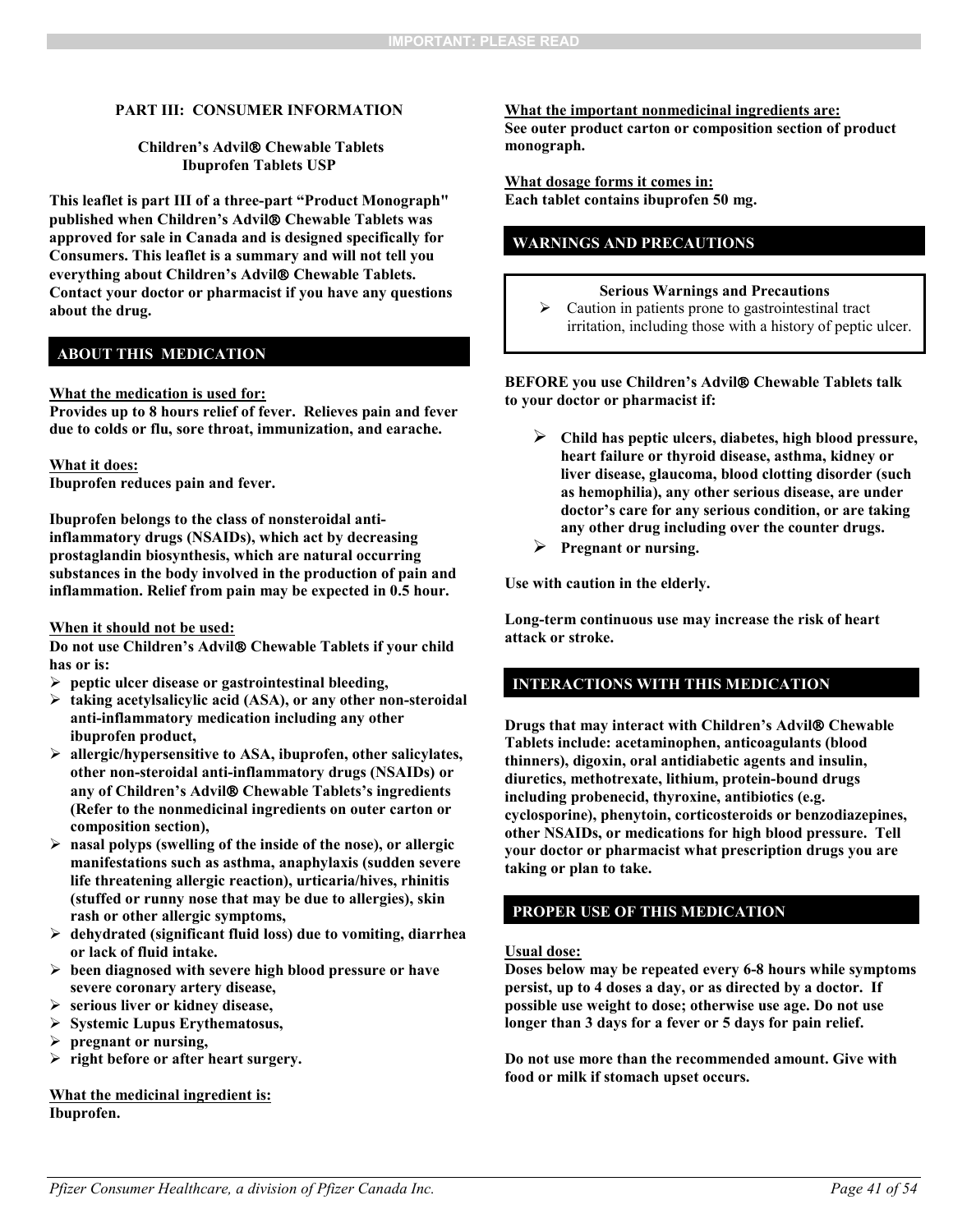| Age      | Weight        |           | <b>Dosage</b>                    |
|----------|---------------|-----------|----------------------------------|
| (yrs.)   | kg            | 1bs       |                                  |
| $\leq$ 2 | Under 10.9    | Under 24  | <b>Use Advil Pediatric Drops</b> |
| $2 - 3$  | $10.9 - 15.9$ | $24 - 35$ | 2                                |
| $4 - 5$  | $16.0 - 21.3$ | $36 - 47$ |                                  |
| $6 - 8$  | $21.4 - 26.7$ | $48 - 59$ |                                  |
| $9 - 10$ | $26.8 - 32.5$ | $60 - 71$ |                                  |
| 11-12    | $32.6 - 43.0$ | $72 - 95$ |                                  |

### **Overdose:**

**In case of overdose, call a Poison Control Centre or a doctor immediately, even if there are no symptoms.**

#### **Missed Dose:**

- **Take the missed dose as soon as you remember.**
- **If it is almost time for your next dose, wait until then to take your medicine and skip the missed dose.**
- **Do not take two doses at the same time.**

### **SIDE EFFECTS AND WHAT TO DO ABOUT THEM**

**If abdominal pain, heartburn, nausea or vomiting, bloating, diarrhoea or constipation, ringing or buzzing in the ears, nervousness, sleeplessness, dizziness or any change in vision, fluid retention, itching, skin rashes, skin reddening, blisters, blood in vomit, bloody or black stools, or any other unexplained symptoms develop while taking Children's Advil Chewable Tablets, discontinue use immediately and contact a doctor.** 

**Talk to a doctor if:**

- **Child does not get any relief within 24 hours.**
- **The symptoms or fever persist for more than 3 days.**
- **Redness or swelling is present in the painful area.**
- **Sore throat is severe, lasts for more than 2 days or occurs with fever or headache.**

**Side effects may be minimized by using the smallest dose for the shortest duration of time.**

*This is not a complete list of side effects. For any unexpected effects while taking Children's Advil Chewable Tablets, contact your doctor or pharmacist.*

### **REPORTING SUSPECTED SIDE EFFECTS**

You can help improve the safe use of health products for Canadians by reporting serious and unexpected side effects to Health Canada. Your report may help to identify new side effects and change the product safety information. 3 ways to report:

Online at MedEffect; By calling 1-866-234-2345 (toll-free); By completing a Consumer Side Effect Reporting Form and sending it by:

Fax to 1-866-678-6789 (toll-free), or Mail to: Canada Vigilance Program Health Canada, Postal Locator 0701E Ottawa, ON K1A 0K9

Postage paid labels and the Consumer Side Effect Reporting Form are available at MedEffect.

NOTE: Contact your health professional if you need information about how to manage your side effects. The Canada Vigilance Program does not provide medical advice.

### **HOW TO STORE IT**

**Store at room temperature (15-30**°**C).**

**Keep out of reach of children. This package contains enough medicine to seriously harm a child. This package has a child resistant cap. Do not use if body sleeve is broken or missing.** 

### **MORE INFORMATION**

This document plus the full product monograph, prepared for health professionals can be found by contacting the sponsor, Pfizer Consumer Healthcare, a division of Pfizer Canada Inc., Mississauga, ON L5R 4B2 at: 1-888-275-9938.

This leaflet was prepared by Pfizer Consumer Healthcare, a division of Pfizer Canada Inc.

Product monograph available to doctors and pharmacists upon request.

Last revised: July 20, 2018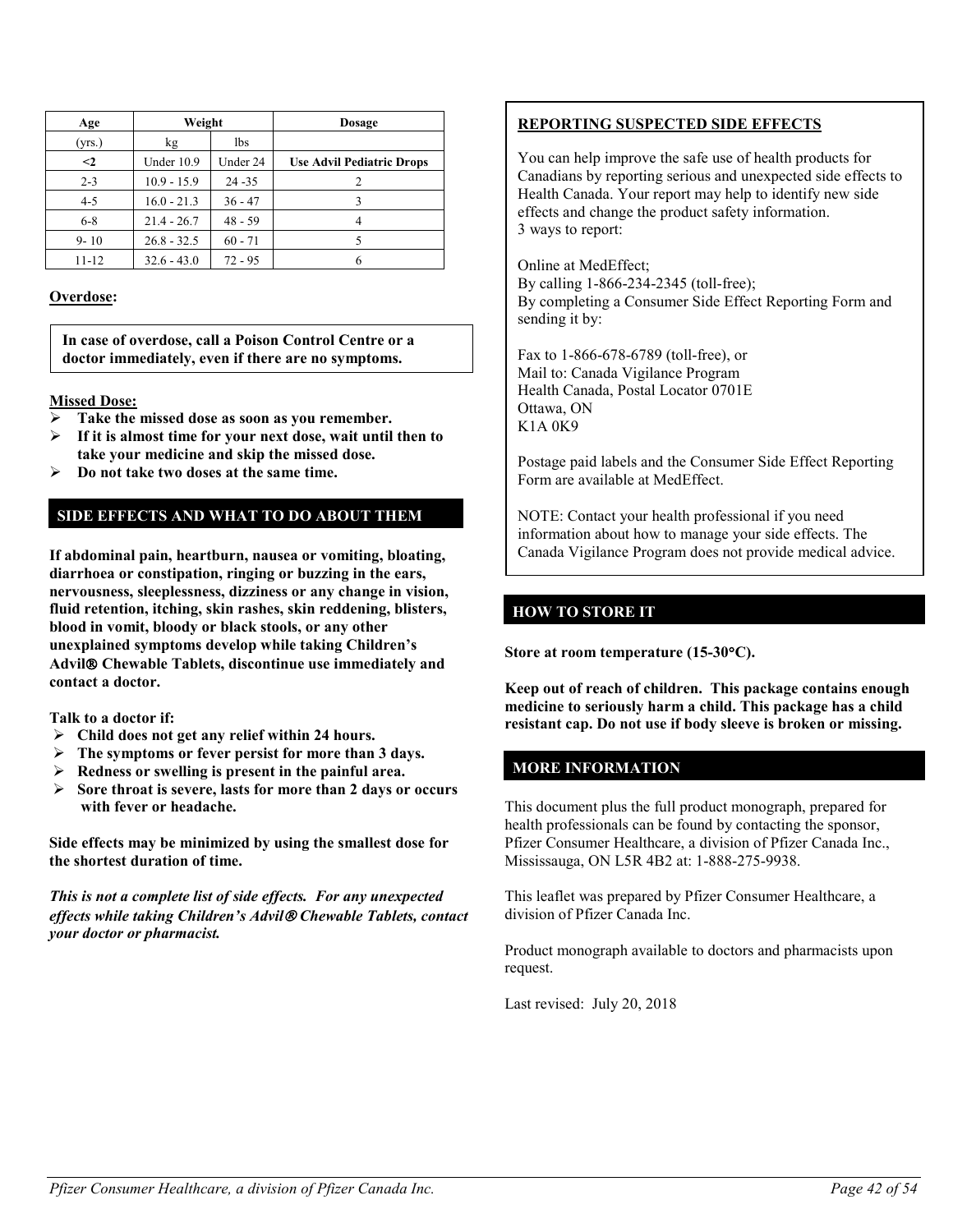### **PART III: CONSUMER INFORMATION**

#### **Children's Advil Ibuprofen Oral Suspension USP**

**This leaflet is part III of a three-part "Product Monograph" published when Children's Advil was approved for sale in Canada and is designed specifically for Consumers. This leaflet is a summary and will not tell you everything about Children's Advil. Contact your doctor or pharmacist if you have any questions about the drug.** 

### **ABOUT THIS MEDICATION**

#### **What the medication is used for:**

**Provides up to 8 hours relief of fever. Relieves pain and fever due to colds or flu, sore throat, immunization, and earache.**

#### **What it does:**

**Ibuprofen reduces pain and fever.**

**Ibuprofen belongs to the class of nonsteroidal antiinflammatory drugs (NSAIDs), which act by decreasing prostaglandin biosynthesis, which are natural occurring substances in the body involved in the production of pain and inflammation. Relief from pain may be expected in 0.5 hour.**

#### **When it should not be used:**

**Do not use Children's Advilif your child has or is:**

- **peptic ulcer disease or gastrointestinal bleeding,**
- **taking acetylsalicylic acid (ASA), or any other non-steroidal anti-inflammatory medication including any other ibuprofen product,**
- **allergic/hypersensitive to ASA, ibuprofen, other salicylates, other non-steroidal anti-inflammatory drugs (NSAIDs) or any of Children's Advil's ingredients (Refer to the nonmedicinal ingredients on outer carton or composition section),**
- **nasal polyps (swelling of the inside of the nose), or allergic manifestations such as asthma, anaphylaxis (sudden severe life threatening allergic reaction), urticaria/hives, rhinitis (stuffed or runny nose that may be due to allergies), skin rash or other allergic symptoms,**
- **dehydrated (significant fluid loss) due to vomiting, diarrhea or lack of fluid intake.**
- **been diagnosed with severe high blood pressure or have severe coronary artery disease,**
- **serious liver or kidney disease,**
- **Systemic Lupus Erythematosus,**
- **pregnant or nursing,**
- **right before or after surgery.**

### **What the medicinal ingredient is: Ibuprofen.**

**What the important nonmedicinal ingredients are: See outer product carton or composition section of product** 

#### <span id="page-42-0"></span>**monograph.**

#### **What dosage forms it comes in:**

**Each 5 mL or 1 teaspoon of oral suspension contains ibuprofen 100 mg.**

### **WARNINGS AND PRECAUTIONS**

#### **Serious Warnings and Precautions**

 $\triangleright$  Caution in patients prone to gastrointestinal tract irritation, including those with a history of peptic ulcer.

#### **BEFORE you use Children's Advil talk to your doctor or pharmacist if:**

- **Child has peptic ulcers, diabetes, high blood pressure, heart failure or thyroid disease, asthma, kidney or liver disease, glaucoma, blood clotting disorder (such as hemophilia), any other serious disease, are under doctor's care for any serious condition, or are taking any other drug including over the counter drugs.**
- **Pregnant or nursing.**

**Use with caution in the elderly.**

**Long-term continuous use may increase the risk of heart attack or stroke.** 

### **INTERACTIONS WITH THIS MEDICATION**

**Do not use this medicine if you are taking: Daily low dose ASA (81 – 325 mg), without talking to a doctor or pharmacist. Ibuprofen may interfere with the preventive benefits of ASA.**

**Drugs that may interact with Children's Advil include: acetaminophen, anticoagulants (blood thinners), digoxin, oral antidiabetic agents and insulin, diuretics, methotrexate, lithium, protein-bound drugs including probenecid, thyroxine, antibiotics (e.g. cyclosporine), phenytoin, corticosteroids or benzodiazepines, other NSAIDs, or medications for high blood pressure. Tell your doctor or pharmacist what prescription drugs you are taking or plan to take.**

### **PROPER USE OF THIS MEDICATION**

#### **Usual dose:**

**Shake well before using. Doses below may be repeated every 6-8 hours while symptoms persist, up to 3 doses a day, or as directed by a doctor. If possible use weight to dose; otherwise use age. Do not use longer than 3 days for a fever or 5 days for pain relief.**

**Do not use more than the recommended amount. Give with food or milk if stomach upset occurs.**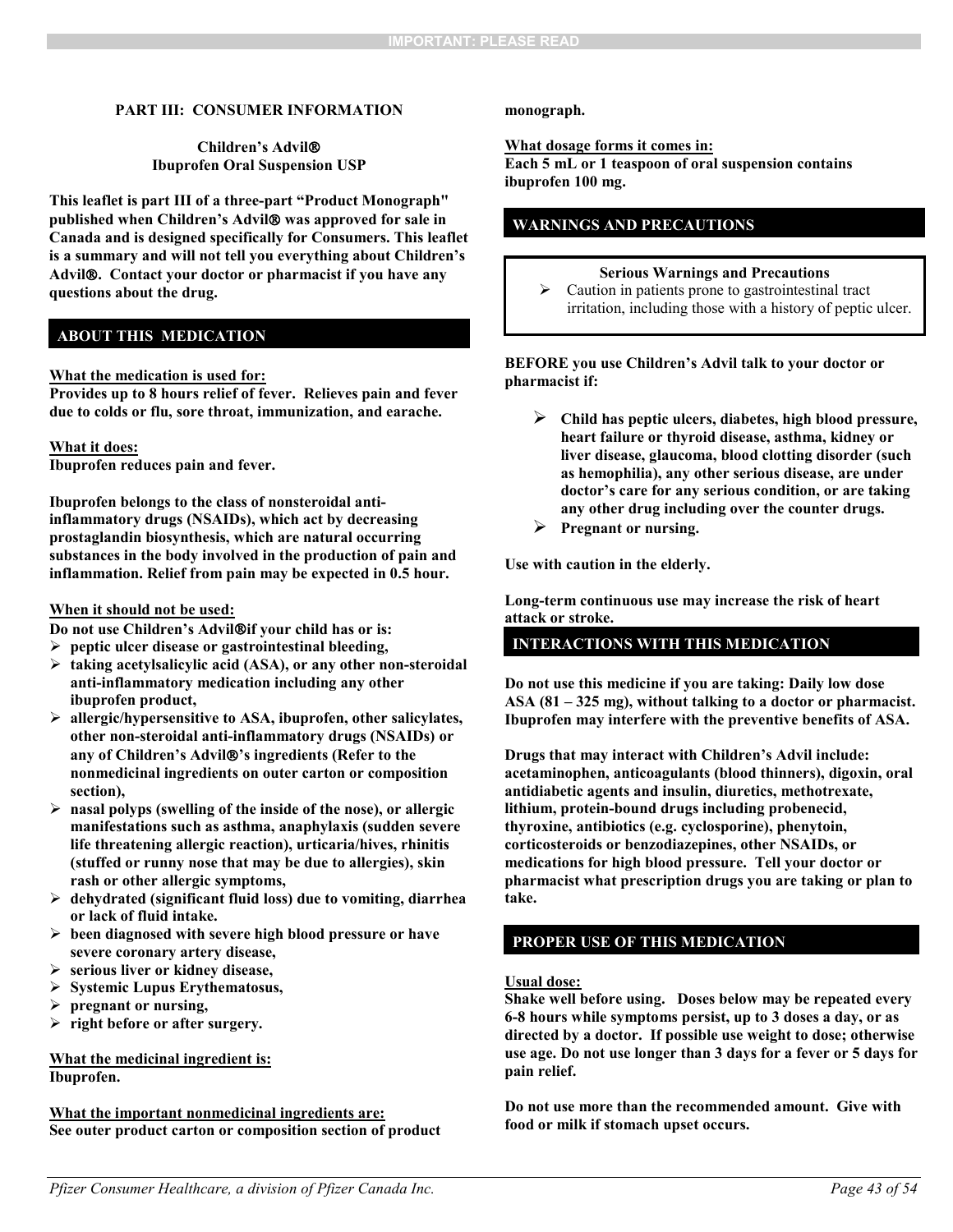| Age       | Weight        |           | <b>Dosage</b>                      |
|-----------|---------------|-----------|------------------------------------|
| (yrs.)    | kg            | lbs       |                                    |
| $\leq$    | Under 10.9    | Under 24  | <b>Use Advil Pediatric Drops</b>   |
| $2 - 3$   | $10.9 - 15.9$ | $24 - 35$ | $1\frac{1}{4}$ teaspoons = 6 mL    |
| $4 - 5$   | $16.0 - 21.3$ | $36 - 47$ | 2 teaspoons = $10$ mL              |
| $6 - 8$   | $21.4 - 26.7$ | $48 - 59$ | $2\frac{1}{2}$ teaspoons = 12.5 mL |
| $9 - 10$  | $26.8 - 32.5$ | $60 - 71$ | $3$ teaspoons = 15 mL              |
| $11 - 12$ | $32.6 - 43.0$ | $72 - 95$ | $3\frac{3}{4}$ teaspoons = 19 mL   |

**Children over 12 years of age and adults who have difficulty swallowing tablets may take up to 2 teaspoons (200 mg) every 4 hours or 4 teaspoons (400 mg) every 6 to 8 hours as needed. Do not exceed 12 teaspoons (1200 mg/day). Use the lowest effective dose for the shortest duration.**

**Overdose:**

**In case of overdose, call a Poison Control Centre or a doctor immediately, even if there are no symptoms.**

### **Missed Dose:**

- **Take the missed dose as soon as you remember.**
- **If it is almost time for your next dose, wait until then to take your medicine and skip the missed dose.**
- **Do not take two doses at the same time.**

### **SIDE EFFECTS AND WHAT TO DO ABOUT THEM**

**If abdominal pain, heartburn, nausea or vomiting, bloating, diarrhoea or constipation, ringing or buzzing in the ears, nervousness, sleeplessness, dizziness or any change in vision, fluid retention, itching, skin rashes, skin reddening, blisters, blood in vomit, bloody or black stools, or any other unexplained symptoms develop while taking Children's Advil, discontinue use immediately and contact a doctor.** 

**Talk to a doctor if:**

- **Child does not get any relief within 24 hours.**
- **The symptoms or fever persist for more than 3 days.**
- **Redness or swelling is present in the painful area.**
- **Sore throat is severe, lasts for more than 2 days or occurs with fever or headache.**

**Side effects may be minimized by using the smallest dose for the shortest duration of time.**

*This is not a complete list of side effects. For any unexpected effects while taking Children's Advil, contact your doctor or pharmacist.*

## **REPORTING SUSPECTED SIDE EFFECTS**

You can help improve the safe use of health products for Canadians by reporting serious and unexpected side effects to Health Canada. Your report may help to identify new side effects and change the product safety information. 3 ways to report:

Online at MedEffect; By calling 1-866-234-2345 (toll-free); By completing a Consumer Side Effect Reporting Form and sending it by:

Fax to 1-866-678-6789 (toll-free), or Mail to: Canada Vigilance Program Health Canada, Postal Locator 0701E Ottawa, ON K1A 0K9

Postage paid labels and the Consumer Side Effect Reporting Form are available at MedEffect.

NOTE: Contact your health professional if you need information about how to manage your side effects. The Canada Vigilance Program does not provide medical advice.

### **HOW TO STORE IT**

**Store at room temperature (15-30**°**C).**

**Keep out of reach of children. This package contains enough medicine to seriously harm a child. This package has a child resistant cap. Do not use if body sleeve is broken or missing.** 

### **MORE INFORMATION**

This document plus the full product monograph, prepared for health professionals can be found by contacting the sponsor, Pfizer Consumer Healthcare, a division of Pfizer Canada Inc., Mississauga, ON L5R 4B2 at: 1-888-275-9938.

This leaflet was prepared by Pfizer Consumer Healthcare, a division of Pfizer Canada Inc.

Product monograph available to doctors and pharmacists upon request.

Last revised: July 20, 2018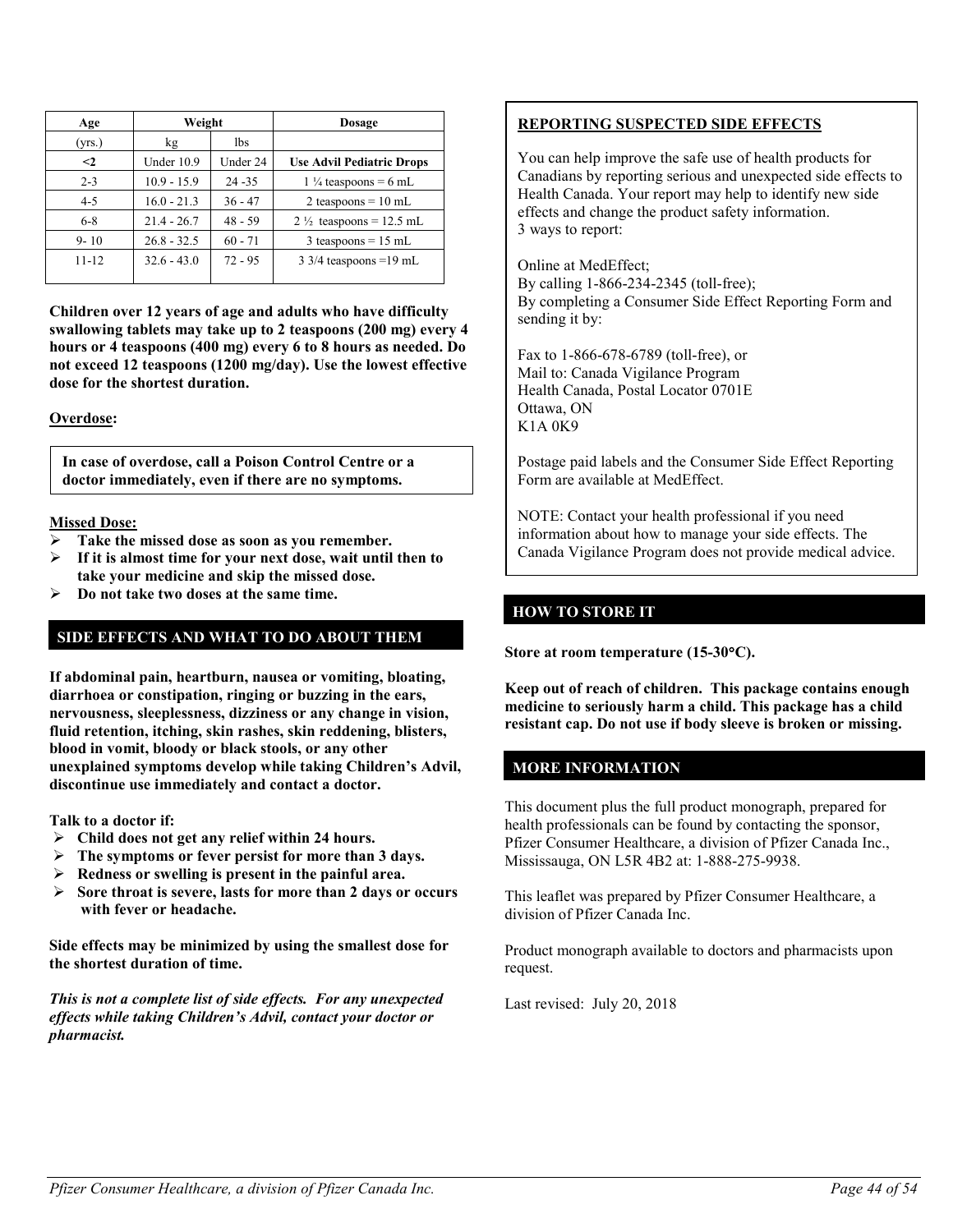### **PART III: CONSUMER INFORMATION**

**Junior Strength Advil Ibuprofen Tablets USP**

**This leaflet is part III of a three-part "Product Monograph" published when Junior Strength Advil was approved for sale in Canada and is designed specifically for Consumers. This leaflet is a summary and will not tell you everything about Junior Strength Advil. Contact your doctor or pharmacist if you have any questions about the drug.** 

### **ABOUT THIS MEDICATION**

#### **What the medication is used for:**

**Provides up to 8 hours relief of fever. Relieves pain and fever due to colds or flu, sore throat, immunization, and earache.** 

#### **What it does:**

**Ibuprofen reduces pain and fever.**

**Ibuprofen belongs to the class of nonsteroidal antiinflammatory drugs (NSAIDs), which act by decreasing prostaglandin biosynthesis, which are natural occurring substances in the body involved in the production of pain and inflammation. Relief from pain may be expected in 0.5 hour.**

#### **When it should not be used:**

**Do not use Junior Strength Advil if your child has or is:**

- **peptic ulcer disease or gastrointestinal bleeding,**
- **taking acetylsalicylic acid (ASA), or any other non-steroidal anti-inflammatory medication including any other ibuprofen product,**
- **allergic/hypersensitive to ASA, ibuprofen, other salicylates, other non-steroidal anti-inflammatory drugs (NSAIDs) or any of Junior Strength Advil's ingredients (Refer to the nonmedicinal ingredients on outer carton or composition section),**
- **nasal polyps (swelling of the inside of the nose), or allergic manifestations such as asthma, anaphylaxis (sudden severe life threatening allergic reaction), urticaria/hives, rhinitis (stuffed or runny nose that may be due to allergies), skin rash or other allergic symptoms,**
- **dehydrated (significant fluid loss) due to vomiting, diarrhea or lack of fluid intake.**
- **been diagnosed with severe high blood pressure or have severe coronary artery disease,**
- **serious liver or kidney disease,**
- **Systemic Lupus Erythematosus,**
- **pregnant or nursing.**
- **right before or after heart surgery.**

**What the medicinal ingredient is: Ibuprofen.**

**What the important nonmedicinal ingredients are: See outer product carton or composition section of product**  **monograph.**

**What dosage forms it comes in: Each tablet contains ibuprofen 100 mg.**

### **WARNINGS AND PRECAUTIONS**

- **Serious Warnings and Precautions**
- $\triangleright$  Caution in patients prone to gastrointestinal tract irritation, including those with a history of peptic ulcer.

#### **BEFORE** you use Junior Strength Advil<sup>®</sup> talk to your doctor **or pharmacist if:**

- **Child has peptic ulcers, diabetes, high blood pressure, heart failure or thyroid disease, asthma, kidney or liver disease, glaucoma, blood clotting disorder (such as hemophilia), any other serious disease, are under doctor's care for any serious condition, or are taking any other drug including over the counter drugs.**
- **Pregnant or nursing.**

**Use with caution in the elderly.**

**Long-term continuous use may increase the risk of heart attack or stroke.** 

### **INTERACTIONS WITH THIS MEDICATION**

**Do not use this medicine if you are taking: Daily low dose ASA (81 – 325 mg), without talking to a doctor or pharmacist. Ibuprofen may interfere with the preventive benefits of ASA.**

**Drugs that may interact with Junior Strength Advil include: acetaminophen, anticoagulants (blood thinners), digoxin, oral antidiabetic agents and insulin, diuretics, methotrexate, lithium, protein-bound drugs including probenecid, thyroxine, antibiotics (e.g. cyclosporine), phenytoin, corticosteroids or benzodiazepines, other NSAIDs, or medications for high blood pressure. Tell your doctor or pharmacist what prescription drugs you are taking or plan to take.**

### **PROPER USE OF THIS MEDICATION**

#### **Usual dose:**

**Doses below may be repeated every 6-8 hours while symptoms persist, up to 4 doses a day, or as directed by a doctor. If possible use weight to dose; otherwise use age. Do not use longer than 3 days for a fever or 5 days for pain relief.** 

**Do not use more than the recommended amount. Give with food or milk if stomach upset occurs.**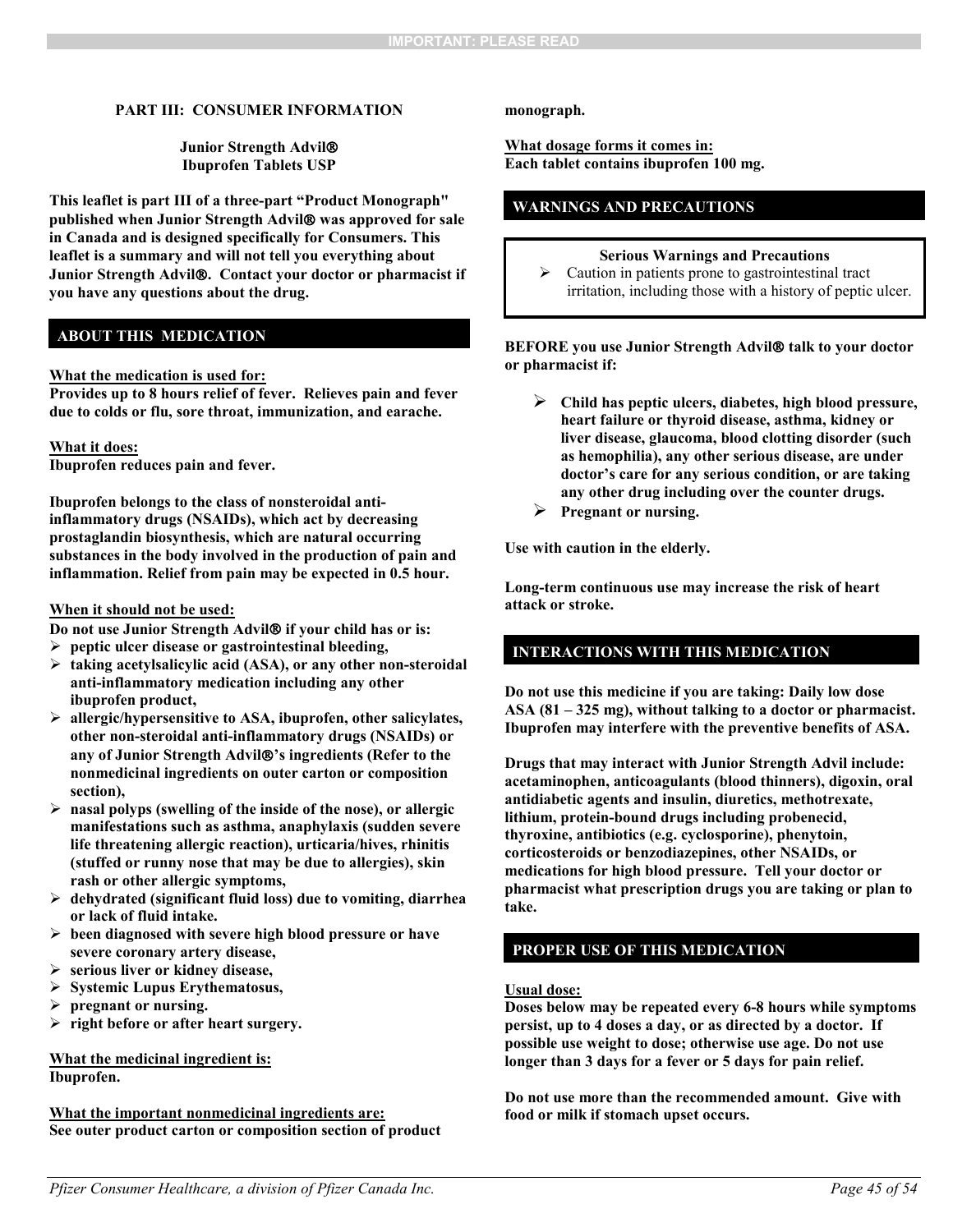| Age       | Weight        |           | <b>Dosage</b>                    |
|-----------|---------------|-----------|----------------------------------|
| (yrs.)    | kg            | 1bs       |                                  |
| $\leq$    | Under 10.9    | Under 24  | <b>Use Advil Pediatric Drops</b> |
| $2 - 3$   | $10.9 - 15.9$ | $24 - 35$ |                                  |
| $4 - 5$   | $16.0 - 21.3$ | $36 - 47$ | $1\frac{1}{2}$                   |
| $6 - 8$   | $21.4 - 26.7$ | $48 - 59$ | $\overline{c}$                   |
| $9 - 10$  | $26.8 - 32.5$ | $60 - 71$ | $2\frac{1}{2}$                   |
| $11 - 12$ | $32.6 - 43.0$ | $72 - 95$ |                                  |

**Children over 12 years of age and adults who have difficulty swallowing tablets may take up to 2 tablets (200 mg) every 4 hours or 4 tablets (400 mg) every 6-8 hours as needed. Do not exceed 12 tablets (1200 mg/day). Use the lowest effective dose for the shortest duration.**

#### **Overdose:**

**In case of overdose, call a Poison Control Centre or a doctor immediately, even if there are no symptoms.**

#### **Missed Dose:**

- **Take the missed dose as soon as you remember.**
- **If it is almost time for your next dose, wait until then to take your medicine and skip the missed dose.**
- **Do not take two doses at the same time.**

### **SIDE EFFECTS AND WHAT TO DO ABOUT THEM**

**If abdominal pain, heartburn, nausea or vomiting, bloating, diarrhoea or constipation, ringing or buzzing in the ears, nervousness, sleeplessness, dizziness or any change in vision, fluid retention, itching, skin rashes, skin reddening, blisters, blood in vomit, bloody or black stools, or any other unexplained symptoms develop while taking Junior Strength Advil, discontinue use immediately and contact a doctor.** 

**Talk to a doctor if:**

- **Child does not get any relief within 24 hours.**
- **The symptoms or fever persist for more than 3 days.**
- **Redness or swelling is present in the painful area.**
- **Sore throat is severe, lasts for more than 2 days or occurs with fever or headache.**

**Side effects may be minimized by using the smallest dose for the shortest duration of time.**

*This is not a complete list of side effects. For any unexpected effects while taking Junior Strength Advil, contact your doctor or pharmacist.*

### **REPORTING SUSPECTED SIDE EFFECTS**

You can help improve the safe use of health products for Canadians by reporting serious and unexpected side effects to Health Canada. Your report may help to identify new side effects and change the product safety information. 3 ways to report:

Online at MedEffect; By calling 1-866-234-2345 (toll-free); By completing a Consumer Side Effect Reporting Form and sending it by:

Fax to 1-866-678-6789 (toll-free), or Mail to: Canada Vigilance Program Health Canada, Postal Locator 0701E Ottawa, ON K1A 0K9

Postage paid labels and the Consumer Side Effect Reporting Form are available at MedEffect.

NOTE: Contact your health professional if you need information about how to manage your side effects. The Canada Vigilance Program does not provide medical advice.

### **HOW TO STORE IT**

**Store at room temperature (15-30**°**C).**

**Keep out of reach of children. This package contains enough medicine to seriously harm a child. This package has a child resistant cap. Do not use if body sleeve is broken or missing.** 

### **MORE INFORMATION**

This document plus the full product monograph, prepared for health professionals can be found by contacting the sponsor, Pfizer Consumer Healthcare, a division of Pfizer Canada Inc., Mississauga, ON L5R 4B2 at: 1-888-275-9938.

This leaflet was prepared by Pfizer Consumer Healthcare, a division of Pfizer Canada Inc.

Product monograph available to doctors and pharmacists upon request.

Last revised: July 20, 2018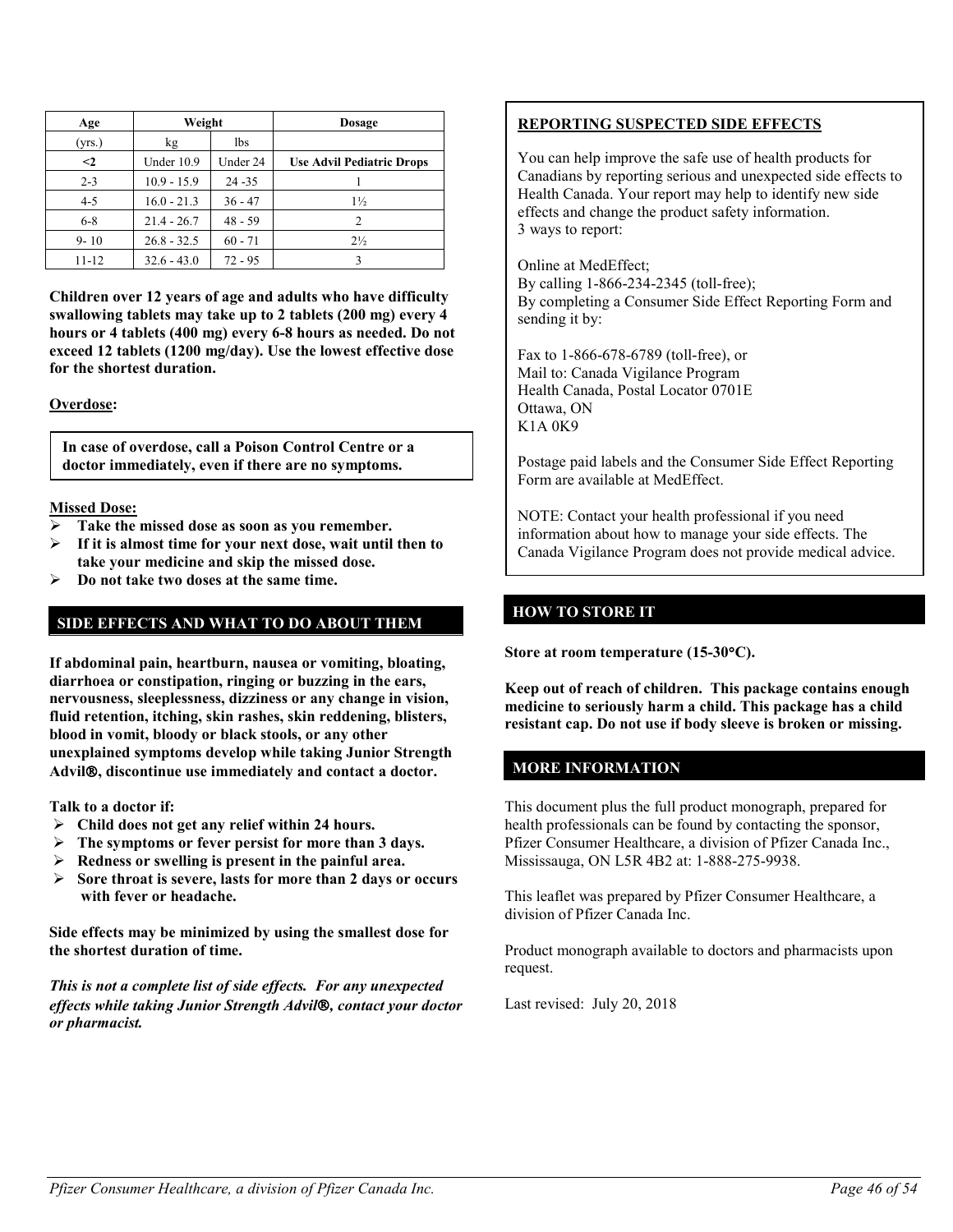### **PART III: CONSUMER INFORMATION**

### **Advil Pediatric Drops Ibuprofen Oral Suspension USP**

**This leaflet is part III of a three-part "Product Monograph" published when Advil Pediatric Drops was approved for sale in Canada and is designed specifically for Consumers. This leaflet is a summary and will not tell you everything about Advil Pediatric Drops. Contact your doctor or pharmacist if you have any questions about the drug.** 

### **ABOUT THIS MEDICATION**

#### **What the medication is used for:**

**Provides up to 8 hours relief of fever. Relieves pain due to colds, sore throat, immunization, and earache.** 

#### **What it does:**

**Ibuprofen reduces pain and fever.**

**Ibuprofen belongs to the class of nonsteroidal antiinflammatory drugs (NSAIDs), which act by decreasing prostaglandin biosynthesis, which are natural occurring substances in the body involved in the production of pain and inflammation. Relief from pain may be expected in 0.5 hour.**

#### **When it should not be used:**

**Do not use Advil<sup>®</sup> Pediatric Drops if your child has or is:** 

- **peptic ulcer disease or gastrointestinal bleeding,**
- **taking acetylsalicylic acid (ASA), or any other non-steroidal anti-inflammatory medication including any other ibuprofen product,**
- **allergic/hypersensitive to ASA, ibuprofen, other salicylates, other non-steroidal anti-inflammatory drugs (NSAIDs), or any of Advil Pediatric Drops ingredients (Refer to the nonmedicinal ingredients on outer carton or composition section).**
- **nasal polyps (swelling of the inside of the nose), or allergic manifestations such as asthma, anaphylaxis (sudden severe life threatening allergic reaction), urticaria/hives, rhinitis (stuffed or runny nose that may be due to allergies), skin rash or other allergic symptoms,**
- **dehydrated (significant fluid loss) due to vomiting, diarrhea or lack of fluid intake.**
- **been diagnosed with severe high blood pressure or have severe coronary artery disease,**
- **serious liver or kidney disease,**
- **Systemic Lupus Erythematosus.**
- **Pregnant or nursing,**
- **right before or after heart surgery.**

#### **What the medicinal ingredient is: Ibuprofen.**

#### **What the important nonmedicinal ingredients are:**

**See outer product carton or composition section of product monograph.**

#### **What dosage forms it comes in:**

**Each mL of oral suspension contains ibuprofen 40 mg.**

### **WARNINGS AND PRECAUTIONS**

### **Serious Warnings and Precautions**

• Caution in patients prone to gastrointestinal tract irritation, including those with a history of peptic ulcer.

**BEFORE** you use Advil<sup>®</sup> Pediatric Drops talk to your doctor **or pharmacist if:**

• **Child has peptic ulcers, diabetes, high blood pressure, heart failure or thyroid disease, asthma, kidney or liver disease, glaucoma, blood clotting disorder (such as hemophilia), any other serious disease, are under doctor's care for any serious condition, or is are taking any other drug including over the counter drugs.**

**Use with caution in the elderly.**

**Long-term continuous use may increase the risk of heart attack or stroke.** 

### **INTERACTIONS WITH THIS MEDICATION**

**Drugs that may interact with Advil Pediatric Drops include: acetaminophen, anticoagulants (blood thinners), digoxin, oral antidiabetic agents and insulin, diuretics, methotrexate, lithium, protein-bound drugs including probenecid, thyroxine, antibiotics (e.g. cyclosporine), phenytoin, corticosteroids or benzodiazepines, other NSAIDs, or medications for high blood pressure. Tell your doctor or pharmacist what prescription drugs you are taking or plan to take.**

### **PROPER USE OF THIS MEDICATION**

#### **Usual dose:**

**Shake well before using. Use only with enclosed oral syringe. Doses below may be repeated every 6-8 hours while symptoms persist, up to 3 doses a day, or as directed by a doctor. If possible use weight to dose; otherwise use age. Do not use longer than 3 days for a fever or 5 days for pain relief.**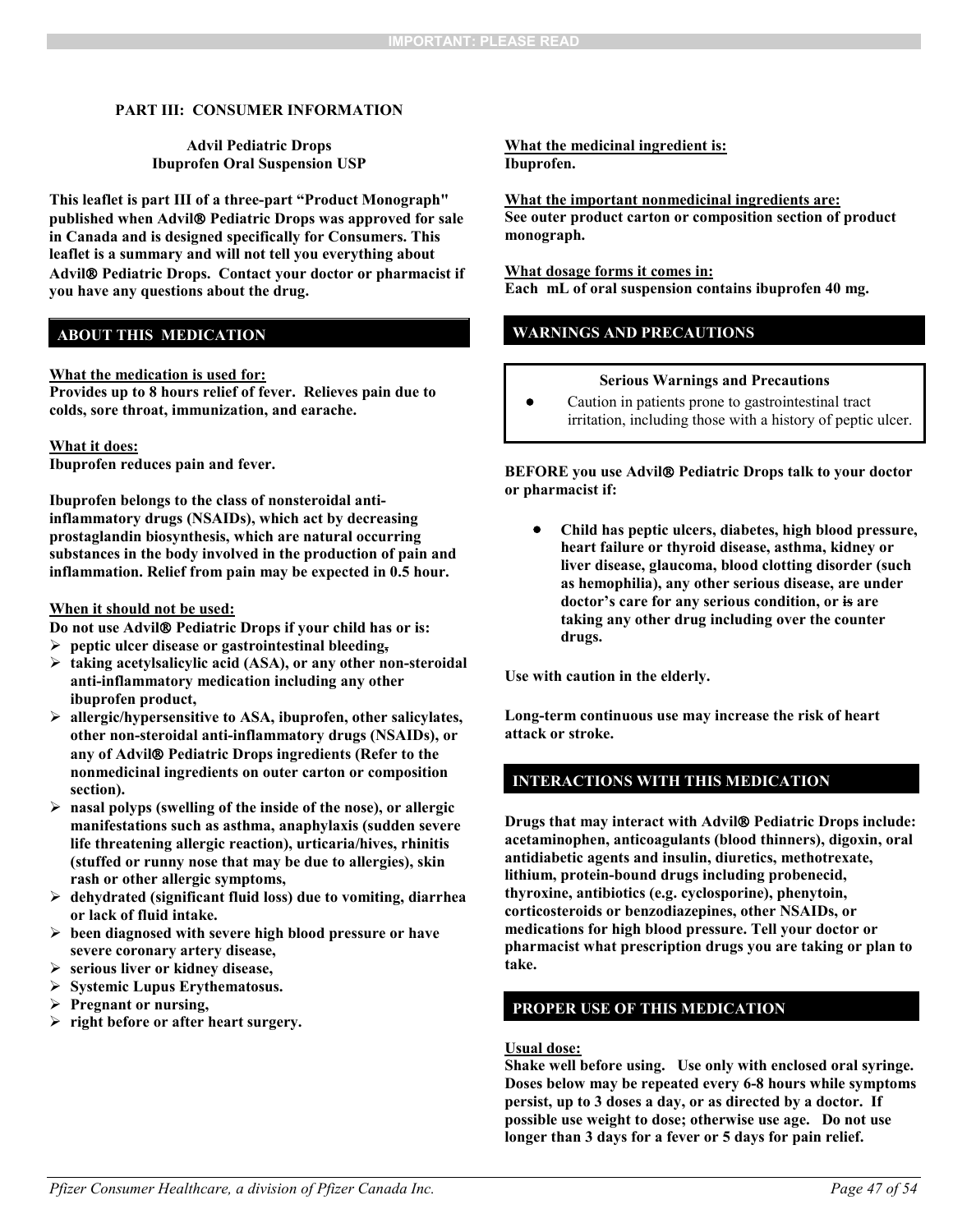**Do not use more than the recommended amount. Give with food or milk if stomach upset occurs.**

| Age            | Weight       |             | <b>Dosage</b>    |
|----------------|--------------|-------------|------------------|
|                | (kg)         | (lbs)       |                  |
| $0-3$ months   | $2.5 - 5.4$  | 5.5-11.9    | talk to a doctor |
| 4-11 months    | 5.5-7.9      | $12 - 17.5$ | 1 ml             |
| $12-23$ months | $8.0 - 10.8$ | 18-23       | $1.4$ ml         |
| 2-3 years      | 10.9-15.9    | 24-35       | $3 \text{ ml}$   |

### **Overdose:**

**In case of overdose, call a Poison Control Centre or a doctor immediately, even if there are no symptoms.**

### **Missed Dose:**

- **Take the missed dose as soon as you remember.**
- **If it is almost time for your next dose, wait until then to take your medicine and skip the missed dose.**
- **Do not take two doses at the same time.**

### **SIDE EFFECTS AND WHAT TO DO ABOUT THEM**

**If abdominal pain, heartburn, nausea or vomiting, bloating, diarrhoea or constipation, ringing or buzzing in the ears, nervousness, sleeplessness, dizziness or any change in vision, fluid retention, itching, skin rashes, skin reddening, blisters, blood in vomit, bloody or black stools, or any other unexplained symptoms develop while taking Advil Pediatric Drops, discontinue use immediately and contact a doctor.** 

**Talk to a doctor if:**

- **Child does not get any relief within 24 hours.**
- **The symptoms or fever persist for more than 3 days.**
- **Redness or swelling is present in the painful area.**
- **Sore throat is severe, lasts for more than 2 days or occurs with fever or headache.**

**Side effects may be minimized by using the smallest dose for the shortest duration of time.**

*This is not a complete list of side effects. For any unexpected effects while taking Advil Pediatric Drops, contact your doctor or pharmacist.*

## **REPORTING SUSPECTED SIDE EFFECTS**

You can help improve the safe use of health products for Canadians by reporting serious and unexpected side effects to Health Canada. Your report may help to identify new side effects and change the product safety information. 3 ways to report:

Online at MedEffect; By calling 1-866-234-2345 (toll-free); By completing a Consumer Side Effect Reporting Form and sending it by:

Fax to 1-866-678-6789 (toll-free), or Mail to: Canada Vigilance Program Health Canada, Postal Locator 0701E Ottawa, ON K1A 0K9

Postage paid labels and the Consumer Side Effect Reporting Form are available at MedEffect.

NOTE: Contact your health professional if you need information about how to manage your side effects. The Canada Vigilance Program does not provide medical advice.

### **HOW TO STORE IT**

**Store at room temperature (15-30**°**C).**

**Keep out of reach of children. This package contains enough medicine to seriously harm a child. This package has a child resistant cap. Do not use if body sleeve is broken or missing.**

### **MORE INFORMATION**

This document plus the full product monograph, prepared for health professionals can be found by contacting the sponsor, Pfizer Consumer Healthcare, a division of Pfizer Canada Inc., Mississauga, ON L5R 4B2at: 1-888-275-9938

This leaflet was prepared by Pfizer Consumer Healthcare, a division of Pfizer Canada Inc.

Product monograph available to doctors and pharmacists upon request.

Last revised: July 20, 2018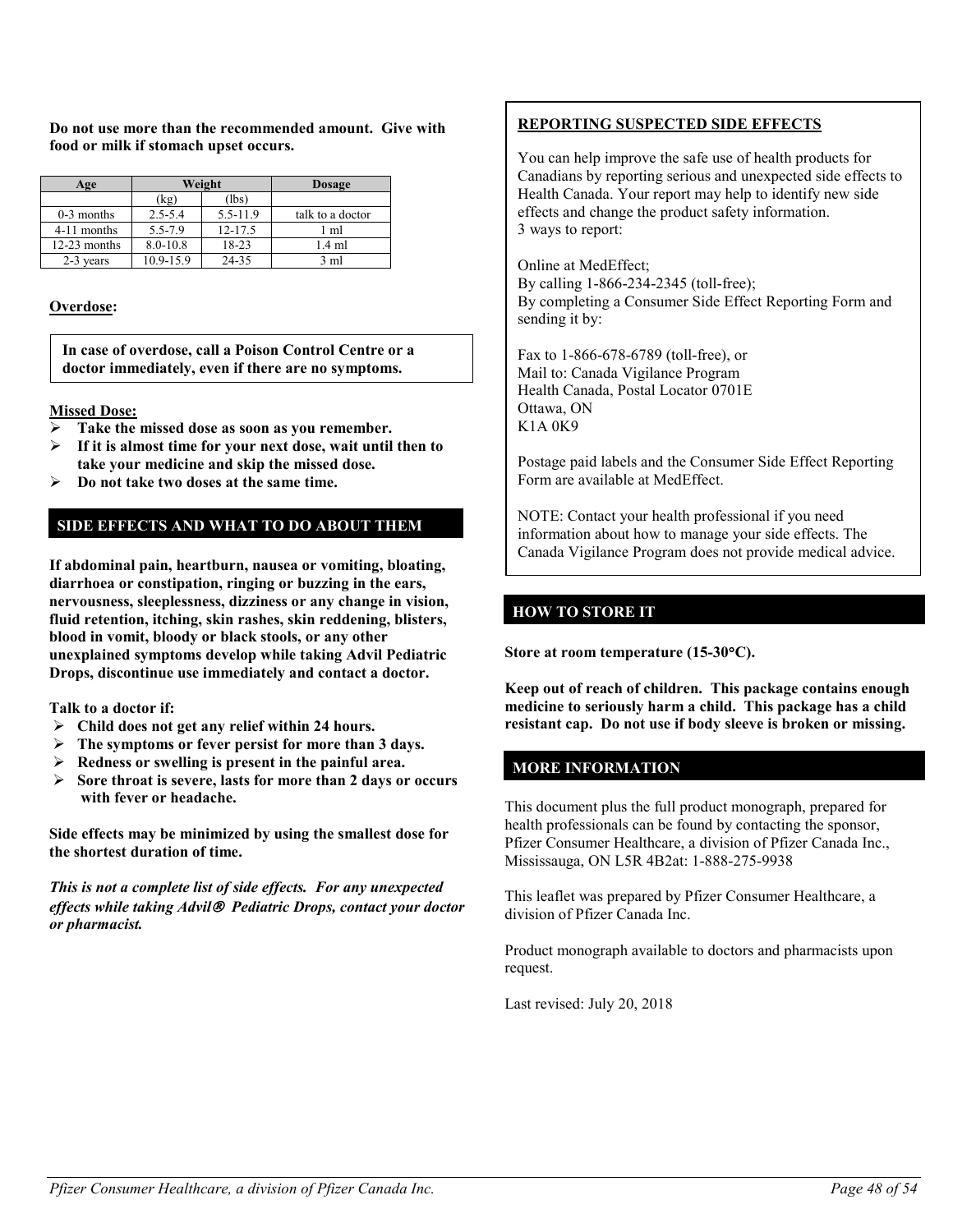#### **PART III: CONSUMER INFORMATION**

#### **Children's Advil Fever from Colds or Flu Ibuprofen Oral Suspension USP**

**This leaflet is part III of a three-part "Product Monograph" published when Children's Advil Fever from Colds or Flu was approved for sale in Canada and is designed specifically for Consumers. This leaflet is a summary and will not tell you everything about Children's Advil Fever from Colds or Flu. Contact your doctor or pharmacist if you have any questions about the drug.** 

### **ABOUT THIS MEDICATION**

#### **What the medication is used for:**

**Provides up to 8 hours relief of fever. Relieves pain and fever due to colds or flu, sore throat, immunization, and earache.** 

#### **What it does:**

**Ibuprofen reduces pain and fever.**

**Ibuprofen belongs to the class of nonsteroidal antiinflammatory drugs (NSAIDs), which act by decreasing prostaglandin biosynthesis, which are natural occurring substances in the body involved in the production of pain and inflammation. Relief from pain may be expected in 0.5 hour.**

#### **When it should not be used:**

**Do not use Children's Advil Fever from Colds or Flu if your child has or is:**

- **peptic ulcer disease or gastrointestinal bleeding,**
- **taking acetylsalicylic acid (ASA), or any other non-steroidal anti-inflammatory medication including any other ibuprofen product,**
- **allergic/hypersensitive to ASA, ibuprofen, other salicylates, or other non-steroidal anti-inflammatory drugs (NSAIDs), or any of Children's Advil Fever from Colds or Flu's ingredients (Refer to the nonmedicinal ingredients on outer carton or composition section),**
- **nasal polyps (swelling of the inside of the nose), or allergic manifestations such as asthma, anaphylaxis (sudden severe life threatening allergic reaction), uticaria/hives, rhinitis (stuffed or runny nose that may be due to allergies), skin rash or other allergic symptoms,**
- **dehydrated (significant fluid loss) due to vomiting, diarrhea or lack of fluid intake.**
- **been diagnosed with severe high blood pressure or have severe coronary artery disease,**
- **serious liver or kidney disease,**
- **Systemic Lupus Erythematosus,**
- **Pregnant or nursing,**
- **right before or after heart surgery.**

**What the medicinal ingredient is: Ibuprofen.**

#### **What the important nonmedicinal ingredients are:**

**See outer product carton or composition section of product monograph.**

#### **What dosage forms it comes in:**

**Each 5 mL or 1 teaspoon of oral suspension contains ibuprofen 100 mg.**

### **WARNINGS AND PRECAUTIONS**

### **Serious Warnings and Precautions**

 $\triangleright$  Caution in patients prone to gastrointestinal tract irritation, including those with a history of peptic ulcer.

#### **BEFORE you use Children's Advil Fever from Colds or Flu talk to your doctor or pharmacist if:**

- **Child has peptic ulcers, diabetes, high blood pressure, heart failure or thyroid disease, asthma, kidney or liver disease, glaucoma, blood clotting disorder (such as hemophilia), any other serious disease, are under doctor's care for any serious condition, or are taking any other drug including over the counter drugs.**
- **Pregnant or nursing.**

**Use with caution in the elderly.**

**Long-term continuous use may increase the risk of heart attack or stroke.** 

### **INTERACTIONS WITH THIS MEDICATION**

**Do not use this medicine if you are taking: Daily low dose ASA (81 – 325 mg), without talking to a doctor or pharmacist. Ibuprofen may interfere with the preventive benefits of ASA.**

**Drugs that may interact with Children's Advil Fever from Colds or Flu include: acetaminophen, anticoagulants (blood thinners), digoxin, oral antidiabetic agents and insulin, diuretics, methotrexate, lithium, protein-bound drugs including probenecid, thyroxine, antibiotics (e.g. cyclosporine), phenytoin, corticosteroids or benzodiazepines, other NSAIDs, or medications for high blood pressure. Tell your doctor or pharmacist what prescription drugs you are taking or plan to take.**

### **PROPER USE OF THIS MEDICATION**

#### **Usual dose:**

**Shake well before using. Use only with measuring device provided. Doses below may be repeated every 6-8 hours while symptoms persist, up to 3 doses a day, or as directed by a doctor. If possible use weight to dose; otherwise use age. Do not use longer than 3 days for a fever or 5 days for pain relief.**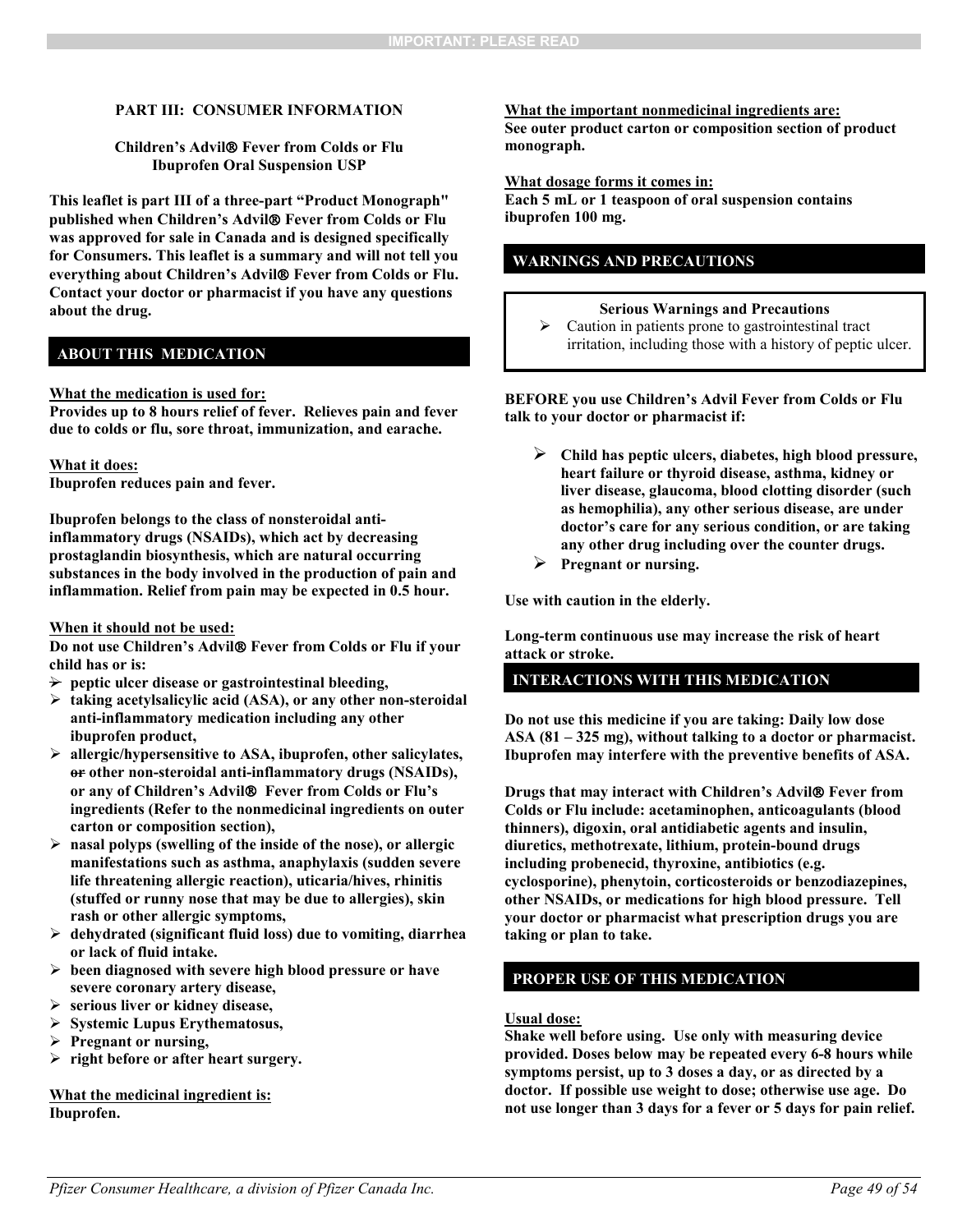**Do not use more than the recommended amount. Give with food or milk if stomach upset occurs.**

| Age       | Weight        |           | <b>Dosage</b>                      |
|-----------|---------------|-----------|------------------------------------|
| (yrs.)    | kg            | lbs       |                                    |
| $\leq$    | Under 10.9    | Under 24  | <b>Use Advil Pediatric Drops</b>   |
| $2 - 3$   | $10.9 - 15.9$ | $24 - 35$ | $1\frac{1}{4}$ teaspoons = 6 mL    |
| $4 - 5$   | $16.0 - 21.3$ | $36 - 47$ | 2 teaspoons = $10$ mL              |
| $6 - 8$   | $21.4 - 26.7$ | $48 - 59$ | $2\frac{1}{2}$ teaspoons = 12.5 mL |
| $9 - 10$  | $26.8 - 32.5$ | $60 - 71$ | $3$ teaspoons = 15 mL              |
| $11 - 12$ | $32.6 - 43.0$ | $72 - 95$ | $3\frac{3}{4}$ teaspoons = 19 mL   |

**Children over 12 years of age and adults who have difficulty swallowing tablets may take up to 2 teaspoons (200 mg) every 4 hours or 4 teaspoons (400 mg) every 6 to 8 hours as needed. Do not exceed 12 teaspoons (1200 mg/day). Use the lowest effective dose for the shortest duration**

**Overdose:**

**In case of overdose, call a Poison Control Centre or a doctor immediately, even if there are no symptoms.**

**Missed Dose:**

- **Take the missed dose as soon as you remember.**
- **If it is almost time for your next dose, wait until then to take your medicine and skip the missed dose.**
- **Do not take two doses at the same time.**

### **SIDE EFFECTS AND WHAT TO DO ABOUT THEM**

**If abdominal pain, heartburn, nausea or vomiting, bloating, diarrhoea or constipation, ringing or buzzing in the ears, nervousness, sleeplessness, dizziness or any change in vision, fluid retention, itching, skin rashes, skin reddening, blisters, blood in vomit, bloody or black stools, or any other unexplained symptoms develop while taking Children's Advil Fever from Colds or Flu, discontinue use immediately and contact a doctor.** 

**Talk to a doctor if:**

- **Child does not get any relief within 24 hours.**
- **The symptoms or fever persist for more than 3 days.**
- **Redness or swelling is present in the painful area.**
- **Sore throat is severe, lasts for more than 2 days or occurs with fever or headache.**

**Side effects may be minimized by using the smallest dose for the shortest duration of time.**

*This is not a complete list of side effects. For any unexpected effects while taking Children's Advil Fever from Colds or Flu, contact your doctor or pharmacist.*

### **REPORTING SUSPECTED SIDE EFFECTS**

You can help improve the safe use of health products for Canadians by reporting serious and unexpected side effects to Health Canada. Your report may help to identify new side effects and change the product safety information. 3 ways to report:

Online at MedEffect; By calling 1-866-234-2345 (toll-free); By completing a Consumer Side Effect Reporting Form and sending it by:

Fax to 1-866-678-6789 (toll-free), or Mail to: Canada Vigilance Program Health Canada, Postal Locator 0701E Ottawa, ON K1A 0K9

Postage paid labels and the Consumer Side Effect Reporting Form are available at MedEffect.

NOTE: Contact your health professional if you need information about how to manage your side effects. The Canada Vigilance Program does not provide medical advice.

### **HOW TO STORE IT**

**Store at room temperature (15-30**°**C).**

**Keep out of reach of children. This package contains enough medicine to seriously harm a child. This package has a child resistant cap. Do not use if body sleeve is broken or missing.**

### **MORE INFORMATION**

This document plus the full product monograph, prepared for health professionals can be found by contacting the sponsor, Pfizer Consumer Healthcare, a division of Pfizer Canada Inc., Mississauga, ON L5R 4B2 at: 1-888-275-9938.

This leaflet was prepared by Pfizer Consumer Healthcare, a division of Pfizer Canada Inc.

Product monograph available to doctors and pharmacists upon request.

Last revised: July 20, 2018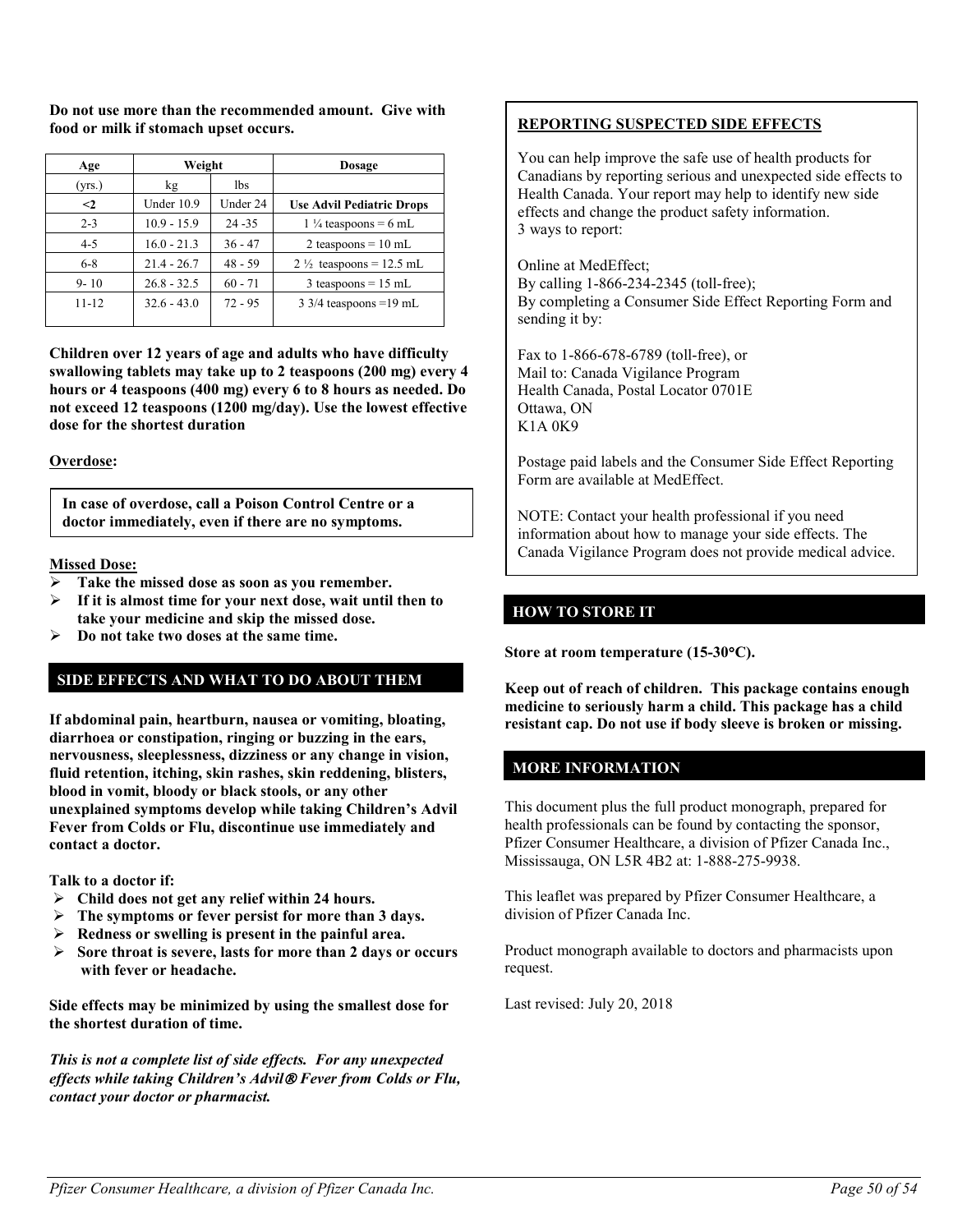### **PART III: CONSUMER INFORMATION**

#### **Junior Strength Advil Fever from Colds or Flu Ibuprofen Oral Suspension USP**

**This leaflet is part III of a three-part "Product Monograph" published when Junior Strength Advil Fever from Colds or Flu was approved for sale in Canada and is designed specifically for Consumers. This leaflet is a summary and will not tell you everything about Junior Strength Advil Fever from Colds or Flu. Contact your doctor or pharmacist if you have any questions about the drug.** 

### **ABOUT THIS MEDICATION**

#### **What the medication is used for:**

**Provides up to 8 hours relief of fever. Relieves pain and fever due to colds or flu, sore throat, immunization, and earache.** 

#### **What it does:**

**Ibuprofen reduces pain and fever.**

**Ibuprofen belongs to the class of nonsteroidal antiinflammatory drugs (NSAIDs), which act by decreasing prostaglandin biosynthesis, which are natural occurring substances in the body involved in the production of pain and inflammation. Relief from pain may be expected in 0.5 hour.**

#### **When it should not be used:**

**Do not use Junior Strength Advil Fever from Colds or Flu if your child has or is:**

- **→** peptic ulcer disease or gastrointestinal bleeding,
- **taking acetylsalicylic acid (ASA), or any other non-steroidal anti-inflammatory medication including any other ibuprofen product,**
- **allergic/hypersensitive to ASA, ibuprofen, other salicylates, other non-steroidal anti-inflammatory drugs (NSAIDs), or any of Junior Strength Advil Fever from Colds or Flu's ingredients (Refer to the nonmedicinal ingredients on outer carton or composition section),**
- **nasal polyps (swelling of the inside of the nose), or allergic manifestations such as asthma, anaphylaxis (sudden severe life threatening allergic reaction), urticaria/hives, rhinitis (stuffed or runny nose that may be due to allergies), skin rash or other allergic symptoms,**
- **dehydrated (significant fluid loss) due to vomiting, diarrhea or lack of fluid intake.**
- **been diagnosed with severe high blood pressure or have severe coronary artery disease,**
- **serious liver or kidney disease,**
- **Systemic Lupus Erythematosus,**
- **Pregnant or nursing,**
- **right before or after heart surgery.**

#### **What the medicinal ingredient is:**

#### **Ibuprofen.**

**What the important nonmedicinal ingredients are: See outer product carton or composition section of product monograph.**

**What dosage forms it comes in: Each tablet contains ibuprofen 100 mg.**

### **WARNINGS AND PRECAUTIONS**

### **Serious Warnings and Precautions**

> Caution in patients prone to gastrointestinal tract irritation, including those with a history of peptic ulcer.

**BEFORE you use Junior Strength Advil Fever from Colds or Flu talk to your doctor or pharmacist if:**

- **Child has peptic ulcers, diabetes, high blood pressure, heart failure or thyroid disease, asthma, kidney or liver disease, glaucoma, blood clotting disorder (such as hemophilia), any other serious disease, are under doctor's care for any serious condition, or are taking any other drug including over the counter drugs.**
- **Pregnant or nursing.**

**Use with caution in the elderly.**

**Long-term continuous use may increase the risk of heart attack or stroke.** 

### **INTERACTIONS WITH THIS MEDICATION**

**Do not use this medicine if you are taking: Daily low dose ASA (81 – 325 mg), without talking to a doctor or pharmacist. Ibuprofen may interfere with the preventive benefits of ASA.**

**Drugs that may interact with Junior Strength Advil Fever from Colds or Flu include: acetaminophen, anticoagulants (blood thinners), digoxin, oral antidiabetic agents and insulin, diuretics, methotrexate, lithium, protein-bound drugs including probenecid, thyroxine, antibiotics (e.g. cyclosporine), phenytoin, corticosteroids or benzodiazepines, other NSAIDs, or medications for high blood pressure. Tell your doctor or pharmacist what prescription drugs you are taking or plan to take.**

### **PROPER USE OF THIS MEDICATION**

#### **Usual dose:**

**Doses below may be repeated every 6-8 hours while symptoms persist, up to 4 doses a day, or as directed by a doctor. If possible use weight to dose; otherwise use age. Do not use longer than 3 days for a fever or 5 days for pain relief.**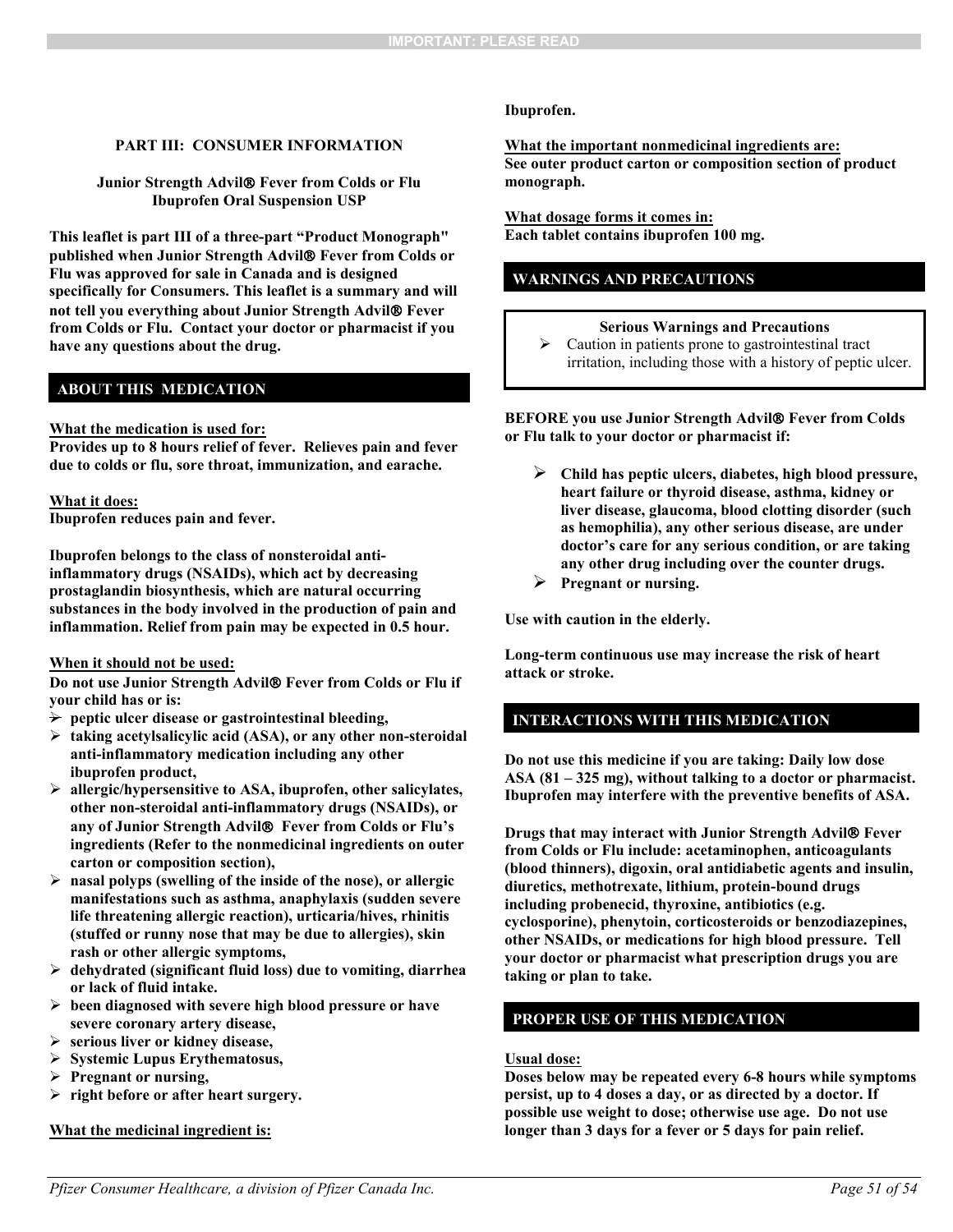| σe | Weight | <b>Dosage</b> |  |
|----|--------|---------------|--|
|    |        |               |  |

**food or milk if stomach upset occurs.**

**Do not use more than the recommended amount. Give with** 

┑

| Age       | weight        |           | <b>DOSA2C</b>                    |
|-----------|---------------|-----------|----------------------------------|
| (yrs.)    | kg            | 1bs       |                                  |
| $\leq$ 2  | Under 10.9    | Under 24  | <b>Use Advil Pediatric Drops</b> |
| $2 - 3$   | $10.9 - 15.9$ | $24 - 35$ |                                  |
| $4 - 5$   | $16.0 - 21.3$ | $36 - 47$ | $1\frac{1}{2}$                   |
| $6 - 8$   | $21.4 - 26.7$ | $48 - 59$ |                                  |
| $9 - 10$  | $26.8 - 32.5$ | $60 - 71$ | $2\frac{1}{2}$                   |
| $11 - 12$ | $32.6 - 43.0$ | $72 - 95$ |                                  |

**Children over 12 years of age and adults who have difficulty swallowing tablets may take up to 2 tablets (200 mg) every 4 hours or 4 tablets (400 mg) every 6-8 hours as needed. Do not exceed 12 tablets (1200 mg/day). Use the lowest effective dose for the shortest duration.**

### **Overdose:**

**In case of overdose, call a Poison Control Centre or a doctor immediately, even if there are no symptoms.**

### **Missed Dose:**

- **Take the missed dose as soon as you remember.**
- **If it is almost time for your next dose, wait until then to take your medicine and skip the missed dose.**
- **Do not take two doses at the same time.**

### **SIDE EFFECTS AND WHAT TO DO ABOUT THEM**

**If abdominal pain, heartburn, nausea or vomiting, bloating, diarrhoea or constipation, ringing or buzzing in the ears, nervousness, sleeplessness, dizziness or any change in vision, fluid retention, itching, skin rashes, skin reddening, blisters, blood in vomit, bloody or black stools, or any other unexplained symptoms develop while taking Children's Advil Fever from Colds or Flu, discontinue use immediately and contact a doctor.** 

**Talk to a doctor if:**

- **Child does not get any relief within 24 hours.**
- **The symptoms or fever persist for more than 3 days.**
- **Redness or swelling is present in the painful area.**
- **Sore throat is severe, lasts for more than 2 days or occurs with fever or headache.**

**Side effects may be minimized by using the smallest dose for the shortest duration of time.**

*This is not a complete list of side effects. For any unexpected effects while taking Junior Strength Advil Fever from Colds or Flu, contact your doctor or pharmacist.*

## **REPORTING SUSPECTED SIDE EFFECTS**

You can help improve the safe use of health products for Canadians by reporting serious and unexpected side effects to Health Canada. Your report may help to identify new side effects and change the product safety information. 3 ways to report:

Online at MedEffect; By calling 1-866-234-2345 (toll-free); By completing a Consumer Side Effect Reporting Form and sending it by:

Fax to 1-866-678-6789 (toll-free), or Mail to: Canada Vigilance Program Health Canada, Postal Locator 0701E Ottawa, ON K1A 0K9

Postage paid labels and the Consumer Side Effect Reporting Form are available at MedEffect.

NOTE: Contact your health professional if you need information about how to manage your side effects. The Canada Vigilance Program does not provide medical advice.

### **HOW TO STORE IT**

**Store at room temperature (15-30**°**C).**

**Keep out of reach of children. This package contains enough medicine to seriously harm a child. This package has a child resistant cap. Do not use if body sleeve is broken or missing.**

### **MORE INFORMATION**

This document plus the full product monograph, prepared for health professionals can be found by contacting the sponsor, Pfizer Consumer Healthcare, a division of Pfizer Canada Inc., Mississauga, ON L5R 4B2 at: 1-888-275-9938.

This leaflet was prepared by Pfizer Consumer Healthcare, a division of Pfizer Canada Inc.

Product monograph available to doctors and pharmacists upon request.

Last revised: July 20, 2018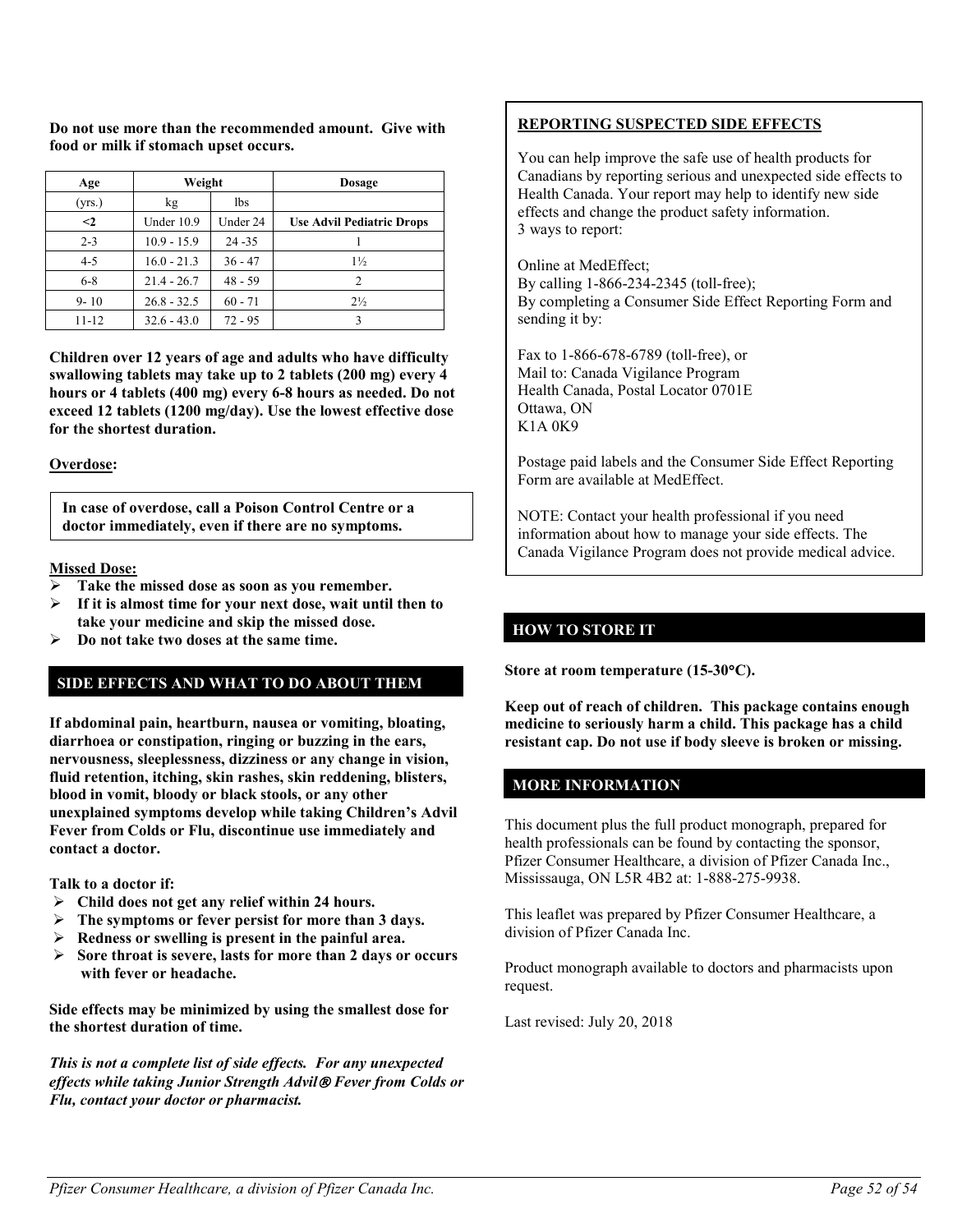#### **PART III: CONSUMER INFORMATION**

#### **Advil Pediatric Drops Fever from Colds or Flu Ibuprofen Oral Suspension USP**

**This leaflet is part III of a three-part "Product Monograph" published when Advil Pediatric Drops Fever from Colds or Flu was approved for sale in Canada and is designed specifically for Consumers. This leaflet is a summary and will not tell you everything about Advil Pediatric Drops Fever from Colds or Flu. Contact your doctor or pharmacist if you have any questions about the drug.** 

### **ABOUT THIS MEDICATION**

#### **What the medication is used for:**

**Provides up to 8 hours relief of fever. Relieves pain due to colds, sore throat, immunization and earache.** 

#### **What it does:**

**Ibuprofen reduces pain and fever.**

**Ibuprofen belongs to the class of nonsteroidal antiinflammatory drugs (NSAIDs), which act by decreasing prostaglandin biosynthesis, which are natural occurring substances in the body involved in the production of pain and inflammation. Relief from pain may be expected in 0.5 hour.**

#### **When it should not be used:**

**Do not use Advil® Pediatric Drops Fever from Colds or Flu if your child has or is:**

- $\rightarrow$  peptic ulcer disease or gastrointestinal bleeding,
- **taking acetylsalicylic acid (ASA), or any other non-steroidal anti-inflammatory medication including any other ibuprofen product,**
- **allergic/hypersensitive to ASA, ibuprofen, other salicylates, other non-steroidal anti-inflammatory drugs (NSAIDs), or any of Advil Pediatric Drops Fever from Colds or Flu's ingredients (Refer to the nonmedicinal ingredients on outer carton or composition section).**
- **nasal polyps (swelling of the inside of the nose), or allergic manifestations such as asthma, anaphylaxis (sudden severe life threatening allergic reaction), uticaria/hives, rhinitis (stuffed or runny nose that may be due to allergies), skin rash or other allergic symptoms,**
- **dehydrated (significant fluid loss) due to vomiting, diarrhea or lack of fluid intake,**
- **been diagnosed with severe high blood pressure or have severe coronary artery disease, serious liver or kidney disease,**
- **Systemic Lupus Erythematosus.**
- **Pregnant or nursing,**
- **right before or after heart surgery.**

**What the medicinal ingredient is: Ibuprofen.**

**What the important nonmedicinal ingredients are: See outer product carton or composition section of product monograph.**

#### **What dosage forms it comes in:**

**Each mL of oral suspension contains ibuprofen 40 mg.**

### **WARNINGS AND PRECAUTIONS**

### **Serious Warnings and Precautions**

 $\triangleright$  Caution in patients prone to gastrointestinal tract irritation, including those with a history of peptic ulcer.

#### **BEFORE you use Advil Pediatric Drops Fever from Colds or Flu talk to your doctor or pharmacist if:**

• **Child has peptic ulcers, diabetes, high blood pressure, heart failure or thyroid disease, asthma kidney or liver disease, glaucoma, blood clotting disorder (such as hemophilia), any other serious disease, are under doctor's care for any serious condition, or are taking any other drug including over the counter drugs.**

**Use with caution in the elderly.** 

**Long-term continuous use may increase the risk of heart attack or stroke.** 

### **INTERACTIONS WITH THIS MEDICATION**

**Drugs that may interact with Advil Pediatric Drops Fever from Colds or Flu include: acetaminophen, anticoagulants (blood thinners), digoxin, oral antidiabetic agents and insulin, diuretics, methotrexate, lithium, protein-bound drugs including probenecid, thyroxine, antibiotics (e.g. cyclosporine), phenytoin, corticosteroids or benzodiazepines, other NSAIDs, or medications for high blood pressure. Tell your doctor or pharmacist what prescription drugs you are taking or plan to take.**

### **PROPER USE OF THIS MEDICATION**

#### **Usual dose:**

**Shake well before using. Use only with enclosed oral syringe. Doses below may be repeated every 6-8 hours while symptoms persist, up to 3 doses a day, or as directed by a doctor. If possible use weight to dose; otherwise use age. Do not use longer than 3 days for a fever or 5 days for pain relief.**

**Do not use more than the recommended amount. Give with food or milk if stomach upset occurs.**